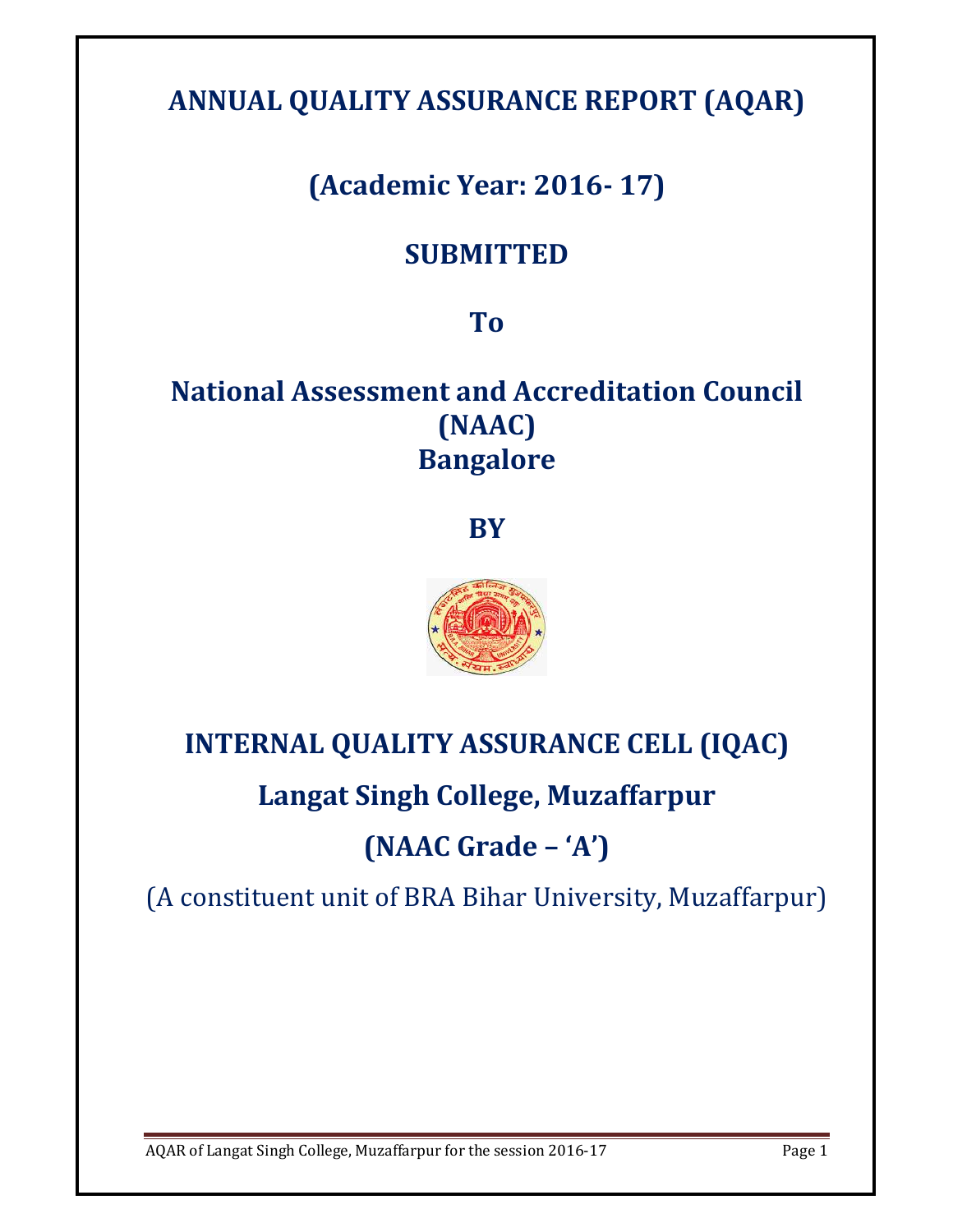# **The Annual Quality Assurance Report (AQAR) of the IQAC**

| ۰<br>L.<br>ı<br>٠ |  |
|-------------------|--|
|                   |  |

| <b>Data of the Institution</b>                   |          |                                                  |
|--------------------------------------------------|----------|--------------------------------------------------|
| 1. Name of the Institution                       |          | Langat Singh College                             |
| Name of the Head of the institution :            |          | Dr. Om Prakash Roy                               |
| Designation                                      |          | Principal                                        |
| Does the institution function from<br>own campus |          | Yes                                              |
| Phone no./Alternate phone no.                    |          | 0621-2242261                                     |
| Mobile no.                                       |          | +91-9431800974                                   |
| Registered e-mail                                |          | Iscollegeprincipal@gmail.com                     |
| Alternate e-mail                                 | $\vdots$ | lscollege-princ-bih@gov.in                       |
| Address                                          |          | Kalambagh Road, Muzaffarpur                      |
| City/Town                                        |          | Muzaffarpur                                      |
| State/UT                                         |          | Bihar                                            |
| Pin Code                                         |          | 842001                                           |
| 2. Institutional status:                         |          |                                                  |
| Affiliated / Constituent<br>$\bullet$            |          | Constituent                                      |
| Type of Institution: Co-education                |          |                                                  |
| /Men/Women                                       |          | Co-education                                     |
| Location: Rural/Semi-urban/Urban:                |          | Urban                                            |
| <b>Financial Status</b>                          |          | Grant-in-Aid                                     |
| Name of the Affiliating University               |          | B. R. A. Bihar University, Muzaffarpur,<br>Bihar |
| Name of the IQAC Co-ordinator                    |          | Prof. S. K. Mukul                                |
| Phone no.                                        |          | 0621-2242261                                     |
| Alternate phone no.                              |          |                                                  |
| Mobile:                                          |          | 9572103506                                       |
| IQAC e-mail address                              |          | lscollegeprincipal@gmail.com                     |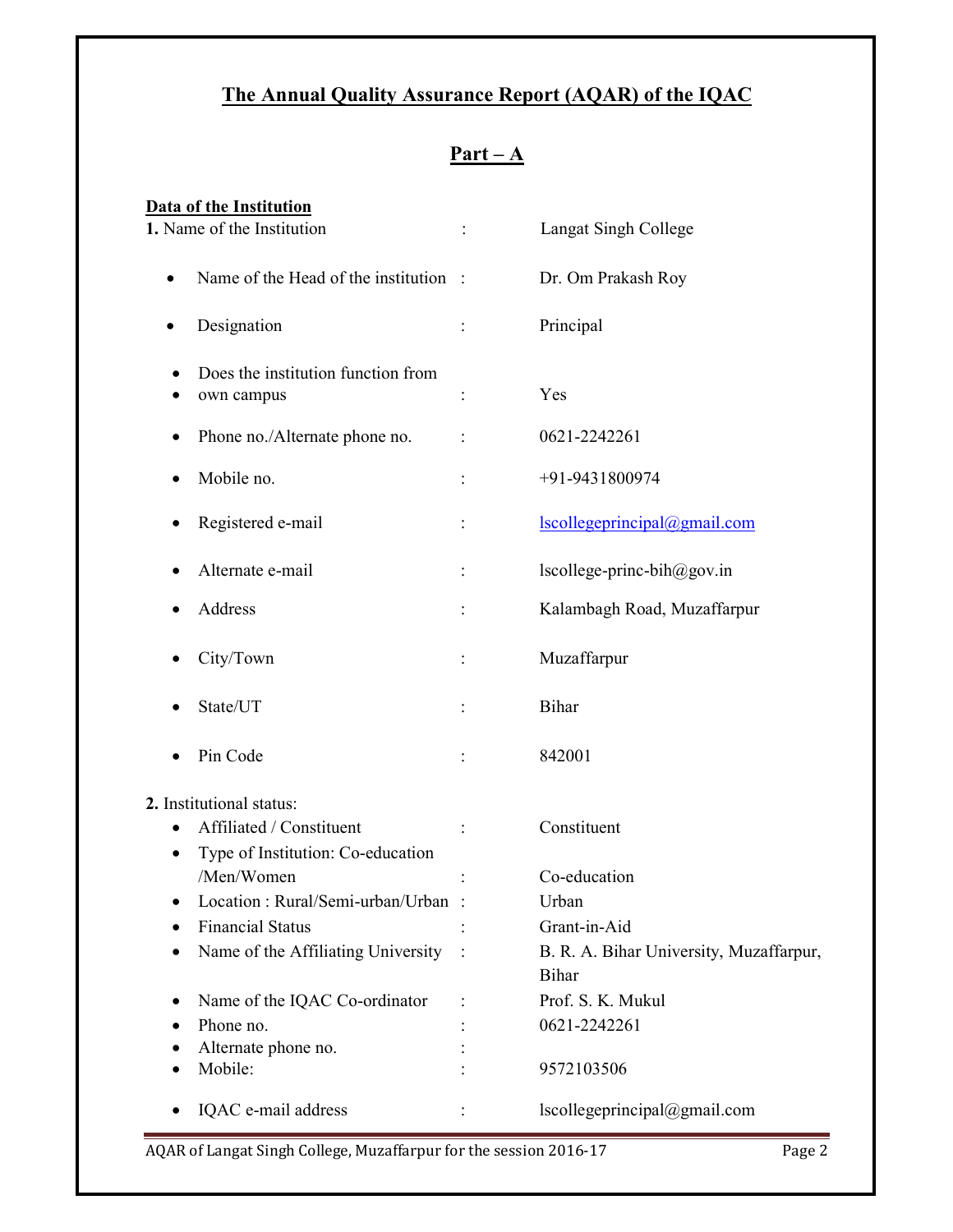• Alternate Email address: lscollege-princ-bih@gov.in

## **3.** Website address: www.lscollege.ac.in

 Weblink of the AQAR: (Previous Academic Year): www.lscollege.ac.in/aqar/2015- 2016.pdf

**4.** Whether Academic Calendar prepared during the year?

Yes/No : if yes, whether it is uploaded on the Institutional website: Yes

Weblink: Academic calendar was prepared but could not be uploaded timely on the college website.

| <b>Description</b>     | Date                     |
|------------------------|--------------------------|
| Fresher's Meet         | $16^{th}$ July, 2016     |
| Classes Begin          | $18^{th}$ July, 2016     |
| X-mas Break            | 24-12-2016 to 31-12-2016 |
| Classes begin          | $2nd$ January, 2017      |
| after X-mas Break      |                          |
| Dispersal of           | $10^{th}$ May, 2017      |
| Classes                |                          |
| University Exams       | $15^{th}$ May, 2017      |
| <b>Summer Vacation</b> | 01-06-2017 to 30-06-2017 |

#### **Academic Calendar for the Undergraduate Courses for the Academic Year 2016-2017**

As the semester system at the postgraduate level has been recently introduced, P. G. examinations are getting streamlined, So the Calender is flexible now.

#### **5.** Accreditation Details:

| $\mathbb{C}$ ycle | Grade | C <sub>CPA</sub> | Year of<br>Accreditation | <b>Validity Period</b>   |
|-------------------|-------|------------------|--------------------------|--------------------------|
| ı st              |       | 3.05             | 2014                     | 10.12.2014 to 09.12.2019 |

# 6. Date of Establishment of IQAC: 23.06.2011

7**.** Internal Quality Assurance System

| 7.1 Quality initiatives by IQAC during the year for promoting quality culture                                  |              |     |  |  |  |
|----------------------------------------------------------------------------------------------------------------|--------------|-----|--|--|--|
| Item /Title of the quality initiative<br>Number of<br>Date & duration<br>participants/beneficiaries<br>by IQAC |              |     |  |  |  |
| Feedback from students                                                                                         | 05-09-2016   | 250 |  |  |  |
| Feedback from parents                                                                                          | $07-09-2016$ |     |  |  |  |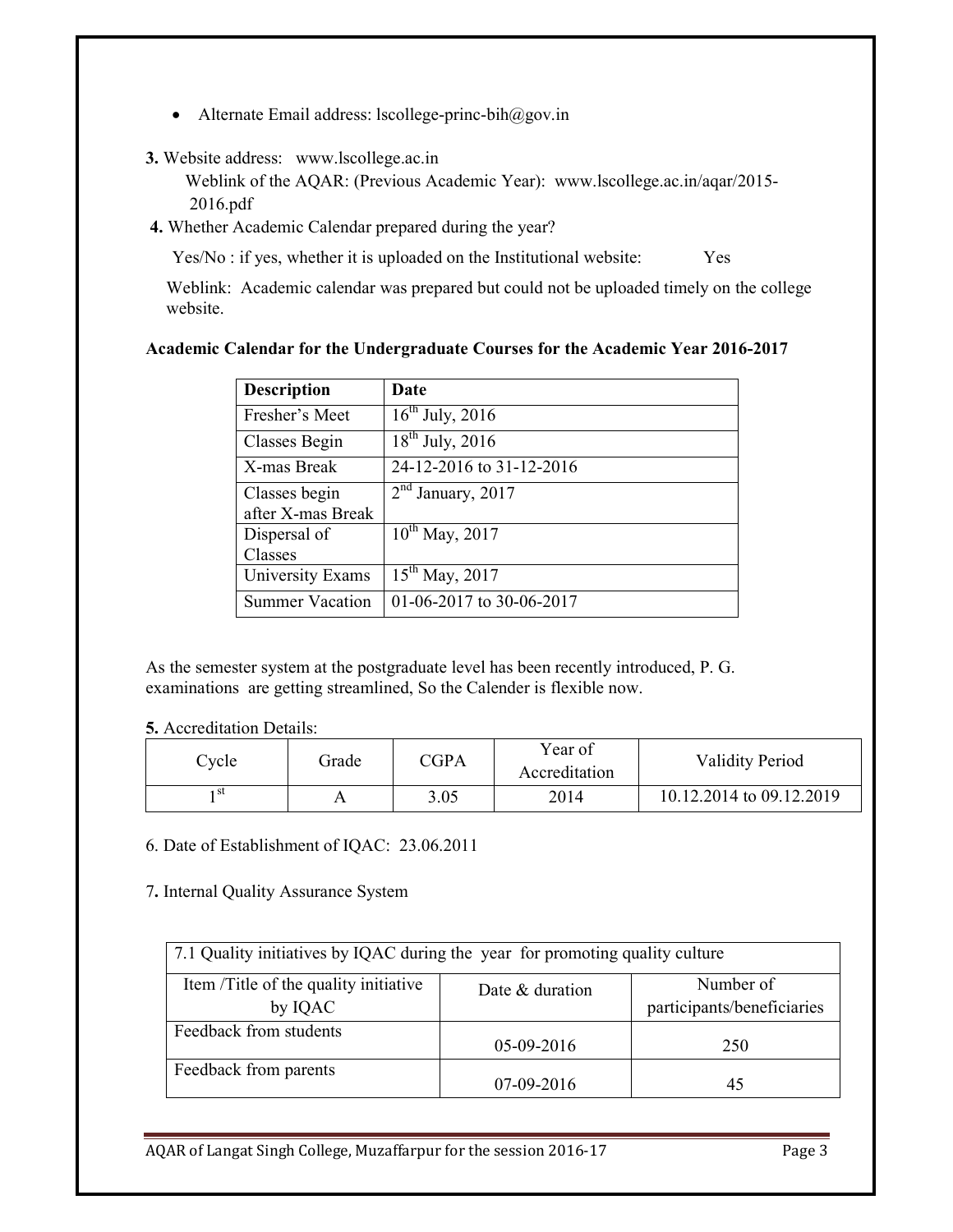| Analysis of students' & parents'<br>feedback | 18-09-2016     | 295 |
|----------------------------------------------|----------------|-----|
| Financial Audit (Internal &                  |                |     |
| External).                                   | In the process |     |
| Expert Lecture organised by Dept.            |                |     |
| of Physics                                   | 15-07-2016     | 30  |

#### *Note: Some Quality Assurance initiatives of the institution are: (Indicative list)*

- Timely submission of AQAR
- Feedback from students
- Feedback from parents
- Analysis of students' & parents' feedback
- Financial Audit (Internal & External).
- Prepare proposal for RUSA
- Organized Expert Lecture
- Introduced more vocational courses

**8.** Provide the list of funds by Central/ State Government-

| Institution/       |             |                       | Year of award |         |  |
|--------------------|-------------|-----------------------|---------------|---------|--|
| Department/Faculty | Scheme      | Funding agency        | with duration | Amount  |  |
| L.S. College,      | <b>RUSA</b> | SHEC, Government of   | 2016          |         |  |
| Muzaffarpur        |             | Bihar, Patna          |               | 1 crore |  |
| Science            | DST-FIST    | Department of Science | 2016          | 60 lakh |  |
| Department, L.S.   |             | & Technology,         |               |         |  |
| College,           |             | Government of India   |               |         |  |
| Muzaffarpur        |             |                       |               |         |  |

**9.** Whether composition of IQAC as per latest NAAC guidelines: Yes

**10.** No. of IQAC meetings held during the year: 03

The minutes of IQAC meeting and compliance with the decisions have been uploaded on the institutional website : Yes, www.lscollege.ac.in

(Please upload, minutes of meetings and action taken report)

**11.** Whether IQAC received funding from any of the funding agency to support its activities during the year? : Yes. 3 lakh; Year: 2014-2019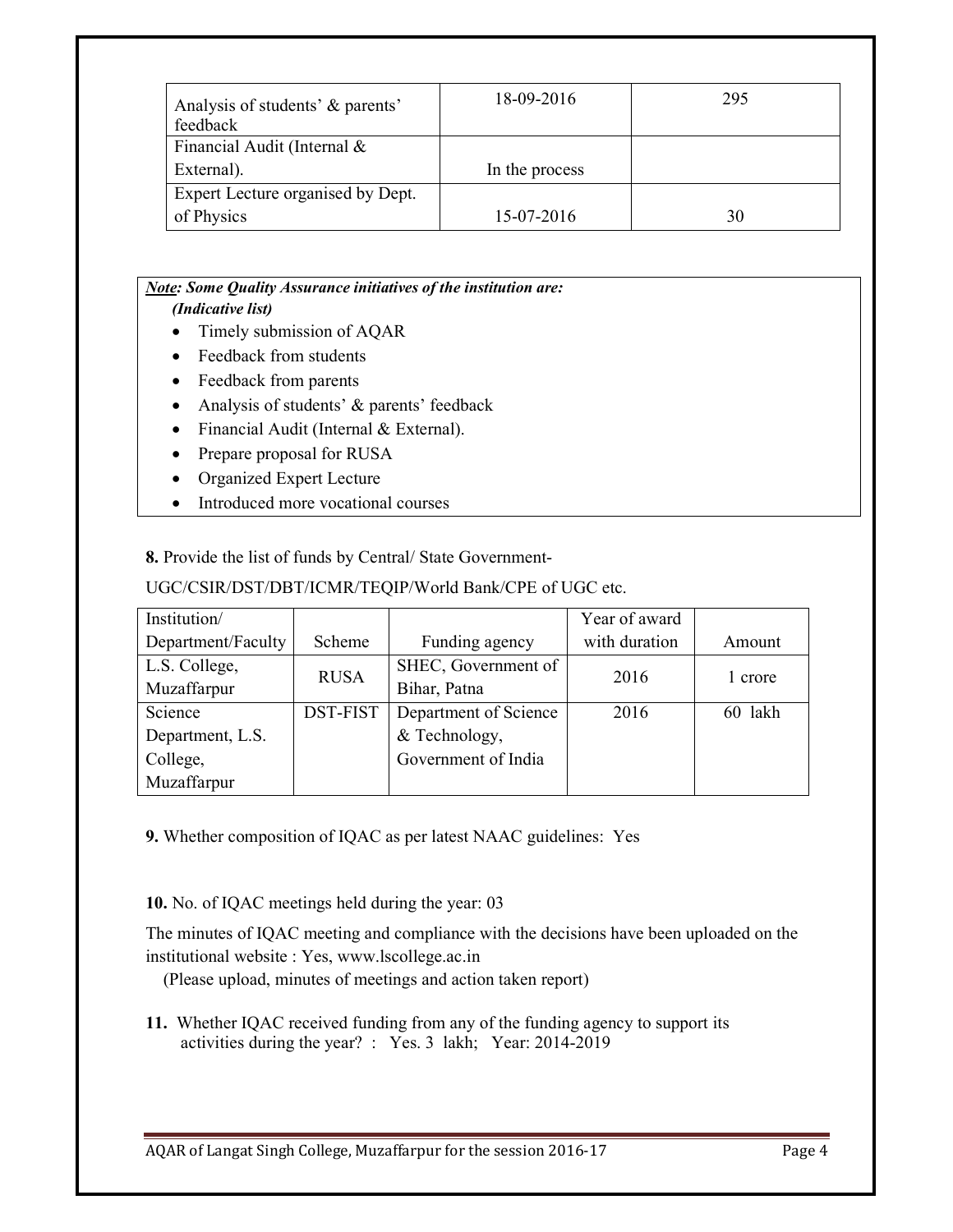**12.** Significant contributions made by IQAC during the current year (maximum five bullets)

- Students Parents Meet
- Focus on smart classroom teaching
- Proposal for RUSA
- Organized Expert Lecture
- Strengthening Departments of Science Faculty under DST

**13.** Plan of action chalked out by the IQAC in the beginning of the Academic year towards Quality Enhancement and the outcome achieved by the end of the Academic year

| <b>Plan of Action</b>       | <b>Achievements/Outcome</b>                                                                                                                                                                                                                                    |
|-----------------------------|----------------------------------------------------------------------------------------------------------------------------------------------------------------------------------------------------------------------------------------------------------------|
| Academic Calendar           | Academic Calendar (2016-2017)                                                                                                                                                                                                                                  |
| Feedback from students      | Analysis of the feedback report from students                                                                                                                                                                                                                  |
| Feedback from parents       | Analysis of the feedback report from parents                                                                                                                                                                                                                   |
| Financial Audit (Internal & | In progress                                                                                                                                                                                                                                                    |
| External).                  |                                                                                                                                                                                                                                                                |
| Proposal for RUSA prepared  | The college prepared Institutional Development<br>Plan in consultation with IQAC and the proposal<br>was submitted to MHRD for grants. The Rashtriya<br>Shiksha Abhiyan (RUSA)<br>Uchchatar<br>also<br>sanctioned grants of Rs. 2 crore under component-<br>9. |

- **14.** Whether the AQAR was placed before statutory body? Yes, placed before statutory body. Name of the Statutory body: Development Committee; Date of meeting(s): 20/12/2017
- **15.** Whether NAAC/or any other accredited body(s) visited IQAC or interacted with it to assess the functioning? : No
- **16.** Whether institutional data submitted to AISHE: Yes

Year: 2016-17 Date of Submission: 11/07/2016

**17.** Does the Institution have Management Information System? **:** Yes

 If yes, give a brief description and a list of modules currently operational. (Maximum 500 words)

The College has Management Information System. It has different modules like Administration, Accounts, Admission, Teaching, Library, etc. These modules are linked together and have centralized database. We have updated the college website with the active participation of the students of BCA and BBA. The college is trying to develop a software which can make academic and other activities in a college automated, organized and integrated. It will help in maintaining the entire record, beginning from admission process to the completion of the course.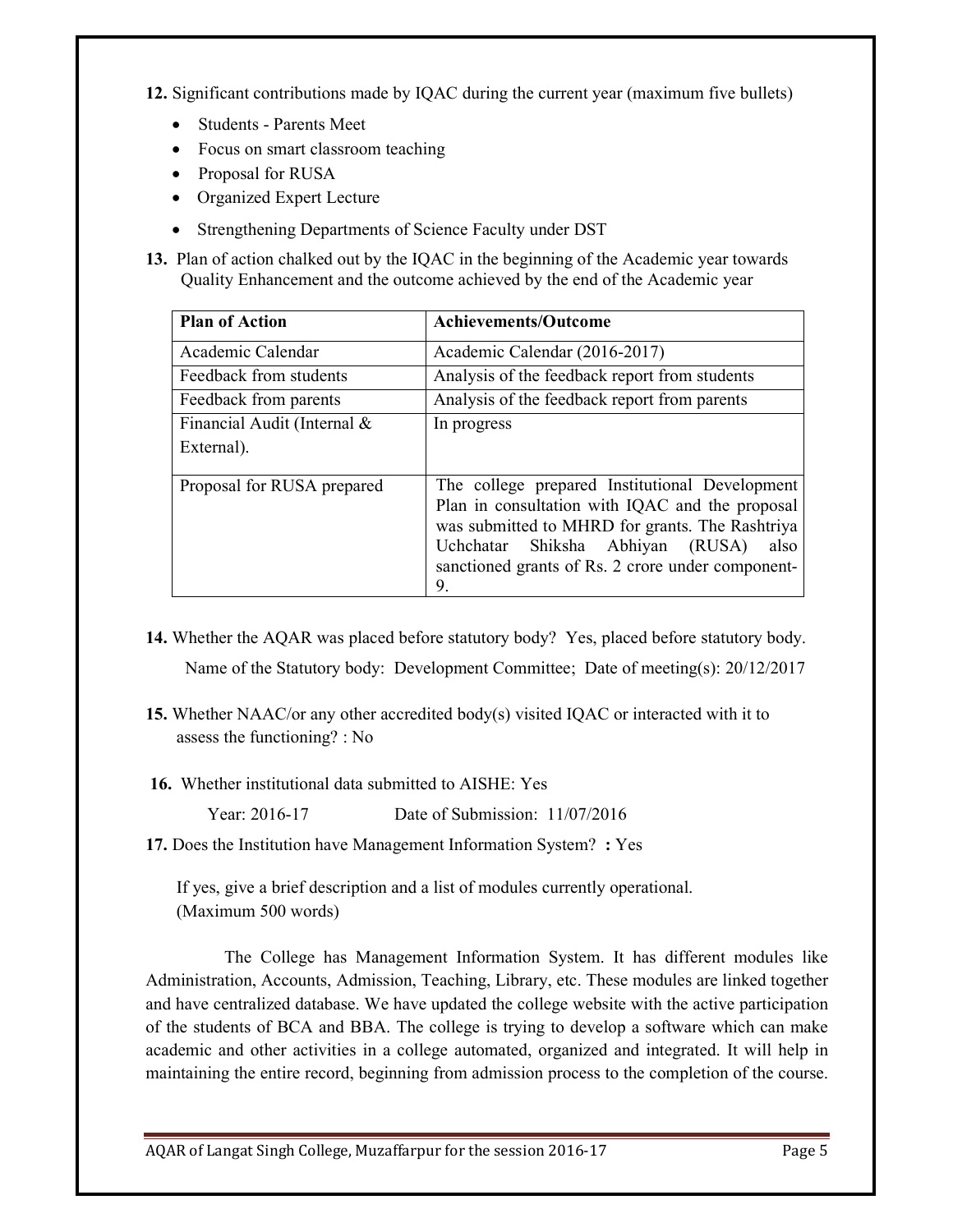# **Part-B**

# **CRITERION I – CURRICULAR ASPECTS**

#### **1.1 Curriculum Planning and Implementation**

1.1.1 Institution has the mechanism for well planned curriculum delivery and documentation. Explain in 500 words

 L. S. College has well organized mechanism for teaching, research and other activities. Teaching is imparted with the help of ICT. The faculty use projectors, sometimes K-Yan, in the classroom for the proper delivery of lecture. Slides are prepared for Power Point Presentations. Some of our classes are smart, equipped with adequate electronic devices comprising audiovisual aids. Besides curriculum delivery, other activities are also organised for students, such as quiz, elocution, group discussion, debates, etc. Seminars and symposia are also organised to enlighten students on different topics included in college curriculum. Students are also assigned to do the Project Work on different topics within stipulated period of time. So far as the documentation is concerned, the record of all the project works is maintained. Power Point Presentation is given and also documented. After activities, certificates are also distributed among students as the appreciation of their active participation and extraordinary performance.

| 1.1.2 Certificate/ Diploma Courses introduced during the Academic year                   |         |  |                      |                                                     |      |                                                                                    |                           |      |              |                |  |
|------------------------------------------------------------------------------------------|---------|--|----------------------|-----------------------------------------------------|------|------------------------------------------------------------------------------------|---------------------------|------|--------------|----------------|--|
| Name of the                                                                              | Name of |  | Date of introduction |                                                     |      |                                                                                    | focus on employability/   |      | <b>Skill</b> |                |  |
| Certificate                                                                              | the     |  | and duration         |                                                     |      |                                                                                    | entrepreneurship          |      |              | development    |  |
| Course                                                                                   | Diploma |  |                      |                                                     |      |                                                                                    |                           |      |              |                |  |
|                                                                                          | Courses |  |                      |                                                     |      |                                                                                    |                           |      |              |                |  |
| None                                                                                     | None    |  |                      | None                                                |      |                                                                                    | None                      |      |              | None           |  |
| 1.2 Academic Flexibility                                                                 |         |  |                      |                                                     |      |                                                                                    |                           |      |              |                |  |
|                                                                                          |         |  |                      |                                                     |      | 1.2.1 New programmes/courses introduced during the Academic year                   |                           |      |              |                |  |
| Programme with                                                                           |         |  | Date of Introduction |                                                     |      | Course with Code                                                                   |                           |      | Date of      |                |  |
| Code                                                                                     |         |  |                      |                                                     |      |                                                                                    |                           |      | Introduction |                |  |
| None                                                                                     |         |  |                      | None                                                |      | None                                                                               |                           |      | None         |                |  |
|                                                                                          |         |  |                      |                                                     |      | 1.2.2 Programmes in which Choice Based Credit System (CBCS)/Elective course system |                           |      |              |                |  |
|                                                                                          |         |  |                      |                                                     |      | implemented at the affiliated Colleges (if applicable) during the Academic year.   |                           |      |              |                |  |
| Name of Programmes                                                                       |         |  | <b>UG</b>            |                                                     | PG   |                                                                                    | Date of implementation of |      | <b>UG</b>    | P <sub>G</sub> |  |
| adopting CBCS                                                                            |         |  |                      |                                                     |      | CBCS / Elective Course                                                             |                           |      |              |                |  |
|                                                                                          |         |  |                      |                                                     |      | System                                                                             |                           |      |              |                |  |
|                                                                                          | None    |  | None                 |                                                     | None | None                                                                               |                           | None | None         |                |  |
| Already adopted (mention the year)                                                       |         |  |                      |                                                     |      |                                                                                    |                           |      |              |                |  |
|                                                                                          |         |  |                      |                                                     |      | 1.2.3 Students enrolled in Certificate/ Diploma Courses introduced during the year |                           |      |              |                |  |
|                                                                                          |         |  | Certificate          |                                                     |      |                                                                                    | Diploma Courses           |      |              |                |  |
| No of Students                                                                           |         |  | N <sub>0</sub><br>No |                                                     |      |                                                                                    |                           |      |              |                |  |
| <b>1.3 Curriculum Enrichment</b>                                                         |         |  |                      |                                                     |      |                                                                                    |                           |      |              |                |  |
| 1.3.1 Value-added courses imparting transferable and life skills offered during the year |         |  |                      |                                                     |      |                                                                                    |                           |      |              |                |  |
| Value added courses                                                                      |         |  |                      | Number of students enrolled<br>Date of introduction |      |                                                                                    |                           |      |              |                |  |
|                                                                                          | None    |  |                      |                                                     |      | None                                                                               |                           |      | None         |                |  |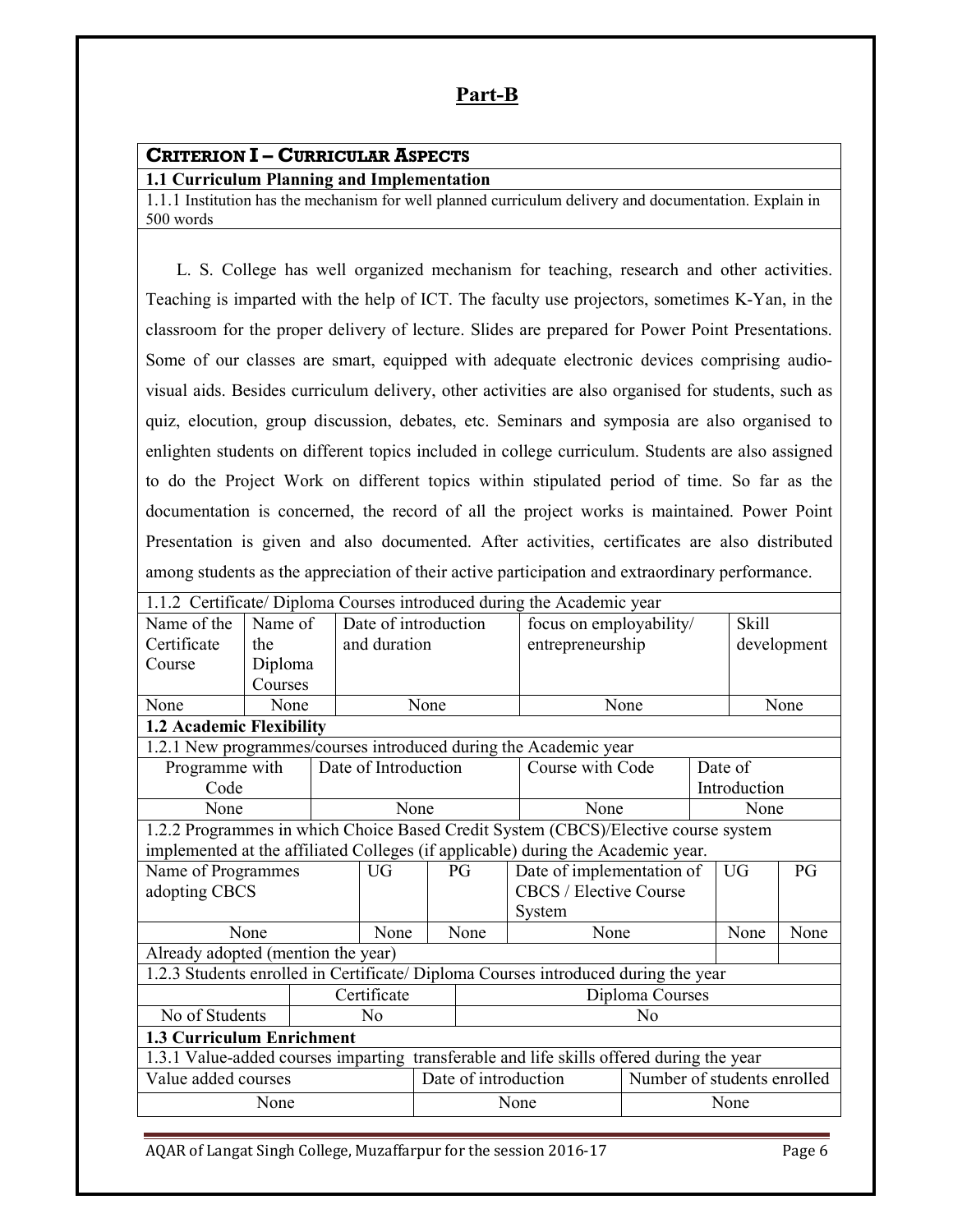| 1.3.2 Field Projects / Internships under taken during the year                                                                                                                            |             |  |                                               |                                                                                               |            |  |
|-------------------------------------------------------------------------------------------------------------------------------------------------------------------------------------------|-------------|--|-----------------------------------------------|-----------------------------------------------------------------------------------------------|------------|--|
| Project/Programme Title                                                                                                                                                                   |             |  | No. of students enrolled for Field Projects / |                                                                                               |            |  |
|                                                                                                                                                                                           |             |  |                                               | Internships                                                                                   |            |  |
| 1. "Production of baked food products and                                                                                                                                                 |             |  |                                               |                                                                                               |            |  |
| their marketing in Vaishali".                                                                                                                                                             |             |  |                                               | No. of students enrolled for Field Project in                                                 |            |  |
| 2. "Industrial training" at Sudha Dairy,                                                                                                                                                  |             |  |                                               |                                                                                               |            |  |
| Muzaffarpur".                                                                                                                                                                             |             |  |                                               |                                                                                               |            |  |
| 3. "Mushroom Cultivation" at Pusa                                                                                                                                                         |             |  |                                               | Industrial Microbiology(IMB): 22                                                              |            |  |
| 4. "Summer training in the area of quality                                                                                                                                                |             |  |                                               |                                                                                               |            |  |
| control" at Lupin pharmaceutical, East Sikkim                                                                                                                                             |             |  |                                               |                                                                                               |            |  |
| <b>1.4 Feedback System</b>                                                                                                                                                                |             |  |                                               |                                                                                               |            |  |
| 1.4.1 Whether structured feedback received from all the stakeholders.                                                                                                                     |             |  |                                               |                                                                                               |            |  |
| 1) Students                                                                                                                                                                               | 2) Teachers |  | 3) Employers                                  | 4) Alumni                                                                                     | 5) Parents |  |
|                                                                                                                                                                                           |             |  |                                               |                                                                                               |            |  |
| Yes                                                                                                                                                                                       | Yes         |  | Yes                                           | Yes                                                                                           | <b>Yes</b> |  |
|                                                                                                                                                                                           |             |  |                                               | 1.4.2 How the feedback obtained is being analyzed and utilized for overall development of the |            |  |
| institution? (maximum 500 words)                                                                                                                                                          |             |  |                                               |                                                                                               |            |  |
| Feedback obtained from students is analysed by Feedback Analysis Committee. After analysis<br>the Committee submits report regarding teachers and suggest how to improve their quality of |             |  |                                               |                                                                                               |            |  |
|                                                                                                                                                                                           |             |  |                                               |                                                                                               |            |  |

teaching. But these reposts are kept confidential. Special classes are arranged for below-average students on the basis of the feedback obtained from them. Utmost care is taken for the removal of specific doubts. On the other hand, teachers are also informed of their limitations and at the same time urged for improvement in their teaching style, keeping in mind the requirements of the students. The remarks of students about teachers, though kept confidential, are given prime consideration. The fact is that teachers are meant for students. They are from time to time advised to be up to date and be useful to students. They are asked to adopt new ways of teaching with changing situations in different classroom.

| <b>CRITERION II - TEACHING-LEARNING AND EVALUATION</b> |                                     |                        |                 |  |  |  |  |  |
|--------------------------------------------------------|-------------------------------------|------------------------|-----------------|--|--|--|--|--|
|                                                        | 2.1 Student Enrolment and Profile   |                        |                 |  |  |  |  |  |
|                                                        | 2.1. 1 Demand Ratio during the year |                        |                 |  |  |  |  |  |
| Name of the                                            | Number of seats                     | Number of applications | <b>Students</b> |  |  |  |  |  |
| Programme                                              | available                           | received               | Enrolled        |  |  |  |  |  |
| B.A.                                                   | 1757                                | 985                    | 935             |  |  |  |  |  |
| B.Sc.<br>$\ddot{\phantom{0}}$                          | 937                                 | 505                    | 490             |  |  |  |  |  |
| <b>B.Com</b>                                           | 318                                 | 160                    | 152             |  |  |  |  |  |
| M.A.                                                   | 1050                                | 308                    | 298             |  |  |  |  |  |
| M.Sc.                                                  | 550                                 | 210                    | 205             |  |  |  |  |  |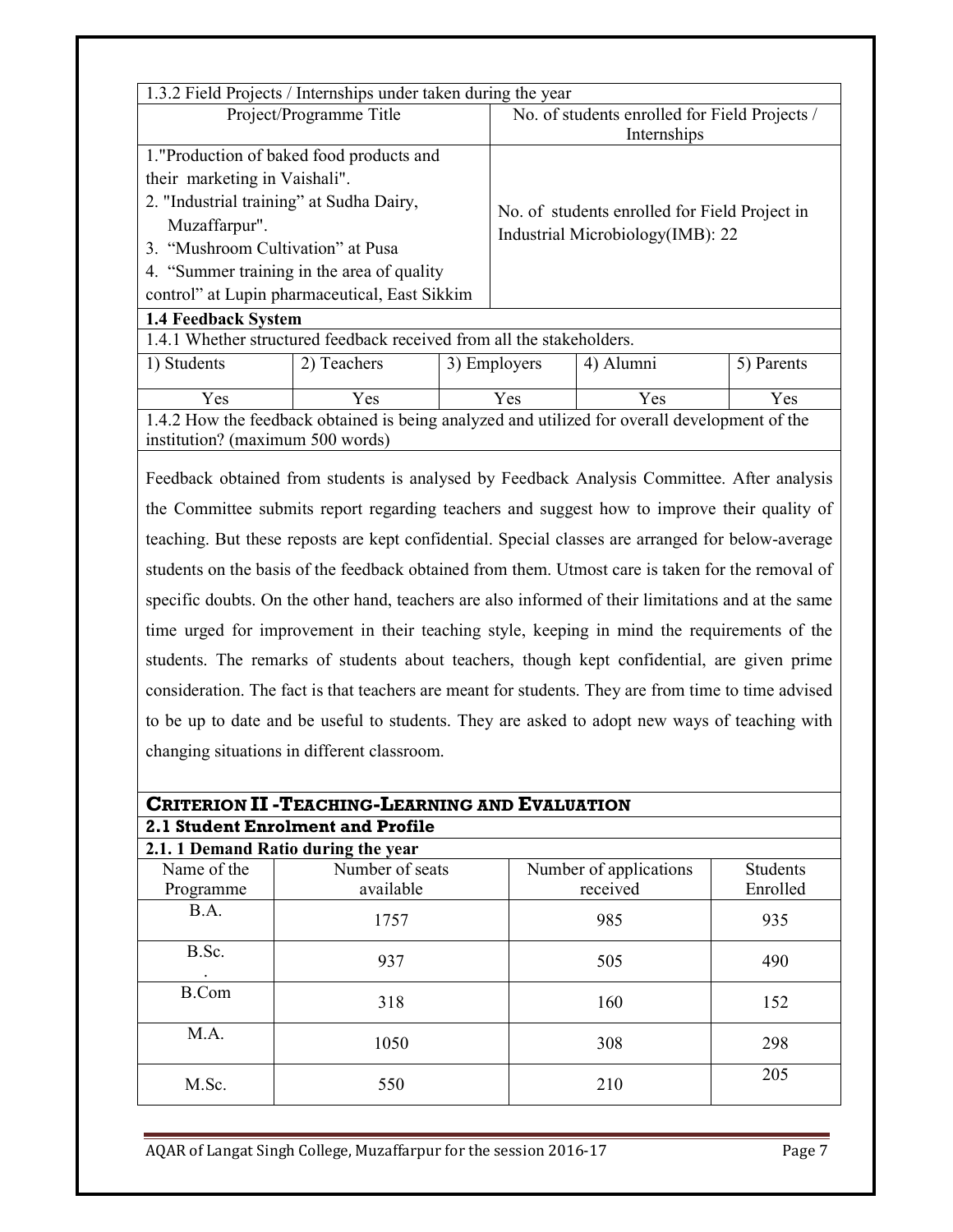|                     | <b>IMB</b>                          |                                               | 50                                  |                                                                                                 |                                                                                 |                           | 25                     |                                                       |                         | 25                              |                                        |
|---------------------|-------------------------------------|-----------------------------------------------|-------------------------------------|-------------------------------------------------------------------------------------------------|---------------------------------------------------------------------------------|---------------------------|------------------------|-------------------------------------------------------|-------------------------|---------------------------------|----------------------------------------|
|                     | <b>BBA</b>                          |                                               | 91                                  |                                                                                                 |                                                                                 |                           | 65                     |                                                       |                         | 65                              |                                        |
|                     | <b>B. C. A</b>                      |                                               | 94                                  |                                                                                                 |                                                                                 | 225                       |                        |                                                       | 94                      |                                 |                                        |
|                     | <b>BMC</b>                          |                                               | 50                                  |                                                                                                 |                                                                                 |                           | 25                     |                                                       |                         | 25                              |                                        |
|                     | <b>BLIS</b>                         |                                               | 40                                  |                                                                                                 |                                                                                 | 22                        |                        |                                                       | 22                      |                                 |                                        |
|                     |                                     |                                               |                                     |                                                                                                 |                                                                                 |                           |                        |                                                       |                         |                                 |                                        |
|                     | Commerce                            |                                               | 250                                 |                                                                                                 |                                                                                 |                           | 175                    |                                                       |                         | 175                             |                                        |
|                     | Geography                           |                                               | 150                                 |                                                                                                 |                                                                                 |                           | 87                     |                                                       |                         | 85                              |                                        |
|                     |                                     | 2.2 Catering to Student Diversity             |                                     |                                                                                                 |                                                                                 |                           |                        |                                                       |                         |                                 |                                        |
|                     |                                     |                                               |                                     | 2.2.1. Student - Full time teacher ratio (current year data)                                    |                                                                                 |                           |                        |                                                       |                         |                                 |                                        |
| Year                |                                     | Number of students                            |                                     | Number of students                                                                              |                                                                                 | Number of full            |                        | Number of full                                        | Number                  |                                 |                                        |
|                     | enrolled in the<br>institution (UG) |                                               | enrolled in the<br>institution (PG) |                                                                                                 | time teachers<br>available in the<br>institution<br>teaching only<br>UG courses |                           | institution<br>courses | time teachers<br>available in the<br>teaching only PG | of<br>and PG<br>courses | teachers<br>teaching<br>both UG | Ratio                                  |
| 2016-17             |                                     | 2068                                          |                                     | 503                                                                                             |                                                                                 | 63                        |                        | 63                                                    |                         | 63                              | 41:1                                   |
|                     |                                     | 2.3 Teaching - Learning Process               |                                     |                                                                                                 |                                                                                 |                           |                        |                                                       |                         |                                 |                                        |
|                     |                                     |                                               |                                     | 2.3.1 Percentage of teachers using ICT for effective teaching with Learning Management          |                                                                                 |                           |                        |                                                       |                         |                                 |                                        |
|                     |                                     |                                               |                                     | Systems (LMS), E-learning resources etc. (current year data)                                    |                                                                                 |                           |                        |                                                       |                         |                                 |                                        |
| Number of           |                                     | Number of                                     |                                     | ICT tools and                                                                                   |                                                                                 | Number of                 |                        | Number of                                             |                         |                                 | $E-$                                   |
| teachers on<br>roll |                                     | teachers using<br>ICT $(LMS,$<br>e-Resources) |                                     | resources<br>available                                                                          |                                                                                 | ICT enabled<br>classrooms |                        | smart<br>classrooms                                   |                         |                                 | resources<br>and<br>techniques<br>used |
| 63                  |                                     | 37                                            |                                     | Computer,<br>Smart<br>Classroom,<br><b>PPT</b><br>Presentation<br>etc.                          |                                                                                 | 10                        |                        | 05                                                    |                         |                                 | PPT &<br>Smart<br>Classroom            |
|                     |                                     |                                               |                                     | 2.3.2 Students mentoring system available in the institution? Give details. (maximum 500 words) |                                                                                 |                           |                        |                                                       |                         |                                 |                                        |
|                     |                                     |                                               |                                     | Under Students Mentoring System, each teacher has a group of thirty-three students. He not      |                                                                                 |                           |                        |                                                       |                         |                                 |                                        |

only teaches them in the classroom but also guides them personally outside the class. He motivates them for higher studies and entrepreneurship. He creates awareness among students regarding moral values and goal achievements. In this way, better environment on campus is created.

 There are several types of mentoring. For example, professional guidance, career advancement, course-specific, lab-specific, etc. Professional guidance is given to students in order to help them achieve their professional goals. Mentors help students in career advancement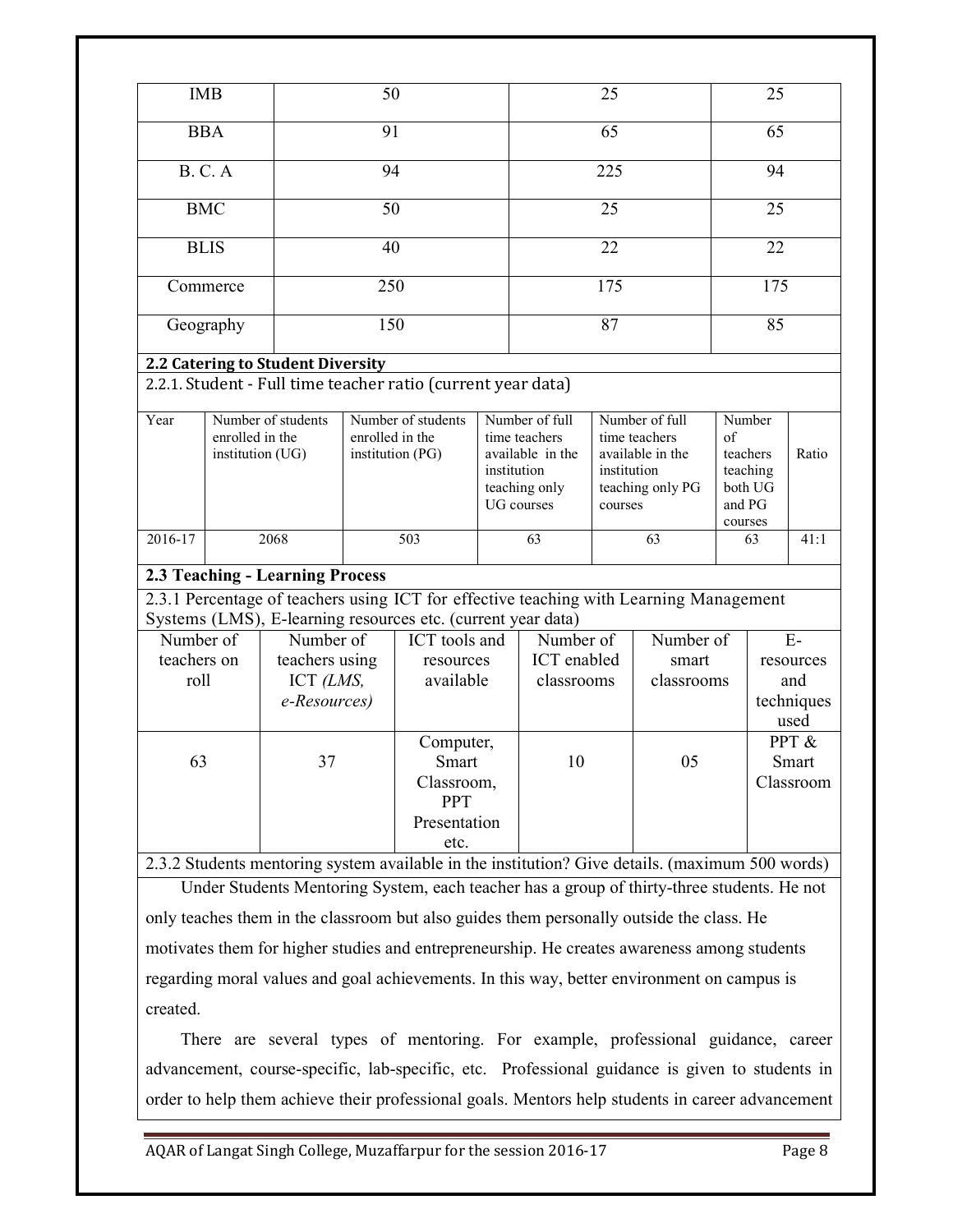regarding self-employment opportunities, entrepreneurship development and morale, honesty and integrity required for career growth. Course-specific guidance is also given to students regarding attendance and performance in the present semester and overall performance in the previous semester. Lab-specific mentoring is done regarding Dos and Don'ts in the lab.

 The mentor has a lot of responsibilities to shoulder. He meets the group of students at least twice a month. He monitors, counsels, guides and motivates the students in all academic matters. He advises students in the selection of electives, project work, summer training, etc. Sometimes, he has to contact their parents if situation demands in the case of academic irregularities, negative behavioural changes and interpersonal relations, detrimental activities etc. He also keeps contact with the students even after their graduation is over. He intimates HoD and suggests administrative action if required. The HoD meets all the mentors of the department and discusses with them the relevant problems of students. Whenever required, he gives mentors proper advice and initiates administrative action. The college has also academic council to look after the mentoring system. The following is the plan of the mentoring system:



| 2.4 Teacher Profile and Quality                              |                            |                  |                                                |                                    |  |  |  |  |
|--------------------------------------------------------------|----------------------------|------------------|------------------------------------------------|------------------------------------|--|--|--|--|
| 2.4.1 Number of full time teachers appointed during the year |                            |                  |                                                |                                    |  |  |  |  |
| No. of sanctioned<br>positions                               | No. of filled<br>positions | Vacant positions | Positions filled<br>during the current<br>year | No. of<br>faculty<br>with<br>Ph.D. |  |  |  |  |
| 93                                                           | 63                         | 30               | 11                                             | 63                                 |  |  |  |  |
|                                                              |                            |                  |                                                |                                    |  |  |  |  |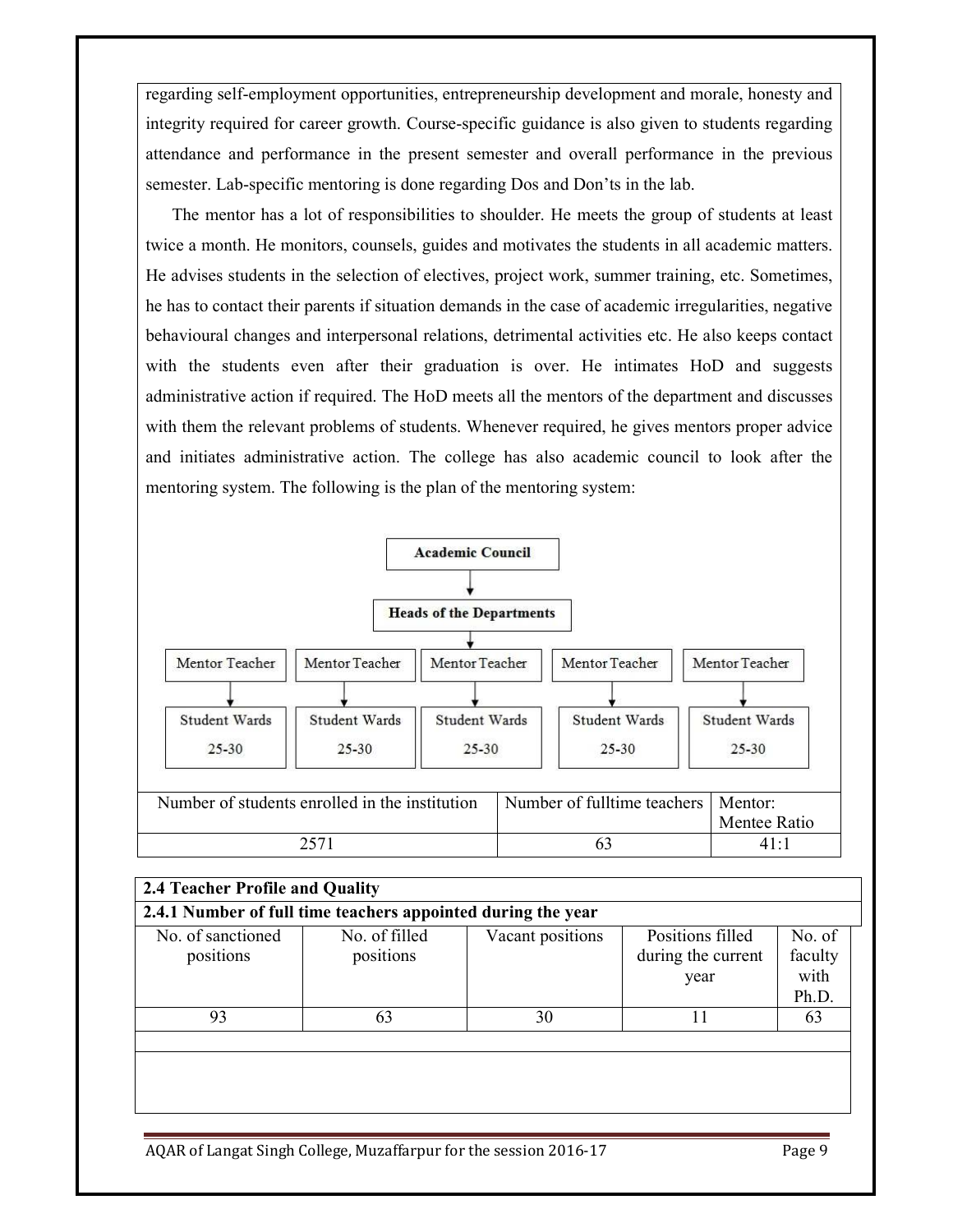|                                                                                    | 2.4.2 Honours and recognitions received by teachers   |                                      |                                                                                                     |                                                                                                 |  |  |  |  |  |
|------------------------------------------------------------------------------------|-------------------------------------------------------|--------------------------------------|-----------------------------------------------------------------------------------------------------|-------------------------------------------------------------------------------------------------|--|--|--|--|--|
|                                                                                    |                                                       |                                      | (received awards, recognition, fellowships at State, National, International level from Government, |                                                                                                 |  |  |  |  |  |
|                                                                                    | recognised bodies during the year)                    |                                      |                                                                                                     |                                                                                                 |  |  |  |  |  |
| Year of award                                                                      |                                                       | Name of full time teachers receiving | Designation                                                                                         | Name of the award, fellowship,                                                                  |  |  |  |  |  |
|                                                                                    |                                                       | awards from state level, national    |                                                                                                     | received from Government or                                                                     |  |  |  |  |  |
|                                                                                    |                                                       | level, international level           |                                                                                                     | recognized bodies                                                                               |  |  |  |  |  |
| <b>Assistant Professor</b><br>Project Scientist<br>2016<br>M.D Serajul Haque Faizi |                                                       |                                      |                                                                                                     |                                                                                                 |  |  |  |  |  |
|                                                                                    |                                                       |                                      |                                                                                                     |                                                                                                 |  |  |  |  |  |
|                                                                                    | <b>2.5 Evaluation Process and Reforms</b>             |                                      |                                                                                                     |                                                                                                 |  |  |  |  |  |
|                                                                                    |                                                       |                                      |                                                                                                     | 2.5.1 Number of days from the date of semester-end/year-end examination till the declaration of |  |  |  |  |  |
| results during the year                                                            |                                                       |                                      |                                                                                                     |                                                                                                 |  |  |  |  |  |
| Programme                                                                          | Programme                                             | Semester / year                      | Last date of the last                                                                               | Date of declaration of                                                                          |  |  |  |  |  |
| Name                                                                               | Code                                                  |                                      | semester-end/year-end                                                                               | results of semester-end /                                                                       |  |  |  |  |  |
|                                                                                    |                                                       |                                      | examination                                                                                         | year-end examination                                                                            |  |  |  |  |  |
| B.A.                                                                               | B.A.                                                  | Year                                 | April                                                                                               | June                                                                                            |  |  |  |  |  |
| B.Sc.                                                                              | B.Sc.                                                 | Year                                 | April                                                                                               | June                                                                                            |  |  |  |  |  |
| <b>B.Com</b>                                                                       | <b>B.Com</b>                                          | Year                                 | April                                                                                               | June                                                                                            |  |  |  |  |  |
| M.A.                                                                               | December / June<br>M.A.<br>Semester<br>January / July |                                      |                                                                                                     |                                                                                                 |  |  |  |  |  |
| M.Sc.                                                                              | M.Sc.                                                 | Semester                             | December / June                                                                                     | January / July                                                                                  |  |  |  |  |  |

2.5.2 Reforms initiated on Continuous Internal Evaluation(CIE) system at the institutional level (250 words):

The College has introduced several reforms in Continuous Internal Evaluation (CIE) of students. Reforms in CIE at the Institutional Level form an integral part of teaching and learning process. Students are made aware of the evaluation process by holding meetings and arranging orientation programmes. Our Teaching Plan also contains evaluation procedures. Results are put up on Notice Boards. Results are analysed by class tutors after every test. Pass percentage of each course is calculated by dividing the total number of students appeared and passed in each course. The performance of the students is monitored by the Principal and the necessary feedback is given to the concerned faculty members. The Principal conducts Review Meetings department wise to give necessary feedback for the Progress Reports and improvement of students' performance. Parents' Meetings are regularly held. The college is keen on monitoring the performance of the students and forwarding reports to the Parents. Progress Reports are sent by the tutors to the parents after each of the test. Parents/ Guardians are advised to note the performance of their wards and take remedial measure if needed. Whenever necessary, the tutor shall recommend the visit of the parent to the college for a discussion about the Remedial Classes which are conducted for the slow learners and absentees. Remedial classes are also arranged for students who participate in Sports, NSS and NCC activities.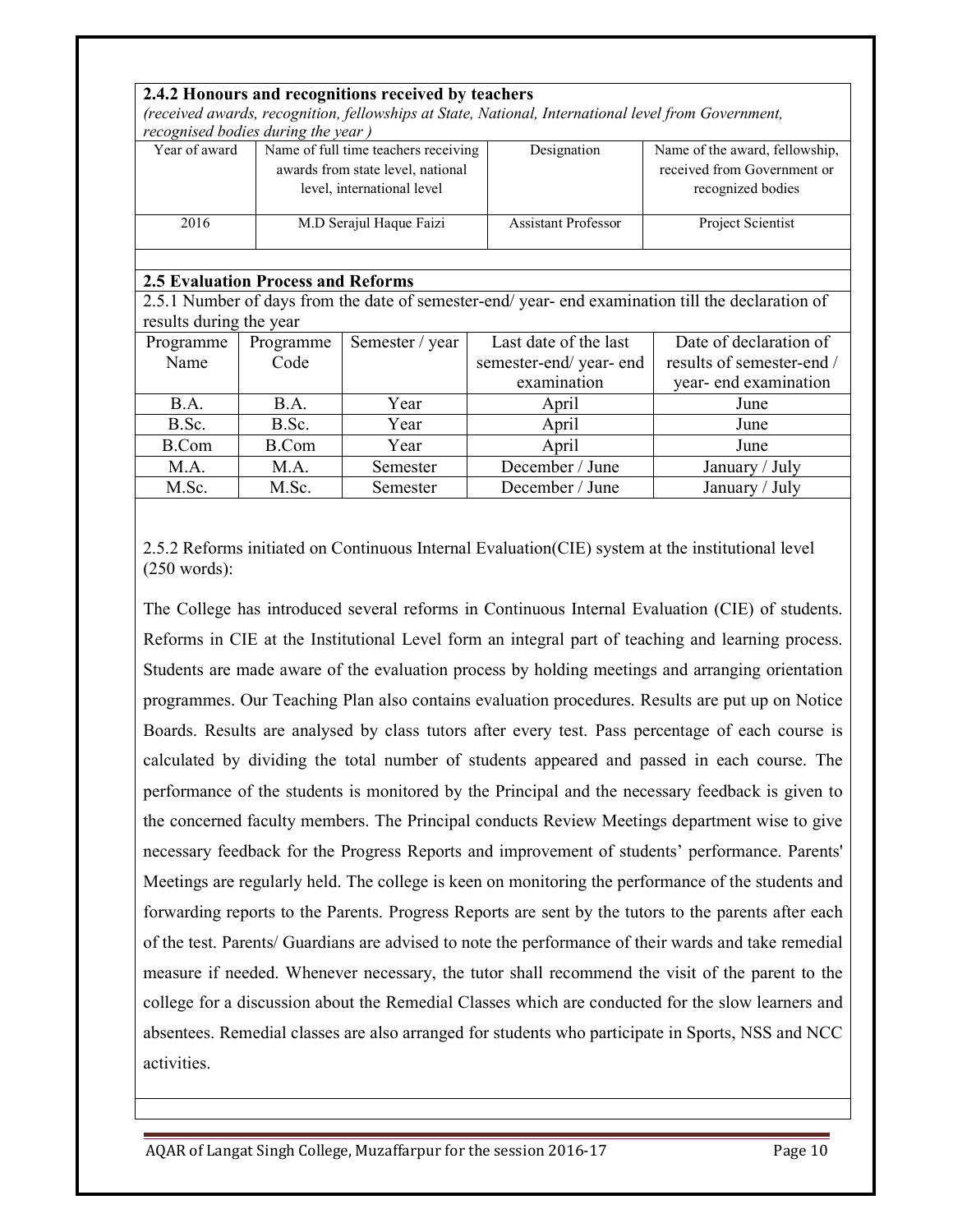**2.5.3** Academic calendar prepared and adhered for conduct of Examination and other related matters (250 words)

- Each department of the college follows the academic calendar issued by the university. The syllabus is divided into units which are to be finished by a given deadline.
- The progress of the syllabus is monitored through the feedback taken from the students by senior most members of faculty and communicated to the IQAC and the Principal for review.
- In the departmental council meetings, the staff members of various teaching departments prepare academic plans for the coming academic year in the light of the IQAC decisions and recommendations.
- Teachers are apprised of the decisions of IOAC and encouraged to impart the curriculum through innovative teaching method like presentations, assignments, discussions, workshop, seminars, industrial visits (wherever required), computer education etc., apart from traditional (chalk & talk) teaching methods.

# **2.6 Student Performance and Learning Outcomes**

2.6.1 Program outcomes, program specific outcomes and course outcomes for all programs offered by the institution are stated and displayed in website of the institution (to provide the web link) www.lscollege.ac.in

To facilitate the achievement of the intended learning outcomes the teaching, learning and assessment strategies are evaluated and discussed by each department as per the feedback received from students. The outcome of such discussions is then placed before HoDs committee, IQAC and college research committee for discussions and recommendations.

| 2.6.2 Pass percentage of students |              |                                    |                              |            |  |  |  |  |
|-----------------------------------|--------------|------------------------------------|------------------------------|------------|--|--|--|--|
| Program                           | Programme    | Number of students appeared in the | Number of students passed in | Pass       |  |  |  |  |
| me Code                           | name         | final year examination             | final semester/year          | Percentage |  |  |  |  |
|                                   |              |                                    | examination                  |            |  |  |  |  |
| <b>B.A.</b>                       | B.A.         | 1847                               | 1266                         | 68.5%      |  |  |  |  |
| B.Sc.                             | B.Sc.        | 1797                               | 1426                         | 79.3%      |  |  |  |  |
| B.Com                             | <b>B.Com</b> | 394                                | 337                          | 85.5%      |  |  |  |  |
| M.A.                              | M.A.         | 935                                | 564                          | 60.3%      |  |  |  |  |
| M.Sc.                             | M.Sc.        | 662                                | 275                          | 41.5%      |  |  |  |  |
|                                   |              |                                    |                              |            |  |  |  |  |

web link: www.lscollege.ac.in

# **2.7 Student Satisfaction Survey**

2.7.1 Student Satisfaction Survey (SSS) on overall institutional performance (Institution may design the questionnaire) (results and details be provided as weblink)

The Student Satisfaction Survey regarding Teaching-Learning and Evaluation will definitely help in upgrading the quality of education. Students will have to respond to all the questions given in the following format with their sincere effort and thought. Their identity will not be disclosed. The format of Student Satisfaction Survey (SSS) is available on our college website:

Web Link: www.lscollege.ac.in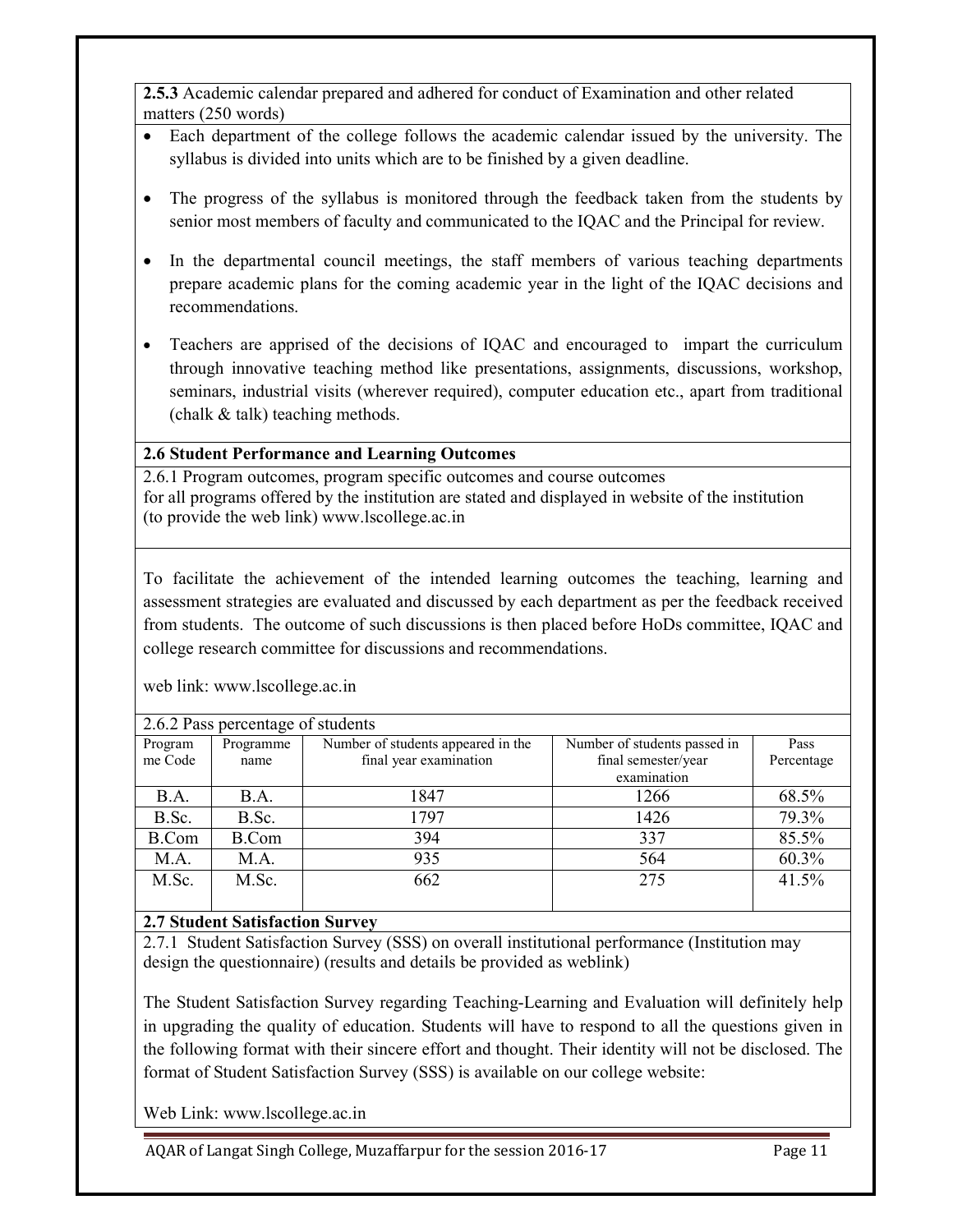- 1. How much of the syllabus was covered in the class?
	- $4 85$  to  $100\%$  $3 - 70$  to  $84%$
	- $2 55$  to 69%
	- $1 30$  to 54%
	- 0 –Below 30%

#### 2. How well did the teachers prepare for the classes?

- 4 –Thoroughly
- 3 Satisfactorily
- 2 Poorly
- 1 Indifferently
- 0 Won't teach at all
- 3. How well were the teachers able to communicate?
	- 4 Always effective
	- 3 Sometimes effective
	- 2 Just satisfactorily
	- 1– Generally ineffective
	- 0– Very poor communication

4. The teacher's approach to teaching can best be described as

- 4– Excellent
- 3 Very good
- $2 Good$
- $1 Fair$
- 0– Poor

#### 5. Fairness of the internal evaluation process by the teachers.

- 4 Always fair
- 3 Usually fair
- 2 Sometimes unfair
- 1 Usually unfair
- 0– Unfair
- 6. Was your performance in assignments discussed with you?
	- 4 Every time
	- $3 -$ Usually
	- 2 Occasionally/Sometimes
	- 1 Rarely
	- 0– Never
- 7. The institute takes active interest in promoting internship, student exchange, field visit opportunities for students.
	- 4 Regularly
	- 3 Often
	- 2 Sometimes
	- 1 Rarely
	- 0– Never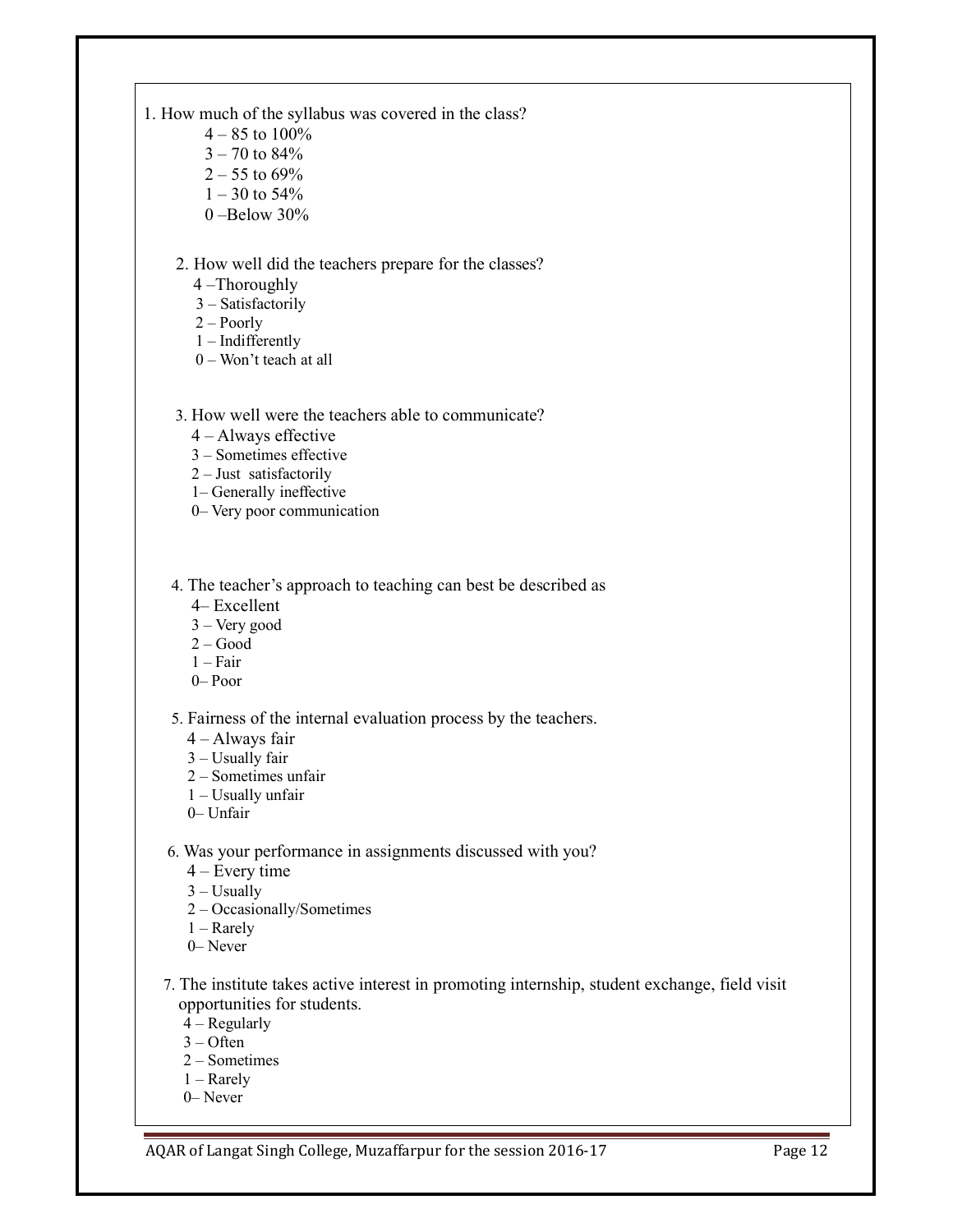- 8. The teaching and mentoring process in your institution facilitates you in cognitive, social and emotional growth.
	- 4 Significantly
	- 3 Very well
	- 2 Moderately
	- 1 Marginally
	- 0– Not at all

9. The institution provides multiple opportunities to learn and grow.

- 4 Strongly agree
- $3 \text{A}$ gree
- $2 -$ Neutral
- 1 Disagree
- 0– Strongly disagree
- 10. Teachers inform you about your expected competencies, course outcomes and programme outcomes.
	- 4 Every time
	- 3 Usually
	- 2– Occasionally/Sometimes
	- 1 Rarely
	- 0– Never

11. Your mentor does a necessary follow-up with an assigned task to you.

- 4 Every time
- $3 -$ Usually
- 2 Occasionally/Sometimes
- 1 Rarely
- $0 I$  don't have a mentor
- 12. The teachers illustrate the concepts through examples and applications.
	- 4 Every time
	- $3$  Usually
	- 2 Occasionally/Sometimes
	- 1– Rarely
	- $0$  Never
- 13. The teachers identify your strengths and encourage you with providing right level of challenges.
	- $4 Fully$
	- 3 Reasonably
	- 2 Partially
	- $1 -$ Slightly
	- 0– Unable to
- 14. Teachers are able to identify your weaknesses and help you to overcome them.
	- 4 Every time
	- 3 Usually
	- 2 Occasionally/Sometimes
	- 1 Rarely
	- $0$  Never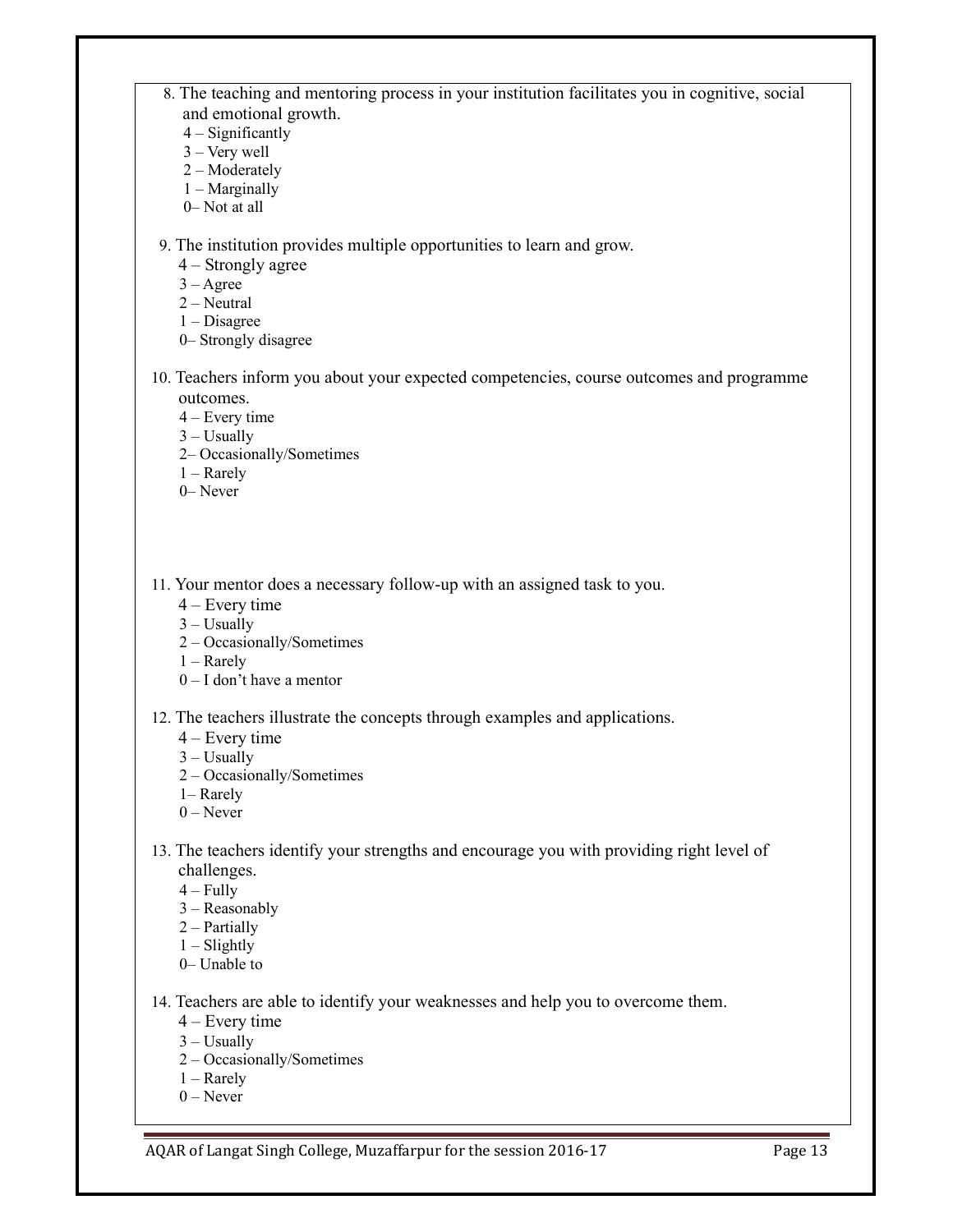- 15. The institution makes effort to engage students in the monitoring, review and continuous quality improvement of the teaching learning process.
	- 4 Strongly agree
	- 3 Agree
	- 2 Neutral
	- 1 Disagree
	- 0 Strongly disagree
- 16. The institute/ teachers use student centric methods, such as experiential learning, participative learning and problem solving methodologies for enhancing learning experiences.
	- $4 To a great extent$
	- 3 Moderate
	- 2 Some what
	- 1 Very little
	- $0$  Not at all
- 17. Teachers encourage you to participate in extracurricular activities.
	- 4 Strongly agree
	- $3 \text{Agree}$
	- $2 -$ Neutral
	- 1 Disagree
	- 0 Strongly disagree
- 18. Efforts are made by the institute/ teachers to inculcate soft skills, life skills and employability skills to make you ready for the world of work.
	- 4 To a great extent
	- 3 Moderate
	- 2 Some what
	- 1 Very little
	- $0$  Not at all
- 19. What percentage of teachers use ICT tools such as LCD projector, Multimedia, etc. while teaching.
	- 4 Above 90%
	- $3 70 89%$
	- $2 50 69%$
	- $1 30 49%$
	- 0 Below 29%

20. The overall quality of teaching-learning process in your institute is very good.

- 4 –Strongly agree
- $3 \text{Agree}$
- 2 Neutral
- 1 Disagree
- 0 Strongly disagree

# **CRITERION III – RESEARCH, INNOVATIONS AND EXTENSION**

#### **3.1 Resource Mobilization for Research**

3.1.1 Research funds sanctioned and received from various agencies, industry and other organisations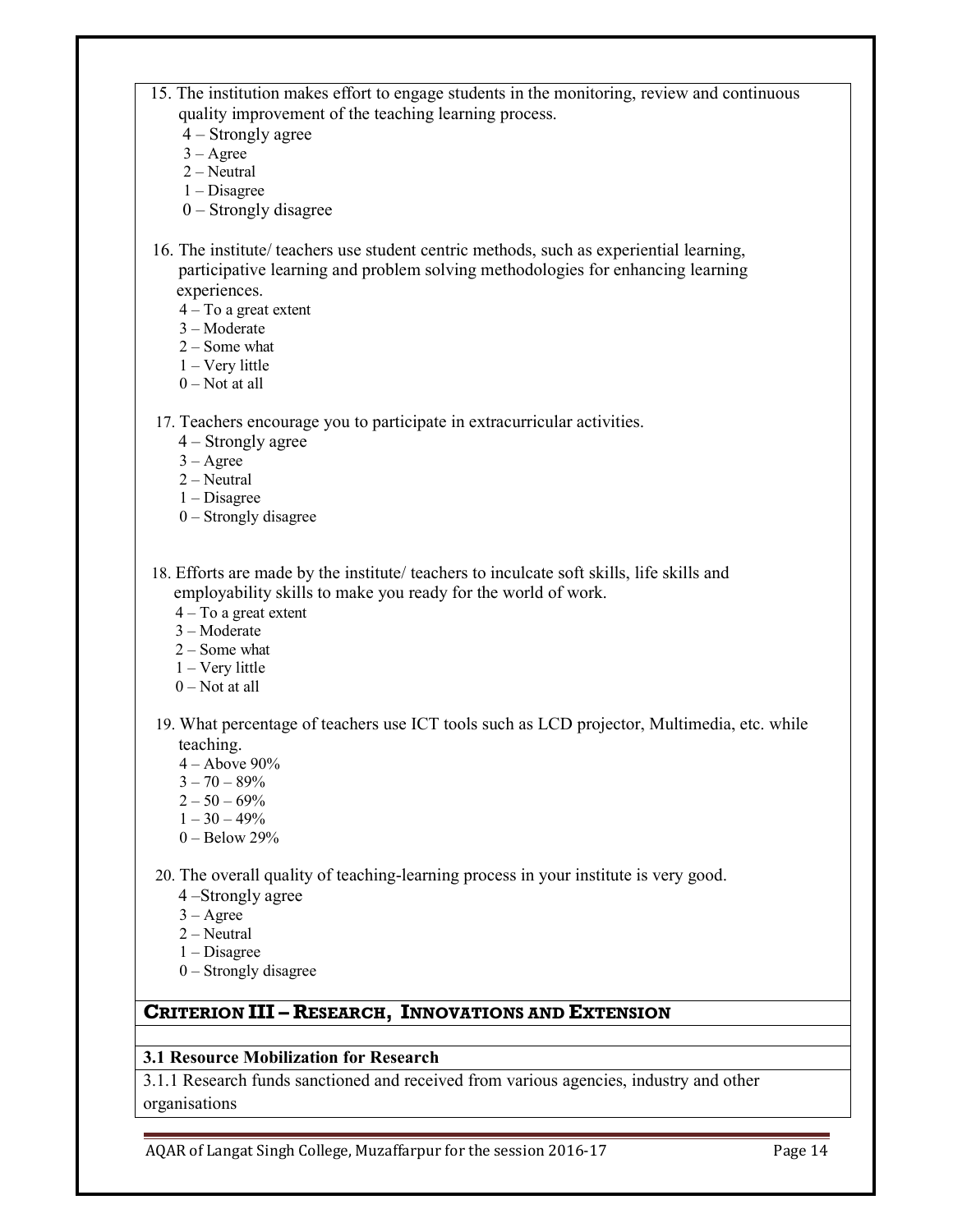| Nature of the Project                                                             |                        | Duration | Name of the<br>funding Agency                                                          | Total grant<br>sanctioned | Amount received in<br>the previous year<br>(still continuing)                                 |  |
|-----------------------------------------------------------------------------------|------------------------|----------|----------------------------------------------------------------------------------------|---------------------------|-----------------------------------------------------------------------------------------------|--|
| Major projects                                                                    |                        | 4 Years  | <b>ICHR</b>                                                                            | $3,50,000/$ -             | $2,75,000/-$                                                                                  |  |
| Minor Projects                                                                    |                        | 2 Years  | <b>UGC</b>                                                                             | $1,35,000/-$              | $1,35,000/-$                                                                                  |  |
|                                                                                   |                        | 2 Years  | UGC                                                                                    | 2,60,000/-                | 1,75,000/-                                                                                    |  |
|                                                                                   |                        | 2 Years  | <b>UGC</b>                                                                             | $1,90,000/-$              | $1,15,000/-$                                                                                  |  |
| Interdisciplinary<br>Projects                                                     |                        |          |                                                                                        |                           |                                                                                               |  |
| Industry sponsored<br>Projects                                                    |                        |          |                                                                                        |                           |                                                                                               |  |
| Projects sponsored by<br>the University/ College                                  |                        |          |                                                                                        |                           |                                                                                               |  |
| <b>Students Research</b><br>Projects<br>(other than compulsory<br>by the College) |                        |          |                                                                                        |                           |                                                                                               |  |
| <b>International Projects</b>                                                     |                        | One Year | S.B.A.University<br>, Alkharj, KSA                                                     | Rs.<br>6,80,000.00        | Rs. 6,80,000.00                                                                               |  |
|                                                                                   | One Year               |          | S.B.A.University<br>, Alkharj, KSA                                                     | Rs. 7,14,000              | Rs. 7,14,000.00                                                                               |  |
|                                                                                   |                        | Two Yars | S.B.A.University<br>, Alkharj, KSA                                                     | Rs. 500,000.00            | Rs. 500,000.00                                                                                |  |
| Any other(Specify)                                                                |                        |          |                                                                                        |                           |                                                                                               |  |
| Total                                                                             |                        |          |                                                                                        |                           |                                                                                               |  |
|                                                                                   |                        |          |                                                                                        |                           |                                                                                               |  |
| <b>3.2 Innovation Ecosystem</b>                                                   |                        |          |                                                                                        |                           |                                                                                               |  |
|                                                                                   |                        |          | 3.2.1 Workshops/Seminars Conducted on Intellectual Property Rights (IPR) and Industry- |                           |                                                                                               |  |
| Academia Innovative practices during the year                                     |                        |          |                                                                                        |                           |                                                                                               |  |
| Title of Workshop/Seminar                                                         |                        |          | Name of the Dept.                                                                      |                           | Date(s)                                                                                       |  |
| Patent laws and Challenges                                                        |                        |          | Pol. Science                                                                           |                           | 16.08.2017                                                                                    |  |
| year                                                                              |                        |          |                                                                                        |                           | 3.2.2 Awards for Innovation won by Institution/Teachers/Research scholars/Students during the |  |
| Title of the<br>innovation                                                        | Name of the<br>Awardee |          | Awarding<br>Agency                                                                     | Date of Award             | Category                                                                                      |  |
|                                                                                   |                        |          | 3.2.3 No. of Incubation centre created, start-ups incubated on campus during the year  |                           |                                                                                               |  |
| <b>Incubation Centre</b>                                                          |                        |          | Name                                                                                   |                           | Sponsored by                                                                                  |  |
|                                                                                   |                        |          |                                                                                        |                           |                                                                                               |  |
|                                                                                   |                        |          |                                                                                        |                           |                                                                                               |  |
| Name of the Start-up<br>Nature of Start-up<br>Date of commencement                |                        |          |                                                                                        |                           |                                                                                               |  |
|                                                                                   |                        |          |                                                                                        |                           |                                                                                               |  |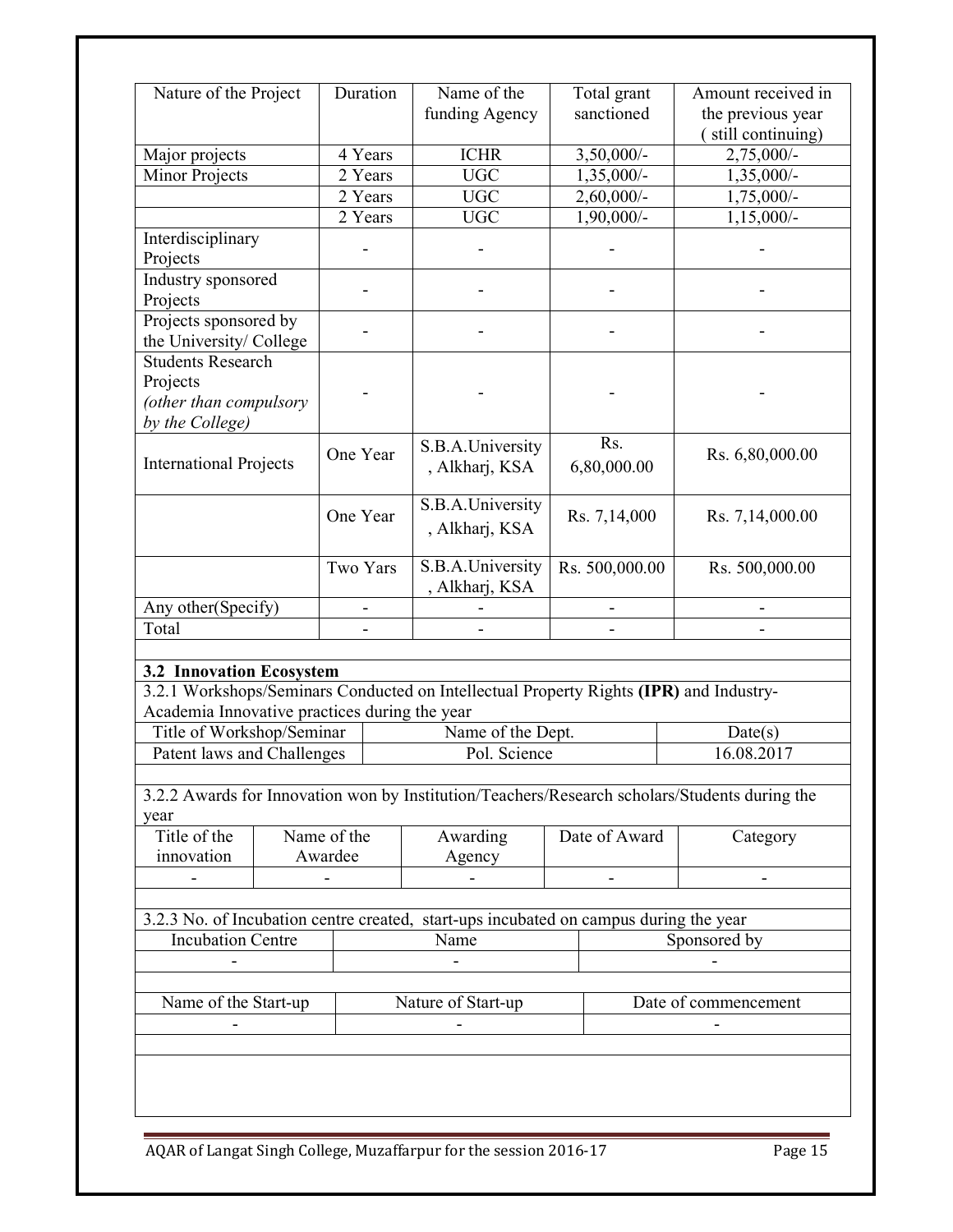|                   | <b>3.3 Research Publications and Awards</b> |                                                                                     |                               |  |  |  |
|-------------------|---------------------------------------------|-------------------------------------------------------------------------------------|-------------------------------|--|--|--|
|                   |                                             | 3.3.1 Incentive to the teachers who receive recognition/awards                      |                               |  |  |  |
| <b>State</b>      |                                             | National                                                                            | International                 |  |  |  |
| 02                |                                             | 01                                                                                  |                               |  |  |  |
|                   |                                             | 3.3.2 Ph. Ds awarded during the year (applicable for PG College, Research Centre)   |                               |  |  |  |
|                   | Name of the Department                      | No. of Ph.Ds Awarded                                                                |                               |  |  |  |
| <b>PHYSICS</b>    |                                             |                                                                                     | 03                            |  |  |  |
| <b>CHEMISTRY</b>  |                                             |                                                                                     | 01                            |  |  |  |
| <b>BOTANY</b>     |                                             |                                                                                     | 01                            |  |  |  |
| <b>PSYCHOLOGY</b> |                                             |                                                                                     | 02                            |  |  |  |
| <b>HISTORY</b>    |                                             |                                                                                     | 04                            |  |  |  |
| <b>ECONOMICS</b>  |                                             |                                                                                     | 01                            |  |  |  |
| POLITICAL SCIENCE |                                             |                                                                                     | 03                            |  |  |  |
| PHILOSOPHY        |                                             |                                                                                     | 02                            |  |  |  |
| <b>HINDI</b>      |                                             |                                                                                     | 02                            |  |  |  |
| <b>ENGLISH</b>    |                                             |                                                                                     | 02                            |  |  |  |
| <b>SANSKRIT</b>   |                                             |                                                                                     | 02                            |  |  |  |
| <b>BHOJPURI</b>   |                                             |                                                                                     | 01                            |  |  |  |
|                   |                                             | 3.3.3 Research Publications in the Journals notified on UGC website during the year |                               |  |  |  |
|                   | Department                                  | No. of Publication                                                                  | Average Impact Factor, if any |  |  |  |
| National          | <b>PHYSICS</b>                              | 10                                                                                  | 5.6                           |  |  |  |
| International     |                                             | 03                                                                                  | 2.1                           |  |  |  |
| National          |                                             | 04                                                                                  | 1.0                           |  |  |  |
| International     | <b>CHEMISTRY</b>                            | 52                                                                                  | 1.0                           |  |  |  |
| National          |                                             | $\overline{03}$                                                                     |                               |  |  |  |
| International     | <b>BOTANY</b>                               | $\blacksquare$                                                                      |                               |  |  |  |
| National          |                                             | 02                                                                                  |                               |  |  |  |
| International     | ZOOLOGY                                     | 01                                                                                  |                               |  |  |  |
| National          |                                             | $\overline{05}$                                                                     |                               |  |  |  |
| International     | <b>MATHEMATICS</b>                          | 01                                                                                  |                               |  |  |  |
| National          |                                             |                                                                                     |                               |  |  |  |
| International     | <b>ELECTRONICS</b>                          | $\overline{\phantom{a}}$                                                            |                               |  |  |  |
| National          | <b>PSYCHOLOGY</b>                           | $\overline{2}$                                                                      | 2.34                          |  |  |  |
| International     |                                             | $\overline{2}$                                                                      | 3.07                          |  |  |  |
| National          |                                             | 05                                                                                  |                               |  |  |  |
| International     | <b>HISTORY</b>                              |                                                                                     |                               |  |  |  |
| National          | <b>ECONOMICS</b>                            | 06                                                                                  |                               |  |  |  |
| International     |                                             | 09                                                                                  | 0.4                           |  |  |  |
| National          | <b>POLITICAL</b>                            | 07                                                                                  |                               |  |  |  |
| International     | <b>SCIENCE</b>                              | 02                                                                                  |                               |  |  |  |
| National          | <b>PHILOSOPHY</b>                           | 06                                                                                  |                               |  |  |  |
| International     |                                             |                                                                                     |                               |  |  |  |
| National          | <b>HINDI</b>                                | 10                                                                                  |                               |  |  |  |
| International     |                                             | 01                                                                                  |                               |  |  |  |
| National          | <b>ENGLISH</b>                              | 09                                                                                  |                               |  |  |  |
| International     |                                             | 02                                                                                  |                               |  |  |  |
| National          | <b>SANSKRIT</b>                             | 02                                                                                  |                               |  |  |  |
| International     |                                             |                                                                                     |                               |  |  |  |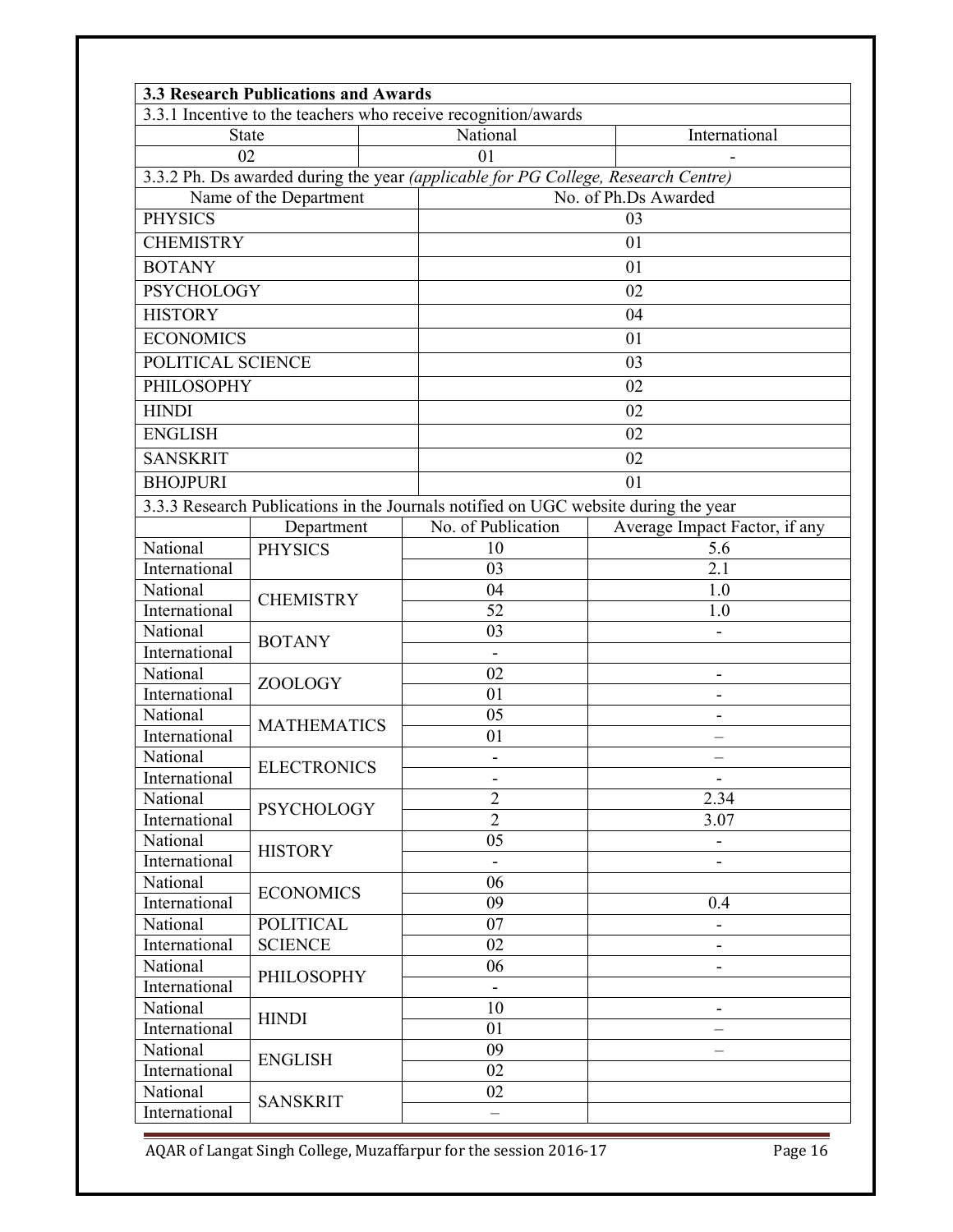| National                                                                    | <b>URDU</b>                                          |                          |                                                                                                                     |             |                    |                                          |                                       |  |
|-----------------------------------------------------------------------------|------------------------------------------------------|--------------------------|---------------------------------------------------------------------------------------------------------------------|-------------|--------------------|------------------------------------------|---------------------------------------|--|
| International                                                               |                                                      |                          |                                                                                                                     |             |                    |                                          |                                       |  |
| National<br>International                                                   | <b>BHOJPURI</b>                                      |                          |                                                                                                                     | 04          |                    |                                          |                                       |  |
|                                                                             |                                                      |                          |                                                                                                                     |             |                    |                                          |                                       |  |
| 3.3.4 Books and Chapters in edited Volumes / Books published, and papers in |                                                      |                          |                                                                                                                     |             |                    |                                          |                                       |  |
|                                                                             |                                                      |                          |                                                                                                                     |             |                    |                                          |                                       |  |
| Department                                                                  |                                                      |                          | National/International Conference Proceedings per Teacher during the year<br>No. of publication                     |             |                    |                                          |                                       |  |
| <b>PHYSICS</b>                                                              |                                                      |                          |                                                                                                                     |             |                    | 18                                       |                                       |  |
|                                                                             |                                                      |                          |                                                                                                                     |             |                    | $Books - 02$ (International)             |                                       |  |
| <b>CHEMISTRY</b>                                                            |                                                      |                          |                                                                                                                     |             |                    | Chapter -03 (International)              |                                       |  |
| <b>BOTANY</b>                                                               |                                                      |                          |                                                                                                                     |             |                    | 02                                       |                                       |  |
| <b>ZOOLOGY</b>                                                              |                                                      |                          |                                                                                                                     |             |                    |                                          |                                       |  |
| <b>MATHEMATICS</b>                                                          |                                                      |                          |                                                                                                                     |             |                    |                                          |                                       |  |
| <b>ELECTRONICS</b>                                                          |                                                      |                          |                                                                                                                     |             |                    |                                          |                                       |  |
|                                                                             |                                                      |                          |                                                                                                                     |             |                    | 05                                       |                                       |  |
| <b>PSYCHOLOGY</b>                                                           |                                                      |                          |                                                                                                                     |             |                    |                                          |                                       |  |
| <b>HISTORY</b>                                                              |                                                      |                          |                                                                                                                     |             |                    | 04                                       |                                       |  |
| <b>ECONOMICS</b>                                                            |                                                      |                          | 02                                                                                                                  |             |                    |                                          |                                       |  |
| POLITICAL SCIENCE                                                           |                                                      |                          | 04                                                                                                                  |             |                    |                                          |                                       |  |
| <b>PHILOSOPHY</b>                                                           |                                                      |                          | 02                                                                                                                  |             |                    |                                          |                                       |  |
| <b>HINDI</b>                                                                |                                                      |                          | 05                                                                                                                  |             |                    |                                          |                                       |  |
| <b>ENGLISH</b>                                                              |                                                      |                          | 12                                                                                                                  |             |                    |                                          |                                       |  |
| <b>BHOJPURI</b>                                                             |                                                      |                          | 04                                                                                                                  |             |                    |                                          |                                       |  |
|                                                                             |                                                      |                          | 3.3.5 Bibliometrics of the publications during the last Academic year based on average citation index in Scopus/Web |             |                    |                                          |                                       |  |
| of Science or Pub Med/ Indian Citation Index                                |                                                      |                          |                                                                                                                     |             |                    |                                          |                                       |  |
| Title of the paper                                                          | Name of the                                          | Title of the             |                                                                                                                     | Year of     | Citation           | Institutional                            | Number                                |  |
|                                                                             | author                                               | journal                  |                                                                                                                     | publication | Index              | affiliation as<br>mentioned in the       | of                                    |  |
|                                                                             |                                                      |                          |                                                                                                                     |             |                    | publication                              | citations<br>excludin                 |  |
|                                                                             |                                                      |                          |                                                                                                                     |             |                    |                                          | $\ensuremath{\mathsf{g}}\xspace$ self |  |
|                                                                             |                                                      |                          |                                                                                                                     |             |                    |                                          | citations                             |  |
|                                                                             |                                                      |                          |                                                                                                                     |             |                    |                                          |                                       |  |
| "Spoken English:<br>Its Varieties in                                        | Shailendra<br>Kumar Mukul                            | The Indian<br>Journal of |                                                                                                                     | 2017        |                    | The Official Organ<br>of the Association |                                       |  |
| India and                                                                   |                                                      | English                  |                                                                                                                     |             |                    | for English Studies                      |                                       |  |
| Abroad,"<br>Studies (0537-                                                  |                                                      |                          |                                                                                                                     |             | in India, Vol LIV, |                                          |                                       |  |
| 1988),                                                                      |                                                      |                          |                                                                                                                     |             | Roorkee.           |                                          |                                       |  |
|                                                                             |                                                      |                          |                                                                                                                     |             |                    |                                          |                                       |  |
| "Study of RFID<br>Journal of<br>Narayan                                     |                                                      |                          |                                                                                                                     | 2017        |                    |                                          |                                       |  |
| <b>Security Threats</b><br>Kumar and<br>Physical                            |                                                      |                          |                                                                                                                     |             |                    |                                          |                                       |  |
| Authentication                                                              | Science, Vol-<br>and<br>Pankaj Kumar<br>9, No-01, P. |                          |                                                                                                                     |             |                    |                                          |                                       |  |
| Protocols",                                                                 |                                                      | 18-27 (ISSN.             |                                                                                                                     |             |                    |                                          |                                       |  |
|                                                                             |                                                      | 0975-5519)               |                                                                                                                     |             |                    |                                          |                                       |  |
|                                                                             |                                                      |                          |                                                                                                                     |             |                    |                                          |                                       |  |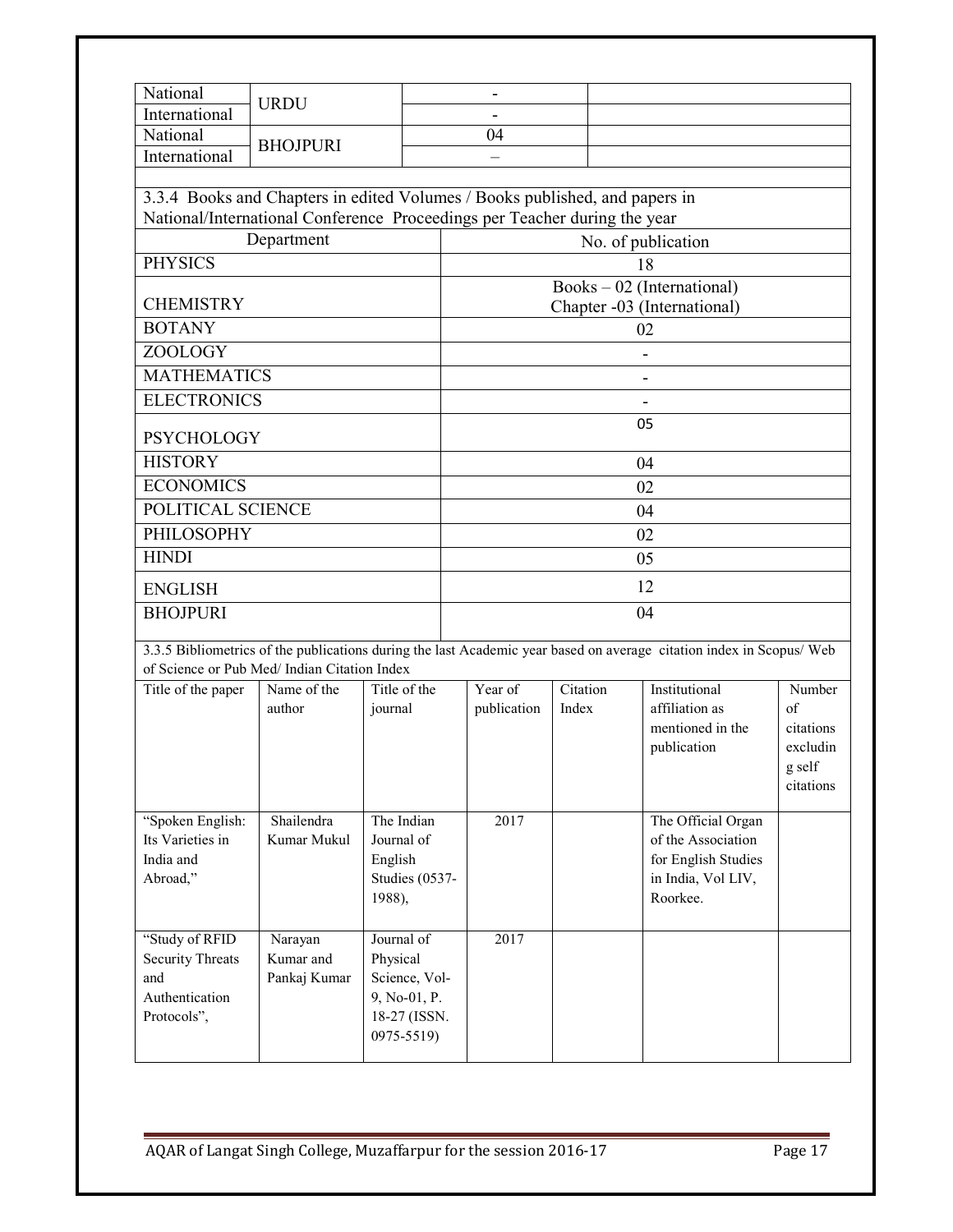| "Analytical Study<br>on Security and<br>Performance of<br><b>RFID Security</b><br>Protocol",                                            | Narayan<br>Kumar,<br>Pankaj Kumar,<br>and K. B.<br>Singh                | International<br>Journal of<br>Scientific and<br>Engineering<br>Research<br>(IJSER),<br>ISSN. 2229-<br>5518<br>(Accepted for<br>Pub.) | 2017 |                                                    |  |
|-----------------------------------------------------------------------------------------------------------------------------------------|-------------------------------------------------------------------------|---------------------------------------------------------------------------------------------------------------------------------------|------|----------------------------------------------------|--|
| "Experimental<br>Investigations of<br>Wearable<br>Antenna on<br>Flexible<br>Perforated<br>Plastics substrate"                           | Raghwendra<br>Kumar, Pankaj<br>Kumar, Nisha<br>Gupta and<br>Rahul Dubey | Microwave<br>and Optical<br>Technology<br>Letters, Vol.<br>69, No. 2,<br>(ISSN<br>No.1098-<br>2760)<br>JIF 5.2546                     | 2017 |                                                    |  |
| "Stability of<br>equilibrium<br>position of a<br>cable-connected<br>satellites system<br>under several<br>influences",                  | S. Kumar and<br>S. Kumar                                                | Vol. 03 (Issue<br>08, August),<br>pp. 12-18.<br>(L F.: 3.96)                                                                          | 2016 | International, Jr.<br>Physical & App.<br>Science   |  |
| "A cable-<br>connected<br>satellites system<br>under several<br>influence of<br>general nature and<br>elliptical orbit",                | S. Kumar                                                                | Vol. 04 (Issue<br>07, July), pp.<br>$01-11.(I.F.: 4.)$                                                                                | 2017 | International Jr.<br>Physical and App.<br>Science, |  |
| "Constrained<br>motion of an<br>inelastic cable-<br>connected<br>satellites system<br>under several<br>influences of<br>general nature" | S. Kumar                                                                | Vol. 04,<br>September)<br>pp. 15-22. (I.<br>F. 4.65                                                                                   | 2017 | International, Jour.<br>Phy. & App. Sci.,          |  |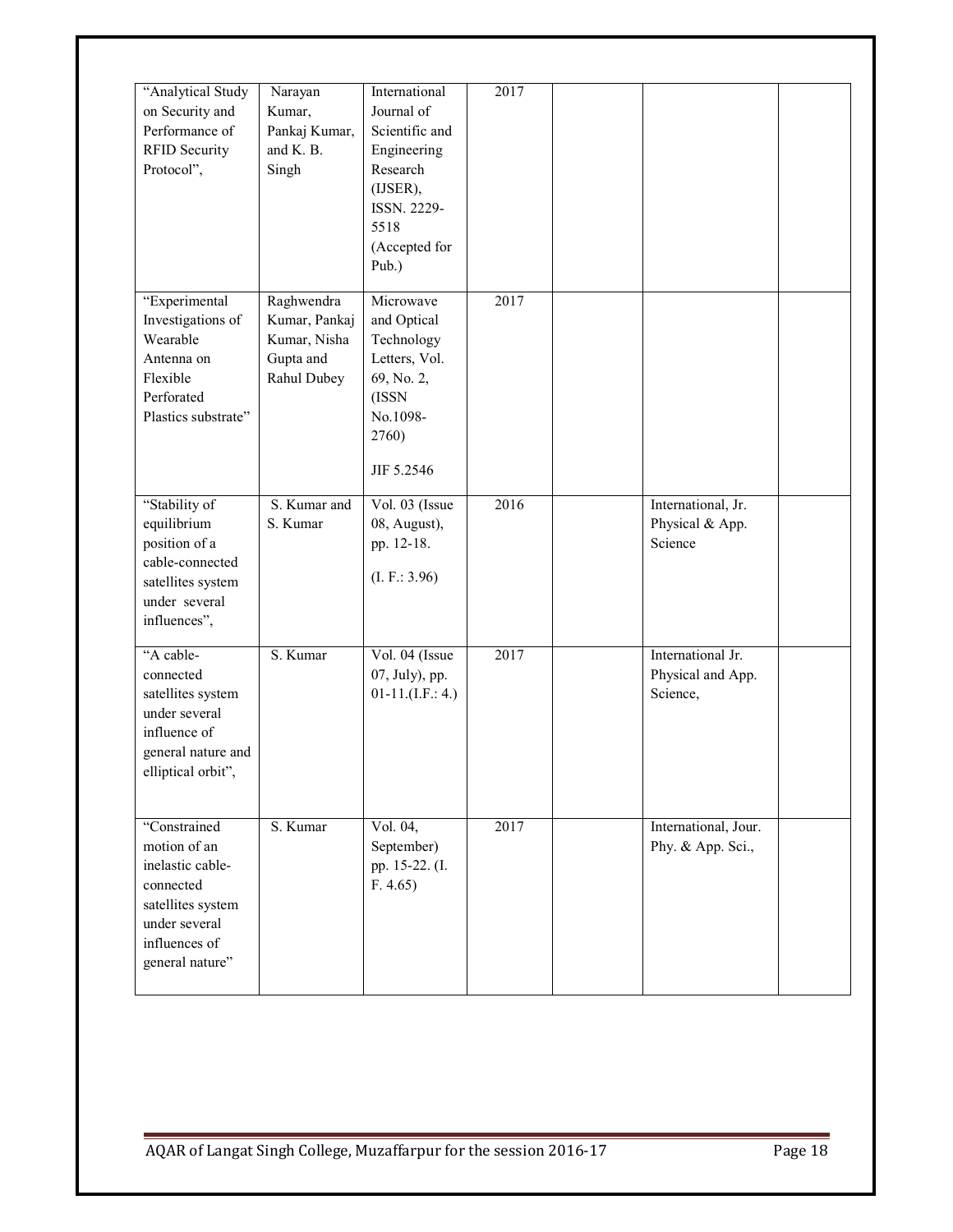| Towards total<br>energy of Bianch<br>Type-1, Universe<br>Using landau and<br>lifshitz energy-<br>momentum<br>complex<br>"Energy-               | Rajendra<br>Prasad<br>Rajendra                                                                               | Wisdom<br>Herald Vol-<br>VI, No.-3 & 4<br>Chinese                                               | 2016<br>2017 |                |                                                                     |                |
|------------------------------------------------------------------------------------------------------------------------------------------------|--------------------------------------------------------------------------------------------------------------|-------------------------------------------------------------------------------------------------|--------------|----------------|---------------------------------------------------------------------|----------------|
| momentum<br>distribution of<br>wormhole<br>matrices"                                                                                           | Prasad                                                                                                       | Physics Letter<br>Vol.-34, No.-4                                                                |              |                |                                                                     |                |
| Synthesis,<br>characterization,<br>and<br>pharmacological<br>studies of                                                                        | Ashanul<br>Haque, Ming-<br>Fa Hsieh,<br>Syed Imran<br>Hassan, Md.                                            | Journal of<br>Molecular<br>Structure                                                            | 2017         | $\overline{2}$ | College of Science,<br>Sultan Qaboos<br>University, Muscat,<br>Oman | $\overline{2}$ |
| ferrocene-IH-<br>1,2,3-triazole<br>hybrids                                                                                                     | Srajul Haque<br>Faizi,<br>Anannya<br>Saha, Necmi<br>Dege, Jahangir<br>Ahmad<br>Rather,<br>Muhammad S<br>Khan |                                                                                                 |              |                |                                                                     |                |
| Crystal structure<br>and DFT study of<br>$(E)$ -2, 6-di-tert-<br>butyl-4-{[2-<br>$(pyridin-2-yl)$<br>hydrazine-1-<br>ylidene)<br>methyl}phenol | Md. Serajul<br>Haque Faizi,<br>Ashanul<br>Haque,<br>Mustafa Dege,<br>Necmi Dege,<br>Maria L<br>Malysheva     | Acta<br>Crystallograph<br>ica Section E:<br>Crystallograph<br>$i_{\rm c}$<br>Communicatio<br>ns | 2017         |                | College of Science,<br>Sultan Qaboos<br>University, Muscat,<br>Oman |                |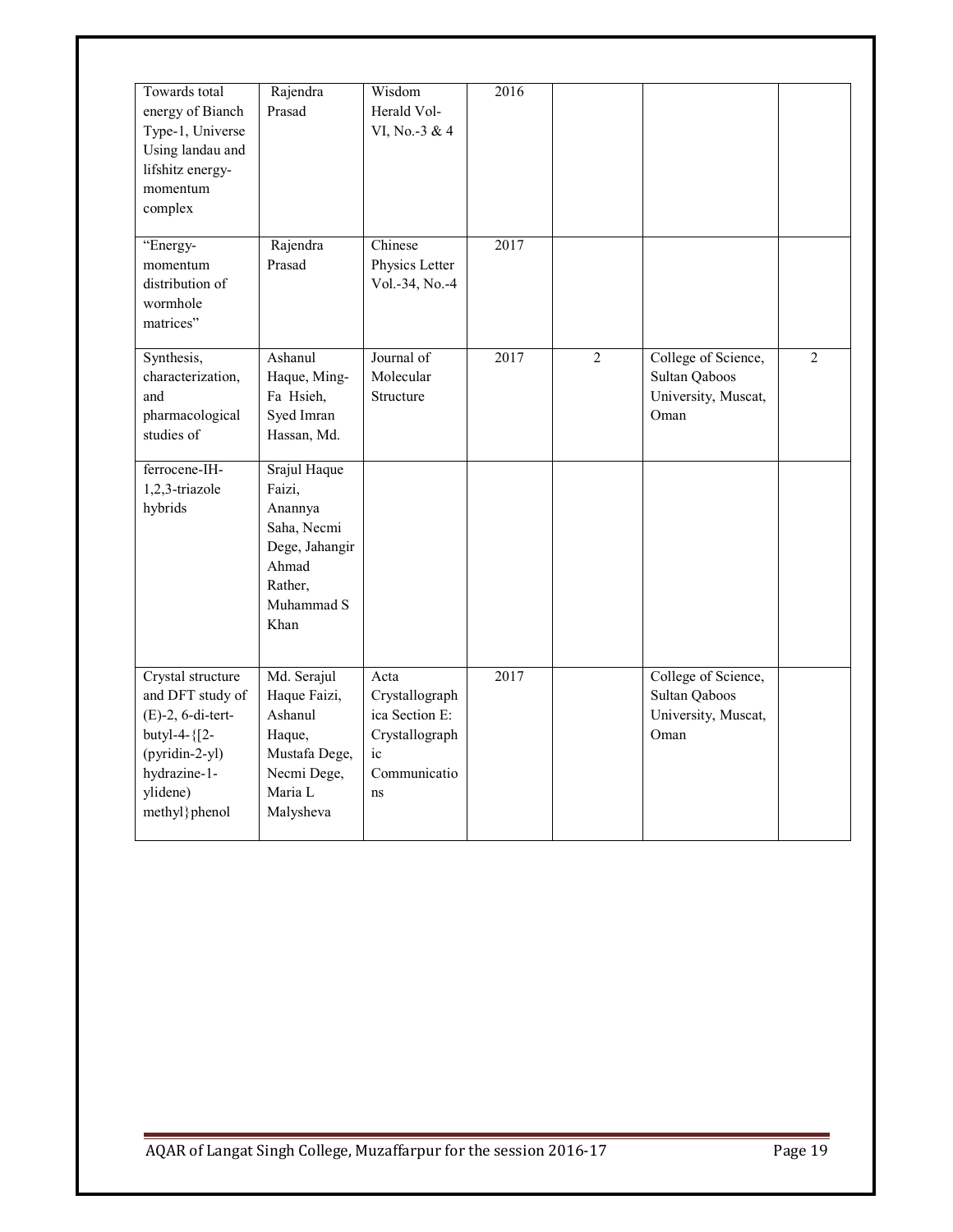| Co (II), Ni (II),<br>$Cu(II)$ and $Zn(II)$<br>complexes of<br>acenaphtoquinone<br>$3-(4-$<br>benzylpiperidyl)<br>thiosemicarbazon<br>e: Synthesis,<br>Structural,<br>electrochemical<br>and antibacterial<br>studies | Santosh<br>Kumar, Arti-<br>Hansda,<br>Angeera<br>Chandra,<br>Ashish<br>Kumar,<br>Mukesh<br>kumar,<br>Maheshwaran<br>Sithambaresan<br>, Md. Serajul<br>Haque Faizi,<br>Vipin Kumar,<br>Rohith P John | Polyhedron                                                                             | 2017 | 6               | College of Science,<br>Sultan Qaboos<br>University, Muscat,<br>Oman | 6 |
|----------------------------------------------------------------------------------------------------------------------------------------------------------------------------------------------------------------------|-----------------------------------------------------------------------------------------------------------------------------------------------------------------------------------------------------|----------------------------------------------------------------------------------------|------|-----------------|---------------------------------------------------------------------|---|
| Crystal structure<br>and DFT study of<br>bis $\{(S)-2-[2-$<br>hydroxybenzyl)<br>amino]-4-<br>methylpentanoato<br>$-k2N, O$ { $(1, 10-$<br>phenanthroline-<br>k2N, N') nickel<br>(II)                                 | Md. Serajul<br>Haque Faizi,<br>Necmi Dege,<br>Sergey<br>Malinkin                                                                                                                                    | Acta<br>Crystallograph<br>ica Section E:<br>Crystallograph<br>ic<br>Communicatio<br>ns | 2017 | $\overline{02}$ | College of Science,<br>Sultan Qaboos<br>University, Muscat,<br>Oman |   |
| Crystal structure<br>and DFT study of<br>$(E)$ -N-[N-[2-(1H-<br>indol-3-yl) ethyl]-<br>1-(anthracen-9-yl)<br>methanimine                                                                                             | Md. Serajul<br>Haque Faizi,<br>Necmi Dege,<br>Sergey<br>Malinkin,<br>Tetyana Yu<br>Sliva                                                                                                            | Acta<br>Crystallograph<br>ica Section E:<br>Crystallograph<br>ic<br>Communicatio<br>ns | 2017 |                 | College of Science,<br>Sultan Qaboos<br>University, Muscat,<br>Oman |   |
| Crystal structure<br>and DFT study of<br>$2-(pyren-1-yl)$ -<br>1H-benzimidazole                                                                                                                                      | Md. Serajul,<br>Haque Faizi,<br>Necmi Dege,<br>S Malinkin                                                                                                                                           | Acta<br>Crystallograph<br>ica Section E:<br>Crystallograph<br>ic<br>Communicatio<br>ns | 2017 |                 | College of Science<br>Sultan Qaboos<br>University, Muscat<br>Oman   |   |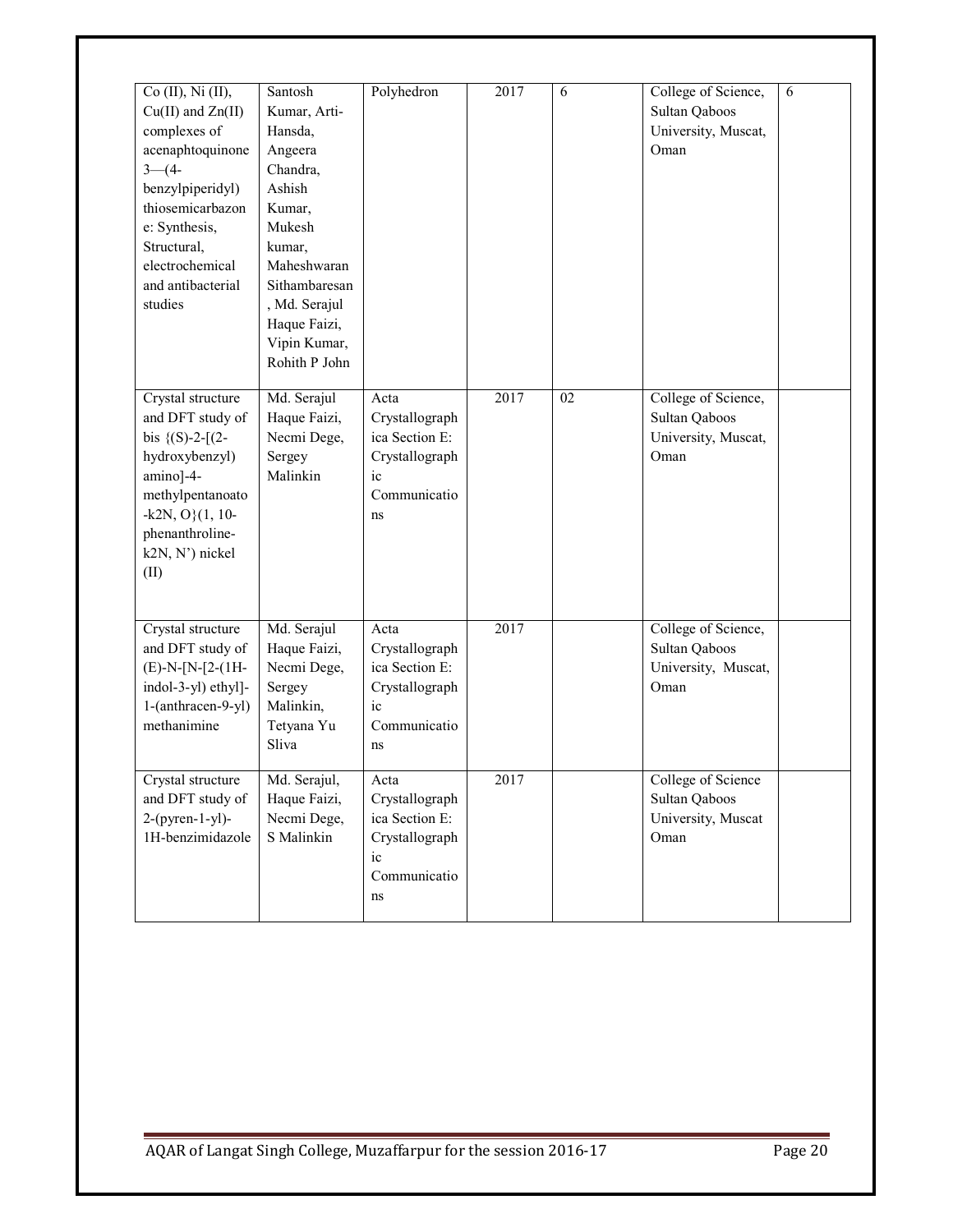| Crystal structure<br>of di-u-chlorido-<br>bis (chloride<br>{N1, N1-diethyl-                                                                                                                                                                                                                                                                                                                                                                                                                                | Md. Serajul<br>Hque Faizi,<br>Necmi Dege,<br>Kateryna                                                       | Acta<br>Crystallograph<br>ica Section E:<br>Crystallograph                            | 2017 |                 | College of Science<br>Sultan Qaboos<br>University, Muscat<br>Oman |  |
|------------------------------------------------------------------------------------------------------------------------------------------------------------------------------------------------------------------------------------------------------------------------------------------------------------------------------------------------------------------------------------------------------------------------------------------------------------------------------------------------------------|-------------------------------------------------------------------------------------------------------------|---------------------------------------------------------------------------------------|------|-----------------|-------------------------------------------------------------------|--|
| N4-{[pyridin-2-<br>$yl-kN)$<br>methylidene]<br>benzene-1, 4-<br>diamine-kN4}<br>$\text{mercury (II)}$                                                                                                                                                                                                                                                                                                                                                                                                      | Goleva                                                                                                      | ic<br>Communicatio<br>ns                                                              |      |                 |                                                                   |  |
| Crystal structure<br>and DFT study of<br>8-hydroxy-1, 2, 3,<br>5, 6, 7<br>hexahydropyrido<br>$(3, 2, 1-ij]$<br>quinoline-9-<br>earbaldehyde                                                                                                                                                                                                                                                                                                                                                                | Md. Serajul<br>Haque Faizi,<br>Necmi Dege,<br>Maria L<br>Malysheva                                          | Acta<br>Crystallograph<br>ica Section E:<br>Crystallograph<br>ic<br>Communicatio<br>n | 2017 |                 | College of Science<br>Sultan Qaboos<br>University, Muscat<br>Oman |  |
| $2-\{(\text{E})-[4-\text{E}(\text{E})-1+\text{E}(\text{E}(\text{E}+\text{E}(\text{E}+\text{E}(\text{E}+\text{E}(\text{E}+\text{E}(\text{E}+\text{E}(\text{E}+\text{E}(\text{E}+\text{E})))\text{E}(\text{E}+\text{E}(\text{E}+\text{E}(\text{E}+\text{E}(\text{E}+\text{E})))\text{E}(\text{E}+\text{E}(\text{E}+\text{E}(\text{E}+\text{E}+\text{E}(\text{E}+\text{E})))\text{E}(\text{E}+\text{E}(\text{E}$<br>Anilinophenyl)<br>imino] methyl}-4-<br>$[4-[E)-(4-$<br>methoxyphenyl)<br>diazenyl] phenol | MSH Faizi, N<br>Dege, K<br>Goleva                                                                           | <b>IUCrDATA</b>                                                                       | 2017 |                 | College of Science<br>Sultan Qaboos<br>University, Muscat<br>Oman |  |
| Crystal structure<br>of 4, 4'-dinitro- $[1,$<br>1'-biphenyl]-2-<br>amine                                                                                                                                                                                                                                                                                                                                                                                                                                   | Md. Serajul<br>Haque Faizi,<br>Ashanul<br>Haque, Necmi<br>Dege, Syed<br>Imran<br>Valentina A<br>Lalibabchuk | Acta<br>Crystallograph<br>ica Section<br>E:Crystallogra<br>phic<br>Communicatio<br>ns | 2017 |                 | College of Science<br>Sultan Qaboos<br>University, Muscat<br>Oman |  |
| Next generation<br>NIR fluorophores<br>for tumor<br>imaging and<br>fluorescence-<br>guided surgery: A<br>review                                                                                                                                                                                                                                                                                                                                                                                            | Ashanul<br>Haque, Md.<br>Serajul Haque<br>Faizi, Jahangir<br>Ahmad Rather<br>Muhammad S<br>Khan             | Bioorganic &<br>medicinal<br>chemistry                                                | 2017 | $\overline{41}$ | College of Science<br>Sultan Qaboos<br>University, Muscat<br>Oman |  |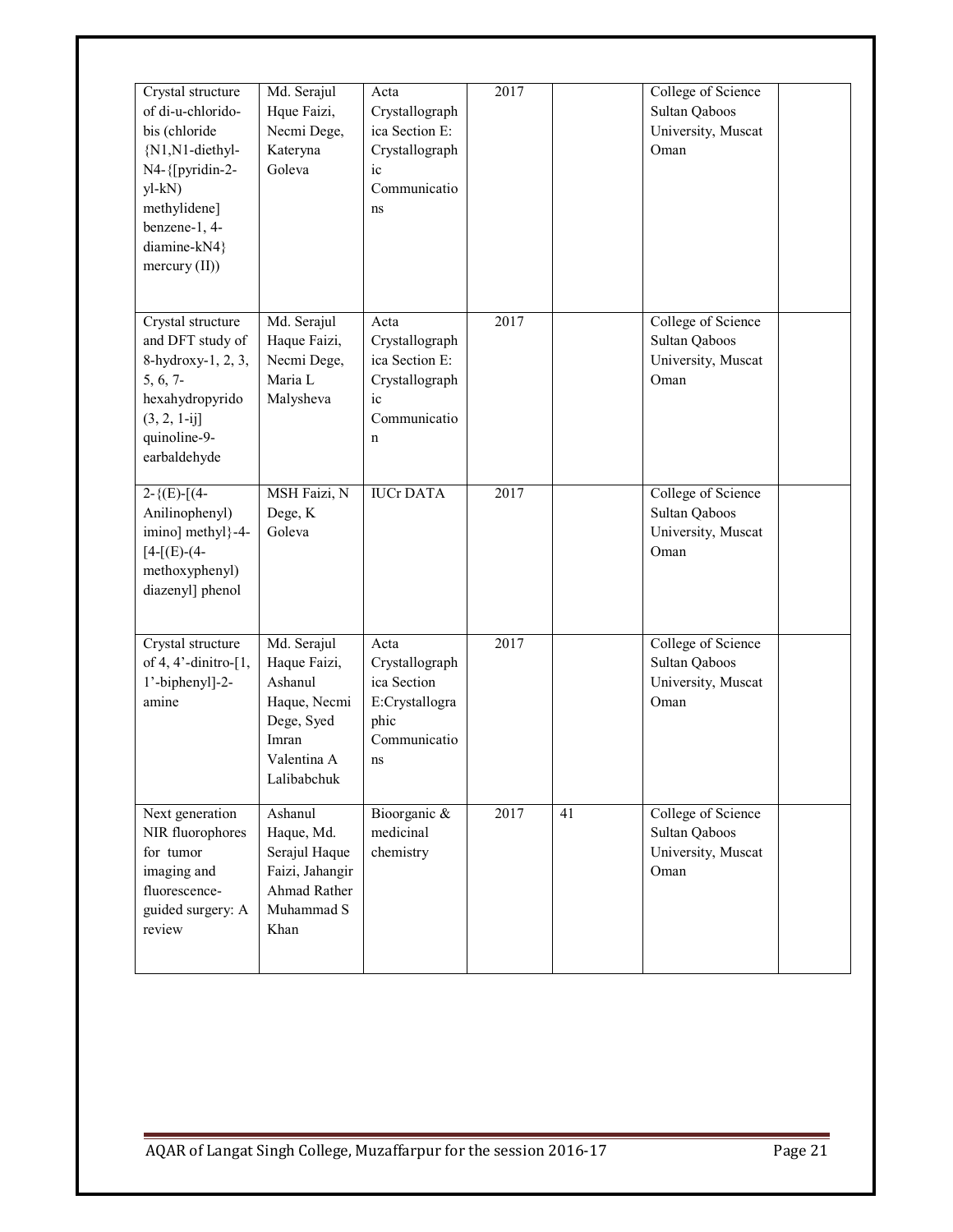| Crystal structure<br>of $(2, 2)$ <sup>-</sup><br>bipyridine-k2N,<br>$N'$ ) bis $(3, 5$ -di-<br>tert-butyl-o-<br>benzoquinonato-<br>k20, 0'<br>ruthenium (II) | Md. Serajul<br>Haque Faizi,<br>Akram Ali,<br>Vadim A<br>Potaskalov                                                                                                       | Acta<br>Crystallograph<br>ica Section E:<br>Crystallograph<br>ic<br>Communicatio<br>ns  | 2017 |                | College of Science<br>Sultan Qaboos<br>University, Muscat<br>Oman      |                |
|--------------------------------------------------------------------------------------------------------------------------------------------------------------|--------------------------------------------------------------------------------------------------------------------------------------------------------------------------|-----------------------------------------------------------------------------------------|------|----------------|------------------------------------------------------------------------|----------------|
| Crystal structure<br>of $(E)$ -N1-<br>[anthracen-9-<br>yl)methylidene]-<br>N4-<br>phenylbenzene-1,<br>4-diamine                                              | Md. Srajul<br>Haque Faizi,<br>Ashanul<br>Haque,<br>Musheer<br>Ahmad, Irina<br>A Golenya                                                                                  | Acta<br>Crystallograph<br>ica Secation E:<br>Crystallograph<br>ic<br>Communicatio<br>ns | 2017 |                | College of Science<br>Sultan Qaboos<br>University, Muscat<br>Oman      |                |
| Crystal structure<br>of $(E)$ -2- $\{[4-$<br>anilonophenyl)<br>imino] methyl}-4-<br>nitrophenol                                                              | Md. Serajul<br>Haque Faizi,<br>Ashanul<br>Haque,<br>Valentina A<br>Kalibabchuk                                                                                           | Acta<br>Crystallograph<br>ica Section E:<br>Crystallograph<br>ic<br>Communicatio<br>ns  | 2017 | $\overline{2}$ | College of Science<br>Sultan Qaboos<br>University, Muscat<br>Oman      |                |
| Crystal structure<br>of $(E)$ -2,6-di-tert-<br>butyl-4- ${2-(2,4-$<br>dinitrophenyl)<br>hydrazinylidene]<br>methyl}phenol                                    | Md. Serajul<br>Haque Faizi,<br>Necmi Dege,<br>Ashanul<br>Haque,<br>Valentina A<br>Kalibabchuk<br>Mustafa<br>Cemberci                                                     | Acta<br>Crystallograph<br>ica Section E:<br>Crystallograph<br>ic<br>Communicatio<br>ns  | 2017 | $\overline{2}$ | College of Science<br>Sultan Qaboos<br>University, Muscat<br>Oman      |                |
| Synthesis, crystal<br>structure and<br>luminescence<br>properties of<br>acenaphthene<br>benzohydrazide<br>based ligand and<br>its zine (II)<br>complex       | Mukesh<br>Kumar,<br>Soumyabrata<br>Roy, Md.<br>Serajul Haque<br>Faizi, Santosh<br>Kumar, Mantu<br>Kumar Singh,<br>Shyam Kishor<br>Sebastian C<br>Peter, Rohith<br>P John | Journal of<br>Molecular<br>structure                                                    | 2017 | 6              | Department of<br>Chemistry Indian<br>Institute of<br>Technology Kanpur | $\overline{2}$ |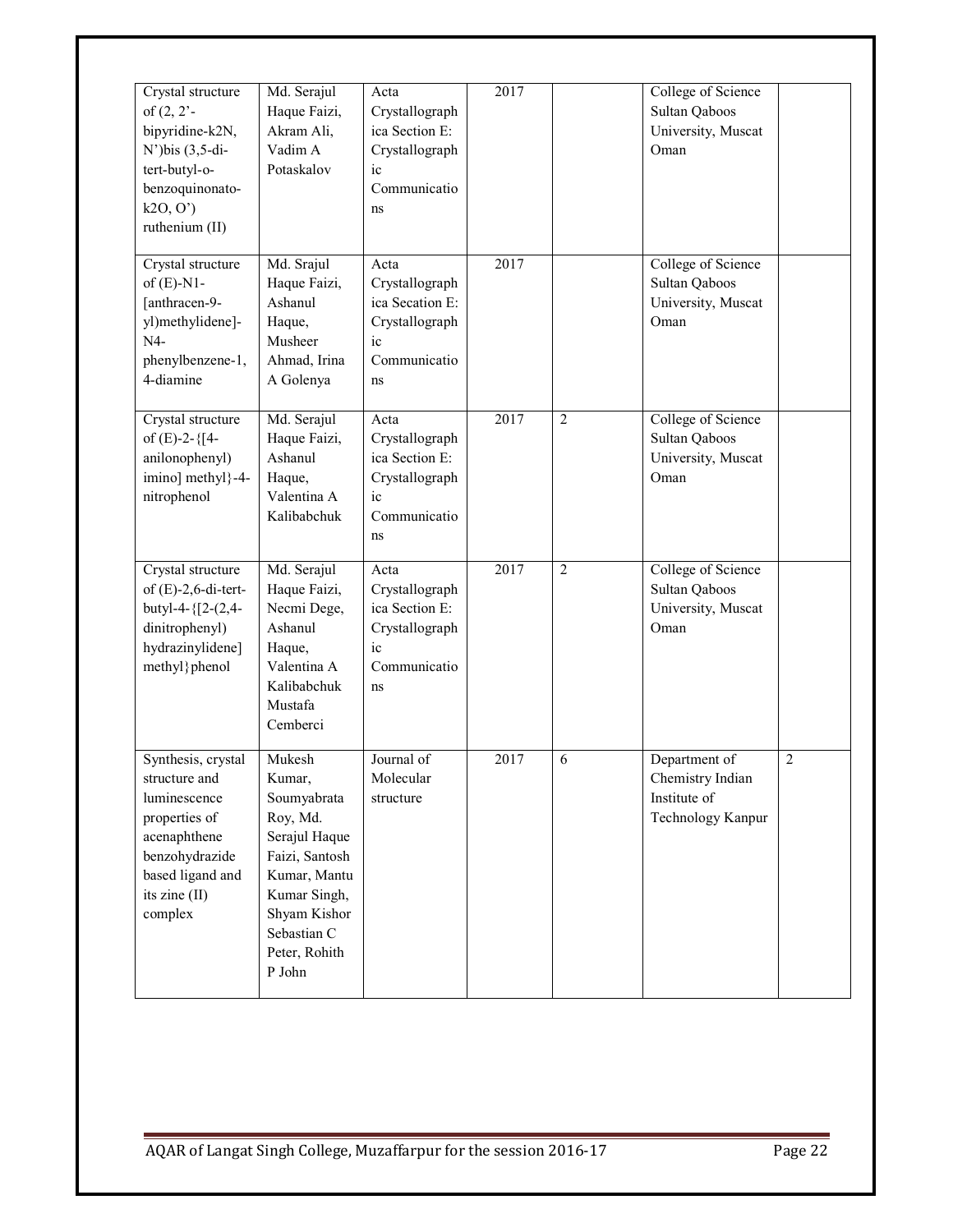| Crystal structure<br>of $(E)$ -9- $(\{[4-$<br>(diethylamino)<br>phenyl] imino}<br>methyl)-2,3,6,7-<br>tetrahydro-1H,<br>5H-pyrido[3,2,1-<br>ij] quinolin-8-o1                                                                                                                                                         | Md. Serajul<br>Haque Faizi,<br>Musheer<br>Ahmad<br>Anatoly A<br>Kapshuk, Irina<br>A Golenya                              | Acta<br>Crystallograph<br>ica Section E:<br>Crystallograph<br>ic<br>Communicatio<br>ns | 2017 | $\overline{2}$ | College of Science<br>Sultan Qaboos<br>University, Muscat<br>Oman           |   |
|-----------------------------------------------------------------------------------------------------------------------------------------------------------------------------------------------------------------------------------------------------------------------------------------------------------------------|--------------------------------------------------------------------------------------------------------------------------|----------------------------------------------------------------------------------------|------|----------------|-----------------------------------------------------------------------------|---|
| Crystal Structure<br>of $9,9'$ -{ $(1E, 1'$<br>$E$ -[1,4-<br>phenylenebis<br>(azanylylidene)]<br>bis<br>(methanylylidene)<br>} $bis (2, 3, 6, 7)$<br>Tetrahydro-H,5H-<br>pyrido $[3,2,1,-ij]$<br>quinolin-8-o1)                                                                                                       | Md. Serajul<br>Haque Faizi,<br>Akram Ali,<br>Vadim A<br>Potaskalov                                                       | Acta<br>Crystallograph<br>ica Section E:<br>Crystallograph<br>ic<br>Communicatio<br>ns | 2016 | 6              | College of Science<br>Sultan Qaboos<br>University, Muscat<br>Oman           | 6 |
| Crystal structure<br>of $1 - 4$<br>(ethoxycarbonyl)<br>piperazinl-yl]<br>benzoic acid                                                                                                                                                                                                                                 | Md. Serajul<br>Haque Faizi,<br>Musheer<br>Ahmad, Irina<br>A Golenya                                                      | Acta<br>Crystallograph<br>ica Section E:<br>Crystallograph<br>ic<br>Communicatio<br>ns | 2016 |                | Department of<br>Chemistry, Indian<br>Institute of<br>Technology,<br>Kanpur |   |
| Synthesis and<br>crystal structure<br>determination of<br>cobalt (II) mixed-<br>ligand complex<br>containing 1, 10-<br>phenanthroline<br>and $5-(2-)$<br>carboxybenzyloxy<br>loxy) isophthal ic<br>acid: Their<br>biological<br>evalution viz.,<br>DNA/protein<br>binding profile,<br>Pbr322 DNA<br>cleavage activity | Sartaj<br>Tabassum,<br>Musheer<br>Ahmad, Mohd<br>Afzal,<br>Mehavash<br>Zaki, Md.<br>Serajul Haque<br>Faizi, Akram<br>Ali | Inorganica<br>Chimica Acta                                                             | 2016 | $\overline{2}$ | Department of<br>Chemistry, Indian<br>Institute of<br>Technology Kanpur     |   |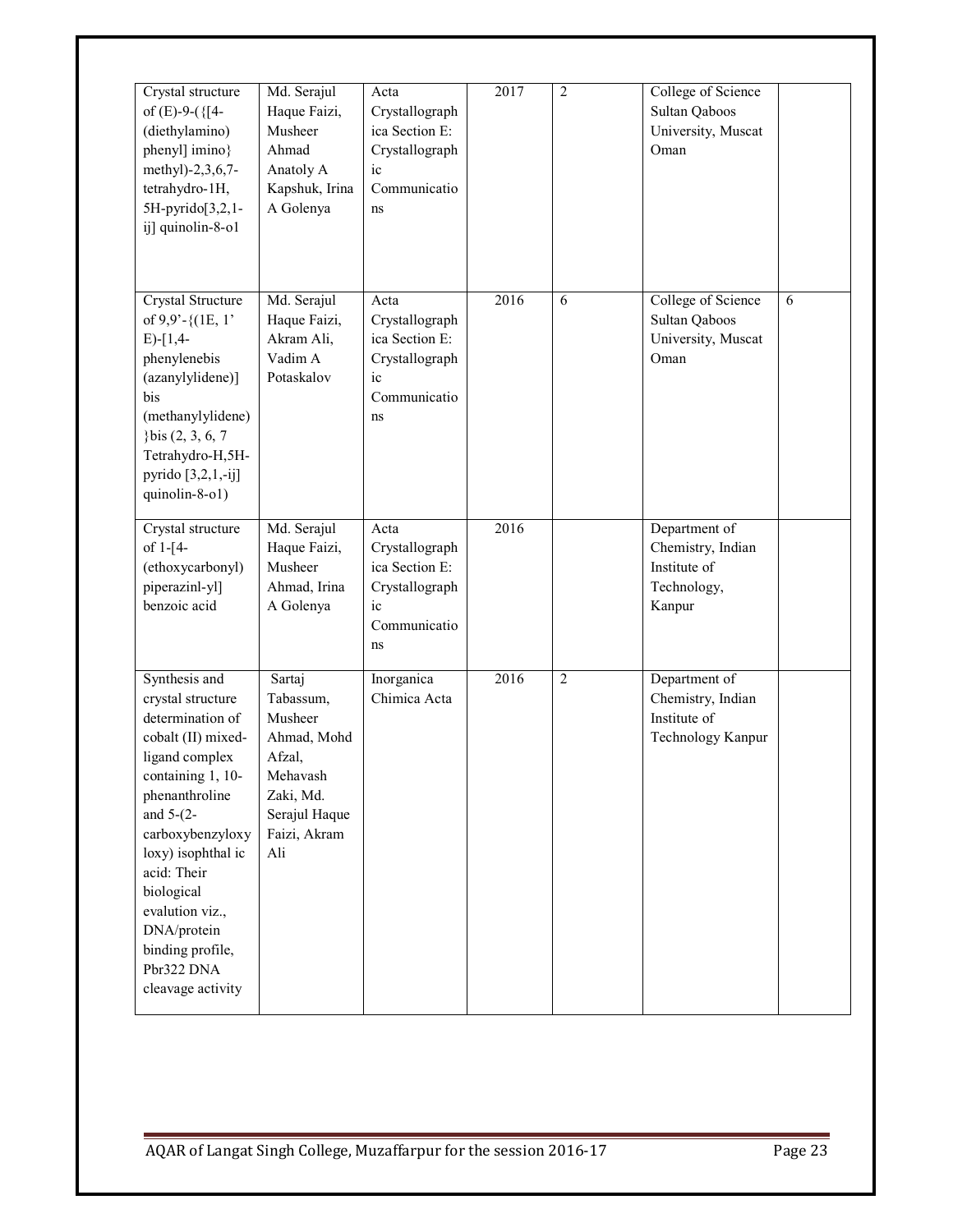| Crystal structure<br>of $5-[4-$<br>carboxybenzyl)<br>oxy] isophthalic<br>acid                                                                                                                                                        | Md. Serajul<br>Haque Faizi,<br>Musheer<br>Ahmad Akram<br>Ali, Vadim A<br>Postaskalov           | Acta<br>Crystallograph<br>ica Section E:<br>Crystallograph<br>ic<br>Communicatio<br>ns | 2016 |                | Department of<br>Chemistry, Indian<br>Institute of<br>Technology Kanpur                  |                |
|--------------------------------------------------------------------------------------------------------------------------------------------------------------------------------------------------------------------------------------|------------------------------------------------------------------------------------------------|----------------------------------------------------------------------------------------|------|----------------|------------------------------------------------------------------------------------------|----------------|
| <b>Highly</b> selective<br>visual detection of<br>Fe3+ at ppm level                                                                                                                                                                  | Md. Serajul<br>Haque Faizi,<br>Shardhey<br>Gupta, Vipin<br>Kumar Jain,<br>Pratik Sen           | Sensors and<br>Actuators B:<br>Chemical                                                | 2016 | 20             | Department of<br>Chemistry Indian<br>Institute of<br>Technology,<br>Kanpur               | 8              |
| Synthetic<br>Applications of<br>Crude Laccase<br>from Abortiporus<br>biennis MTCC-<br>1176                                                                                                                                           | Pankaj Kumar<br>Chaurasia and<br>Sudha yadava<br>Manisha<br>Sharma                             | Biotechnology<br>: An Indian<br>Journal                                                | 2017 |                | Department of<br>Chemistry D. D.U.<br>University,<br>Gorakhpur, Uttar<br>Pradesh, India  |                |
| Laccases in<br>Pharmaceutical<br>Chemistry: A<br>Comprehensive<br>Appraisal                                                                                                                                                          | Pankaj K<br>Chaurasia,<br>Shashi L<br>Bharati,<br>Chandana<br>Sarma                            | Mini-Reviews<br>in Organic<br>Chemistry                                                | 2016 | $\overline{2}$ | Department of<br>Chemistry D. D. U.<br>Gorakhpur,<br>University, Uttar<br>Pradesh, India |                |
| Some novel<br>organometallic<br>mn III complexes<br>with porphine and<br>$1, 6-$<br>diaminohexane                                                                                                                                    | Shashi Late<br>Bharati,<br>Pankaj Kumar<br>Chaurasia,<br>Sudha Yadava                          | Russian<br>Journal of<br>inorganic<br>Chemistry                                        | 2016 |                | Department of<br>Chemistry D. D. U.<br>Gorakhpur<br>University, Uttar<br>Pradesh In      |                |
| Purification and<br>characterization<br>of a thermally<br>stable yellow<br>laccase from<br>Daedalea flavida<br>MTCC-145 with<br>higher catalytic<br>performance<br>towards selective<br>synthesis of<br>substituted<br>benzaldehydes | M. Sharma, P.<br>K. Chaurasia,<br>A. Yadav, R.<br>S. S. Yadav, S.<br>Yadava, K. D.<br>S. Yadav | Russian<br>Journal of<br>Bioorganic<br>Chemistry                                       | 2016 | 5              | Department of<br>Chemistry D. D. U.<br>Gorakhpur<br>University, Uttar<br>Pradesh, India  | $\overline{3}$ |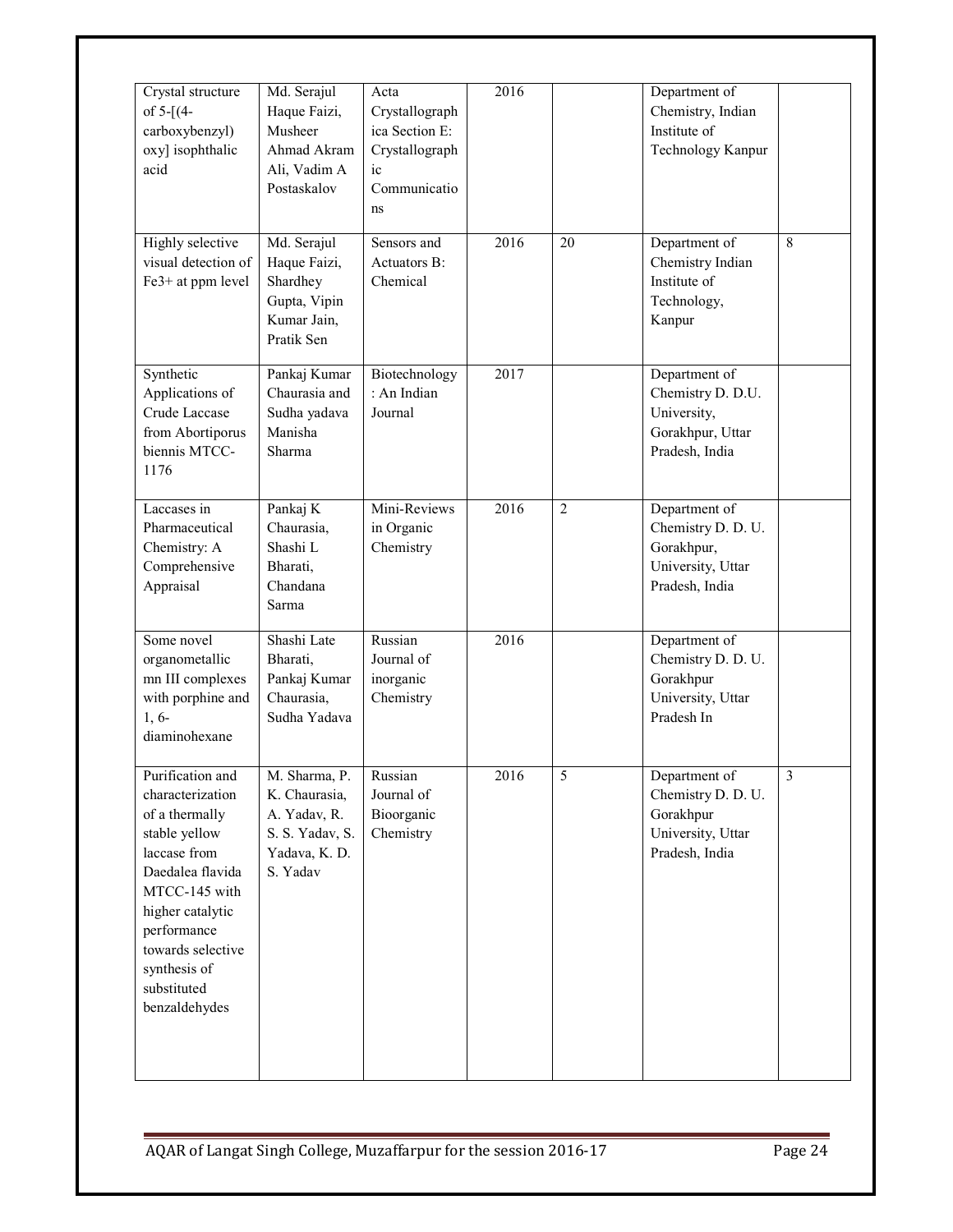| Amination of p-<br>hydroquinone by<br>laccase of Xylaria<br>polymorpha<br><b>MTCC-1100</b>                                                        | Pankaj kumar<br>Chaurasia,<br>Shashi Lata<br>Bharati, Late<br>Bhartai, Sunil<br>Kumar Singh,<br>Sudha Yadava                    | Russian<br>Journal of<br>General<br>Chemistry | 2015 | $\overline{4}$ | Department of<br>Chemistry D. D. U.<br>Gorakhpur<br>University, Uttar<br>Pradesh, India |
|---------------------------------------------------------------------------------------------------------------------------------------------------|---------------------------------------------------------------------------------------------------------------------------------|-----------------------------------------------|------|----------------|-----------------------------------------------------------------------------------------|
| <b>Fungal Laccases</b><br>and their<br>Biotechnological<br>Significances in<br>the Current<br>Perspective: A<br>Review                            | Pankaj K.<br>Chaurasia<br>Shashi L.<br>Bharati,<br>Manisha<br>Sharma, Sunil<br>K. Singh,<br>Rama S. S<br>Yadav, Sudha<br>Yadava | Current<br>Organic<br>Chemistry               | 2015 | 8              | Department of<br>Chemistry D. D. U.<br>Gorakhpur<br>University, Uttar<br>Pradesh, India |
| Purification<br>Characterization<br>and synthetic<br>application of a<br>thermally stable<br>laccase from<br>Hexagonia tenuis<br><b>MTCC-1119</b> | Pankaj Kumar<br>Chaurasia,<br>Shashi Late<br>Bharati, Sudha<br>Yadava, Rama<br>Shanker Singh<br>Yadav                           | NISCAIR-<br>CSIR, India                       | 2015 | 6              | Department of<br>Chemistry D. D. U.<br>Gorakhpur<br>University, Uttar<br>Pradesh, India |
| Synthetic<br>applications of<br>purified laccase<br>from Pleurotus<br>sajor caju MTCC-<br>141                                                     | Pankaj Kumar<br>Chaurasia,<br>Shashi Lata<br>Bharati, Sunil<br>Kumar Singh<br>Sudha Yadava                                      | Russian<br>Journal of<br>General<br>Chemistry | 2015 | $\overline{4}$ | Department of<br>Chemistry D. D. U.<br>Gorakhpur<br>University, Uttar<br>Pradesh, India |
| Assessment and<br>monitoring of<br>water quality of<br>Manushmara river<br>basin in sitamarhi<br>district, North<br>Bihar, India                  | Arvind Kumar                                                                                                                    | <b>IJAC</b>                                   | 2017 |                | Langat Singh<br>College, B R. A.<br>Bihar University,<br>Muzaffarpur                    |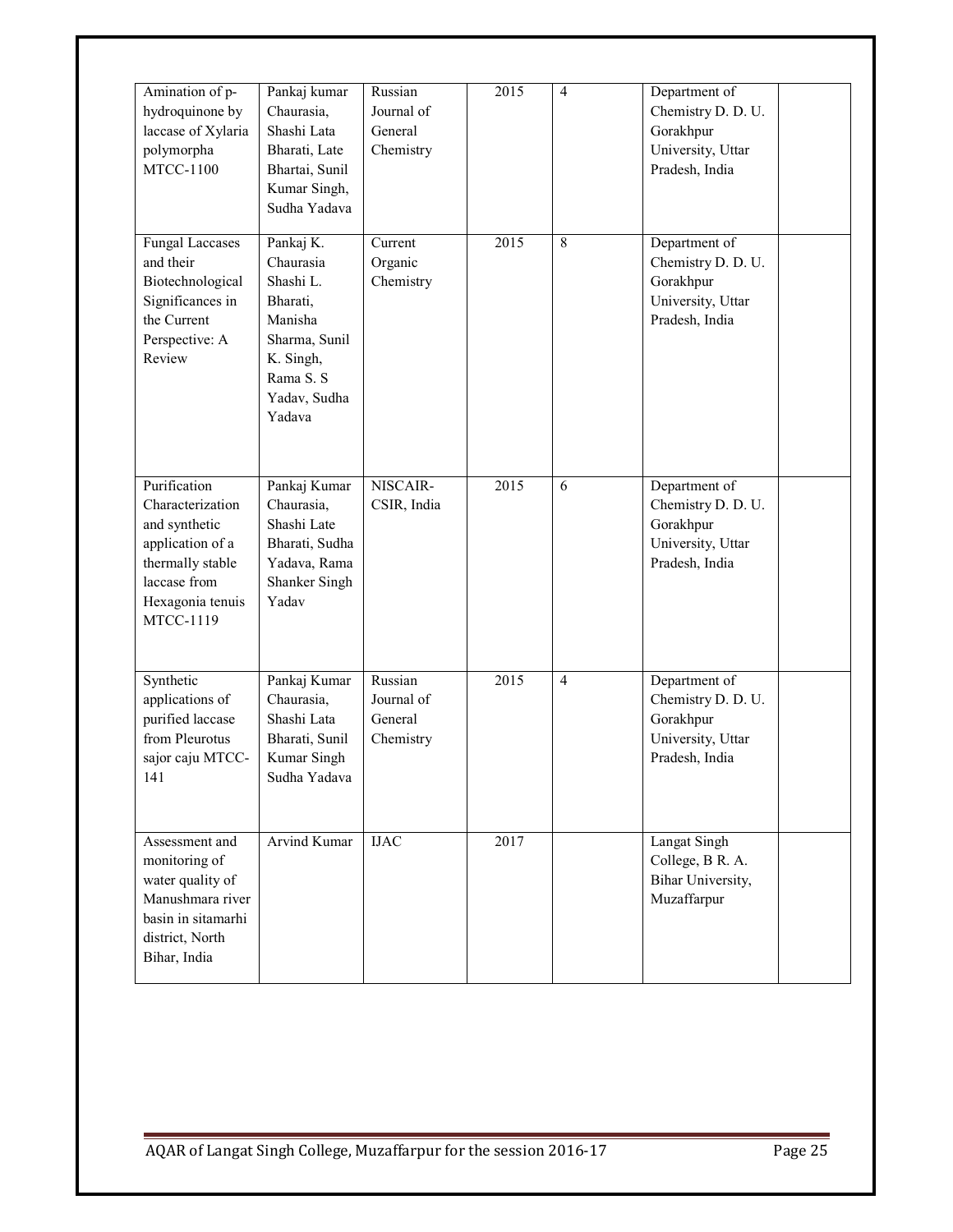| Champaran Mein<br>Neel Sangharsh:<br>Turkaulia Kothi<br>ke Vishesh<br>Sandarbh Mein<br>$(1911-1918)$ | Pushpa<br>Kumari                                                                       | <b>ITIHAS</b><br>Journal, Bhag<br>$-3$ , No-2,<br>ICHR, New<br>Delhi. ISSN:<br>2319-8818<br>Ithihas | 2017 |                             |                                                                             |                              |
|------------------------------------------------------------------------------------------------------|----------------------------------------------------------------------------------------|-----------------------------------------------------------------------------------------------------|------|-----------------------------|-----------------------------------------------------------------------------|------------------------------|
| Article entitled "<br>Ambedkar: on<br>Apostle of social<br>Justice"                                  | Manjari<br>Verma                                                                       | Published in<br>Journal<br>Political<br>Science,<br>ISSN-2455-<br>0884                              | 2017 |                             |                                                                             |                              |
| Article published<br>in the Indian<br>journal of<br><b>Political Science</b>                         | Awadhesh<br>Kumar Singh                                                                | Portents for<br>Indian<br>Political,<br>Beyond<br>Transformatio<br>n Election                       | 2016 |                             |                                                                             |                              |
| Article Published<br>in "Political<br>Discourse"                                                     | Awadhesh<br>Kumar Singh                                                                | Vol-1-No-3,<br>December,<br>ISSN-2455-<br>0884                                                      | 2016 |                             |                                                                             |                              |
| "Oil Price and<br>Employment<br>Nexus in Saudi<br>Arabia"                                            | <b>T. T. Y.</b><br>Alkhateeb and<br>Zafar A.<br>Sultan                                 | International<br>Journal of<br>Energy<br>Economics<br>and Policy                                    | 2017 | Google<br>Citation<br>Index | L.S. College,<br>Muzaffarpur;<br>B.R.A. Bihar<br>University,<br>Muzaffarpur | No. of<br>Citations<br>$-12$ |
| "Oil Revenue,<br>Public Spending,<br>GDP and<br>Employment in<br>Saudi Arabia"                       | Tarek Tawfik<br>Yousef<br>Alkhateeb,<br>Zafar Ahmad<br>Sultan and<br>Haider<br>Mahmood | International<br>Journal of<br>Energy<br>Economics<br>and Policy                                    | 2017 | Google<br>Citation<br>Index | L.S. College,<br>Muzaffarpur;<br>B.R.A. Bihar<br>University,<br>Muzaffarpur | No. Of<br>Citations<br>$-09$ |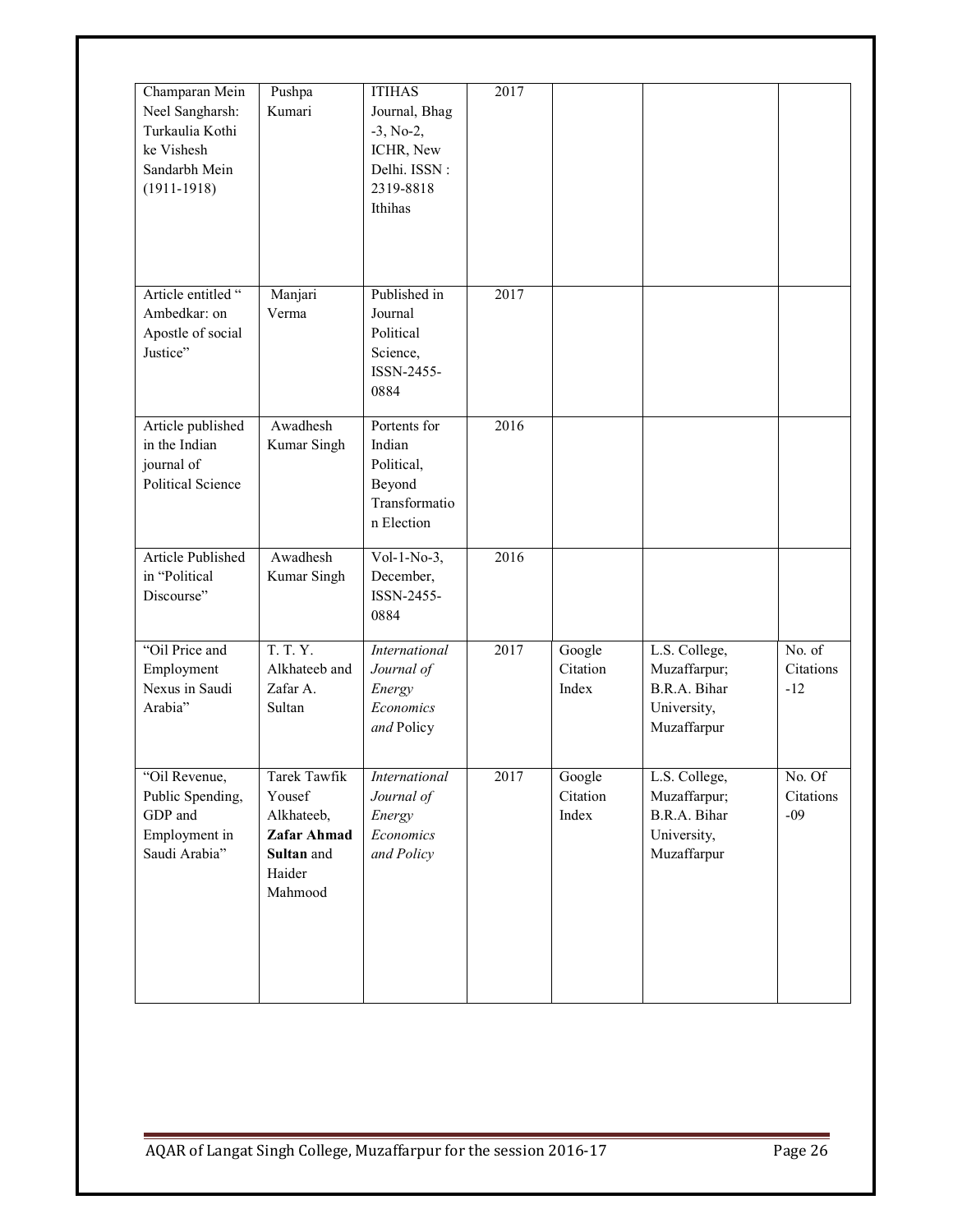| "The Relationship<br>between Exports<br>and Economic<br>Growth in Saudi<br>Arabia" | Tarek Tawfik<br>Yousef<br>Alkhateeb,<br>Haider<br>Mahmood &<br>Zafar Ahmad<br>Sultan               | Asian Social<br>Science                                                               | 2016 | Google<br>Citation<br>Index    | L.S. College,<br>Muzaffarpur,<br>B.R.A. Bihar<br>University,<br>Muzaffarpur | No. Of<br>Citations<br>$-07$ |
|------------------------------------------------------------------------------------|----------------------------------------------------------------------------------------------------|---------------------------------------------------------------------------------------|------|--------------------------------|-----------------------------------------------------------------------------|------------------------------|
| "Financial Market<br>Development and<br>Employment<br>Nexus in Saudi<br>Arabia"    | T. T. Y.<br>Alkhateeb, N.<br>S. Alkahtani,<br>H. Mahmood,<br>Zafar Ahmad<br>Sultan and N.<br>Ahmad | International<br>Journal of<br>Applied<br><b>Business</b> and<br>Economic<br>Research | 2017 | Google<br>Citation<br>Index    | L.S. College,<br>Muzaffarpur,<br>B.R.A. Bihar<br>University,<br>Muzaffarpur | No. Of<br>Citations<br>$-01$ |
| Study of transport<br>properties of<br>associating<br>molecular fluids             | T. K. Dey                                                                                          | J.wjert, Vol 2,<br>PP 63-69                                                           | 2016 | IF 4.87                        | L.S. College,<br>Muzaffarpur,<br>B.R.A. Bihar<br>University,<br>Muzaffarpur |                              |
| Behaviour of hot<br>electron in<br>semiconductor<br>devices                        | Niraj Kumar,<br>B. N. Jha, T.<br>K. Dey                                                            | Indian Journal<br>of Engineering<br>Scienc, Vol 6,<br>PP 113-117                      | 2016 | IF 3.5<br>http://ijesc.o<br>rg | L.S. College,<br>Muzaffarpur,<br>B.R.A. Bihar<br>University,<br>Muzaffarpur |                              |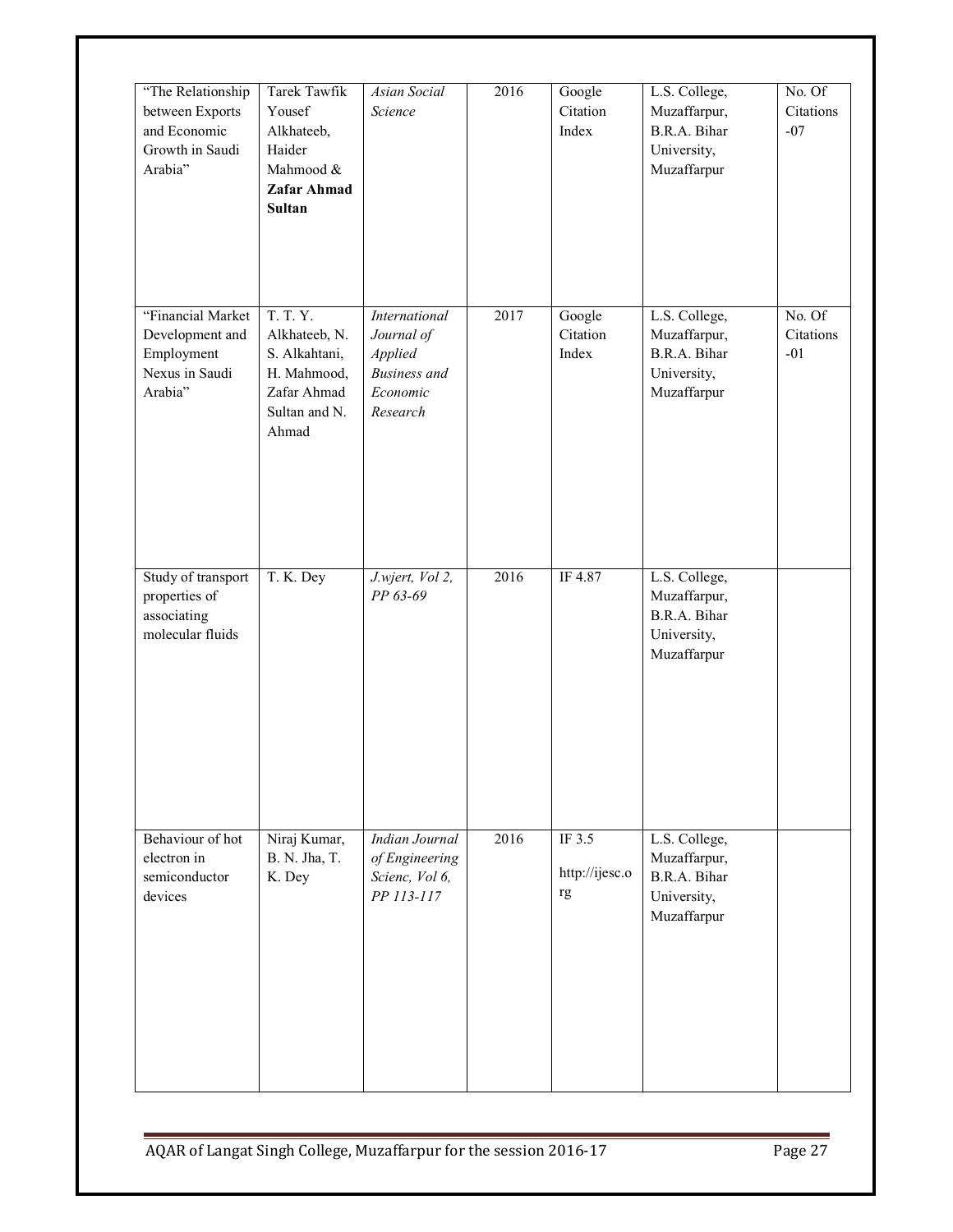| Dynamic<br>excitation modes<br>of couples<br>electron hole<br>Quantum well<br>structure | T. K. Dey and<br>B. N. Jha    | JETIR, Vol 3,<br>Issue 5                                                | June 2016              | IF 5.87<br>UGC<br>approval<br>No. 63975 | L.S. College,<br>Muzaffarpur,<br>B.R.A. Bihar<br>University,<br>Muzaffarpur                                                                                 |                                                                                    |
|-----------------------------------------------------------------------------------------|-------------------------------|-------------------------------------------------------------------------|------------------------|-----------------------------------------|-------------------------------------------------------------------------------------------------------------------------------------------------------------|------------------------------------------------------------------------------------|
| Study of hot<br>electron effect in<br>thermistors                                       | Rajesh Kumar<br>and T. K. Dey | IJTP, Vol 64                                                            | 2016                   | IF $2.3$<br>UGC<br>approved             | L.S. College,<br>Muzaffarpur,<br>B.R.A. Bihar<br>University,<br>Muzaffarpur                                                                                 |                                                                                    |
| <b>Theoretical Study</b><br>non additive hard<br>convex body fluid<br>mixtures          | T. K. Dey                     | Journal of<br>atomic,<br>molecular<br>condensate<br>and nano<br>physics | 2017                   |                                         | L.S. College,<br>Muzaffarpur,<br>B.R.A. Bihar<br>University,<br>Muzaffarpur                                                                                 |                                                                                    |
| Title of the<br>paper                                                                   | Name of the<br>author         | Title of the<br>journal                                                 | Year of<br>publication | h-index                                 | 3.3.6 h-index of the Institutional Publications during the year. (based on Scopus/ Web of science)<br>Number of<br>citations<br>excluding self<br>citations | Instituti<br>onal<br>affiliatio<br>n as<br>mention<br>ed in the<br>publicati<br>on |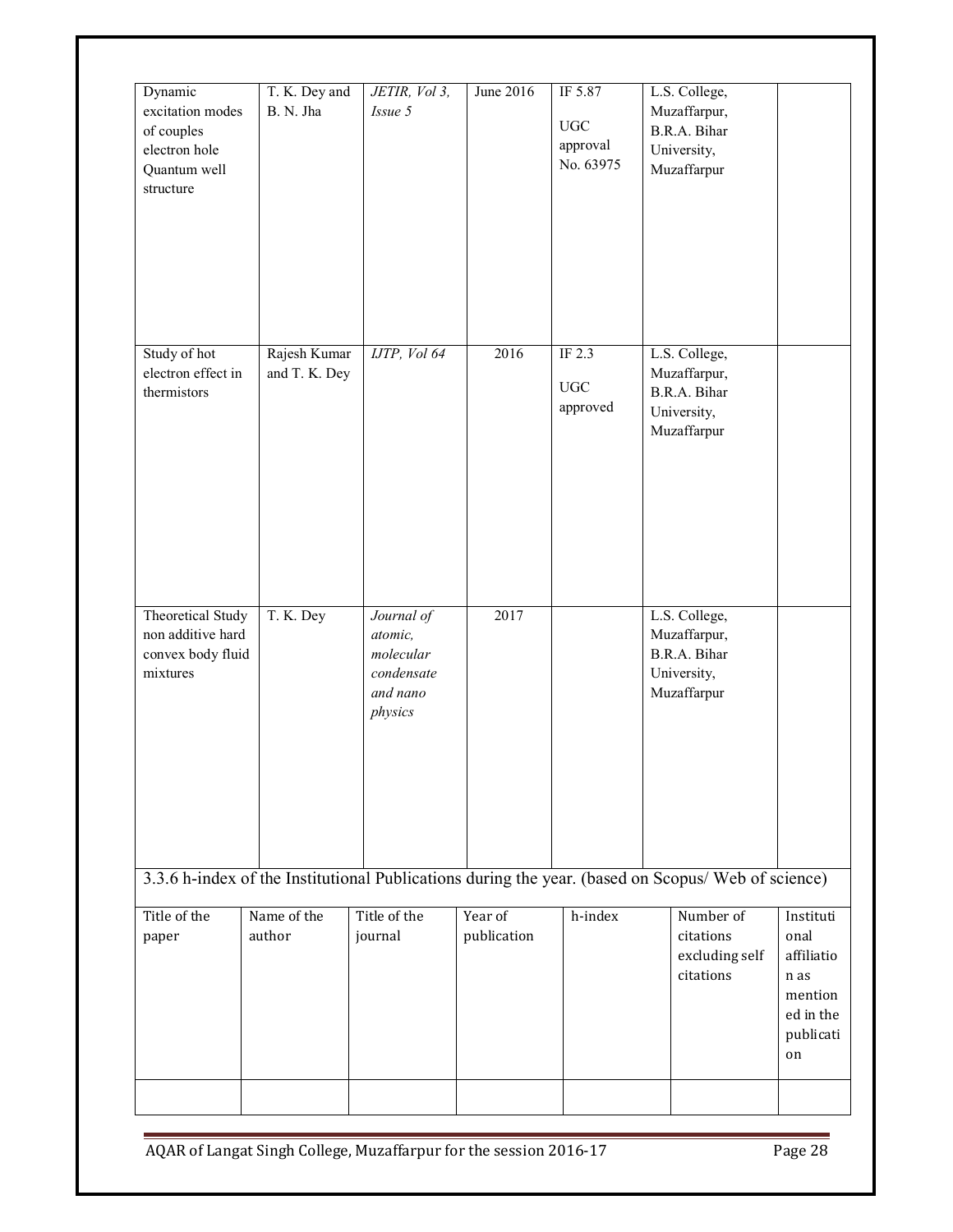|                         | 3.3.7 Faculty participation in Seminars, Conferences and Symposia during the year : |                |             |             |
|-------------------------|-------------------------------------------------------------------------------------|----------------|-------------|-------------|
| No. of Faculty          | International level                                                                 | National level | State level | Local level |
| Attended                |                                                                                     |                |             |             |
| Seminars/               | 05                                                                                  | 25             | 35          | 20          |
| Workshops               |                                                                                     |                |             |             |
| Presented papers        |                                                                                     |                |             |             |
| <b>Resource Persons</b> |                                                                                     |                |             |             |

## **3.4 Extension Activities**

3.4.1 Number of extension and outreach programmes conducted in collaboration with industry, community and Non- Government Organisations through NSS/NCC/Red cross/Youth Red Cross (YRC) etc., during the year

| Title of the Activities                                                          | Organising unit/<br>agency/collaborating<br>agency       | Number of teachers co-<br>ordinated such activities | Number of students<br>participated in such<br>activities |
|----------------------------------------------------------------------------------|----------------------------------------------------------|-----------------------------------------------------|----------------------------------------------------------|
| <b>CATC-I</b> (Combined Annual<br>Training Camp)<br>$(13-05-2016$ to 22-05-2016) | <b>NCC</b><br>Darbhanga                                  |                                                     | 02                                                       |
| CATC-I (BLC),<br>$(13-05-2016)$ TO 27-05-2016)                                   | <b>NCC</b><br>Darbhanga                                  |                                                     | 01                                                       |
| CATC-I (Shooting),<br>$(13-05-2016$ TO 27-05-2016)                               | <b>NCC</b><br>Darbhanga                                  |                                                     | 01                                                       |
| TSC(Thal Sainik Camp)<br>(Boys & Girls)<br>$(27-05-2016-05-06-16)$               | <b>NCC</b><br>Motihari                                   |                                                     | 08                                                       |
| <b>GPTSC CATC</b><br>$(17-06-2016$ to 26-06-2016)                                | <b>NCC</b><br>Barauni                                    |                                                     | 02                                                       |
| CATC-III,<br>$(17-06-2016$ to 26-06-2016)                                        | NCC<br>Barauni                                           |                                                     | 24                                                       |
| <b>CATCIX</b><br>$(10-07-2016$ to 22-07-2016)                                    | <b>NCC</b><br>OTC, Barauni                               | $\overline{a}$                                      | 30                                                       |
| <b>CATC-IV INTER BN IGBC</b><br>$(28-06-16$ to 09-09-16)                         | <b>NCC</b><br>Chapra                                     |                                                     | 25                                                       |
| TREKKING (All India)<br>$(22-11-16$ to $01-12-2016)$                             | NCC<br>Gaya                                              |                                                     | 01                                                       |
| $NIC-II$ ,<br>(National Integration Camp)<br>$(05-12-16$ to $16-12-16)$          | $\overline{\text{NCC}}$<br>Rourkela                      |                                                     | 02                                                       |
| TREK-I,<br>$(30-11-16$ to $07-12-2016)$                                          | <b>NCC</b><br>Kolhapur                                   |                                                     | 01                                                       |
| $CATC - X IV$ ,<br>$(02-12-2016$ to $11-12-2016)$                                | $\overline{\text{NCC}}$<br>L. S. College,<br>Muzaffarpur |                                                     | 25                                                       |
| National Integration Camp II,<br>Rourkela<br>(05, Dec to 16 Dec, 2016)           | 9 BN, NCC, Rourkela                                      | 01                                                  | 02                                                       |
| Youth Day,<br>$(12-01-2017)$                                                     | 32 BIH BN NCC,<br>Muzaffarpur                            | 25                                                  | 65                                                       |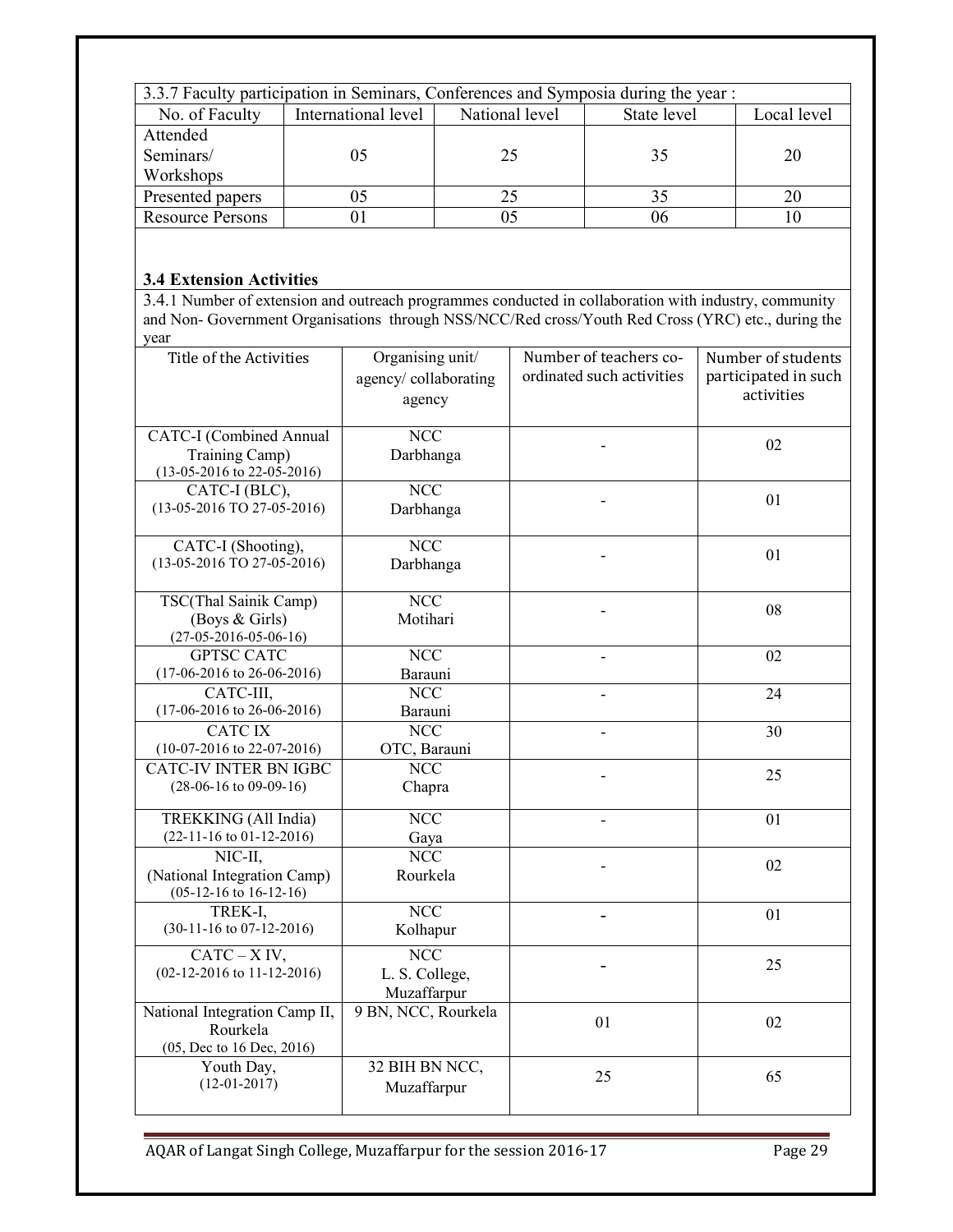|                                    | Army Attachment<br>$(15-01-2017$ to 29-01-2017)                                |  | 2/8 Gorkha Rifles<br>Ranchi                                                                                                                                             |                                 |                 |                                    |
|------------------------------------|--------------------------------------------------------------------------------|--|-------------------------------------------------------------------------------------------------------------------------------------------------------------------------|---------------------------------|-----------------|------------------------------------|
| 5-km. run to commemorate           | Republic Day<br>$(24-01-2017)$                                                 |  | 32 BIH BN NCC,<br>Muzaffarpur                                                                                                                                           |                                 | 21              | 24                                 |
|                                    | <b>Blood Donation</b><br>$(18-03-2017)$                                        |  | Red Cross Society,<br>02<br>Muzaffarpur                                                                                                                                 |                                 |                 | 01                                 |
|                                    | CATC-X VIII,<br>$(16-03-2017$ to 25-03-2017)                                   |  | <b>NCC</b><br>L. S. College, Muz.                                                                                                                                       |                                 | ۰               | 25                                 |
|                                    | CATC-X VIII,<br>$(16-03-2017$ to 25-03-2017)                                   |  | 32 BR BN NCC,<br>Muzaffarpur                                                                                                                                            |                                 | 22              | 30                                 |
| Awareness Rally for Water          | Conservation<br>$(23-03-2017)$                                                 |  | 32 BIH BN,<br>Muzaffarpur                                                                                                                                               |                                 | 05              | 95                                 |
| recognized bodies during the year  |                                                                                |  | 3.4.2 Awards and recognition received for extension activities from Government and other                                                                                |                                 |                 |                                    |
| Name of the Activity               |                                                                                |  | Award/recognition                                                                                                                                                       |                                 | Awarding bodies | No. of Students<br>benefited       |
|                                    |                                                                                |  |                                                                                                                                                                         |                                 |                 |                                    |
|                                    | Organising unit/<br>Name of the activity<br>agency/<br>collaborating<br>agency |  |                                                                                                                                                                         | co ordinated such<br>activities |                 |                                    |
| scheme                             |                                                                                |  |                                                                                                                                                                         |                                 |                 | participated in such<br>activities |
| Swachh<br><b>Bharat</b><br>Mission | <b>NSS</b>                                                                     |  | Cleaning the<br>campus, cleaning<br>parks and statues,<br>removal of garbage,<br>cleaning toilets,<br>encouraging swachh<br>mansikta among<br>students and<br>teachers. |                                 | 07              | 15                                 |

Coas<sup>t</sup>  $2018$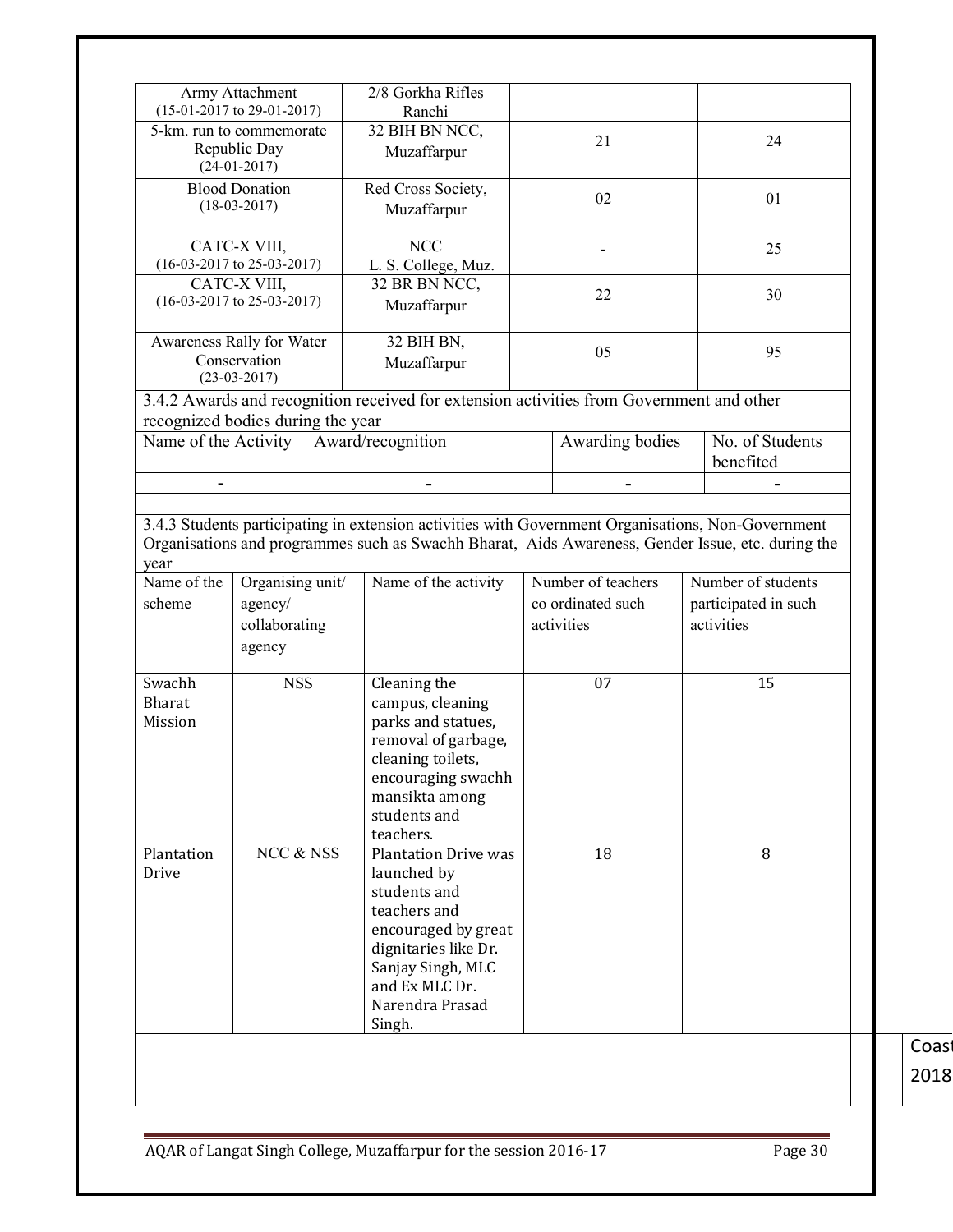| <b>3.5 Collaborations</b><br>3.5.1 Number of Collaborative activities for research, faculty exchange, student exchange during<br>the year<br>3.5.2 Linkages with institutions/industries for internship, on-the-job training, project work, sharing<br>of research facilities etc. during the year<br>Title of the<br>Nature of<br>Name of the partnering<br>Duration<br>participant<br>institution/industry<br>linkage<br>(from-to)<br>linkage<br>/research lab with contact<br>details<br>Institute<br>Internship<br>Rajiv Automobiles,<br>July 2016 - June<br>25<br>Ramdayalu Nagar, opp.<br>2017<br>training<br>Malang Asthan Mandir,<br>Industry<br>Muzaffarpur - 842001<br>Linkage<br>3.5.3 MoUs signed with institutions of national, international importance, other universities, industries,<br>corporate houses etc. during the year<br>Date of MoU<br>Number of<br>Organisation<br>Purpose and Activities<br>students/teachers<br>signed<br>participated under<br>MoUs<br>Prakrit, and Jainlogy and<br>30-06-2017<br>Academic and Research<br>05<br>Ahimsa Research Institute,<br>Activities<br>Vaishali (Research Institute of<br>Government of Bihar<br><b>CRITERION IV - INFRASTRUCTURE AND LEARNING RESOURCES</b><br><b>4.1 Physical Facilities</b><br>4.1.1 Budget allocation, excluding salary for infrastructure augmentation during the year<br>Budget allocated for infrastructure<br>Budget utilized for infrastructure development<br>augmentation<br>$1,50,00,000/$ -<br>38,00,000/-<br>4.1.2 Details of augmentation in infrastructure facilities during the year |  |  |          |
|--------------------------------------------------------------------------------------------------------------------------------------------------------------------------------------------------------------------------------------------------------------------------------------------------------------------------------------------------------------------------------------------------------------------------------------------------------------------------------------------------------------------------------------------------------------------------------------------------------------------------------------------------------------------------------------------------------------------------------------------------------------------------------------------------------------------------------------------------------------------------------------------------------------------------------------------------------------------------------------------------------------------------------------------------------------------------------------------------------------------------------------------------------------------------------------------------------------------------------------------------------------------------------------------------------------------------------------------------------------------------------------------------------------------------------------------------------------------------------------------------------------------------------------------------------------------------------------------|--|--|----------|
|                                                                                                                                                                                                                                                                                                                                                                                                                                                                                                                                                                                                                                                                                                                                                                                                                                                                                                                                                                                                                                                                                                                                                                                                                                                                                                                                                                                                                                                                                                                                                                                            |  |  | Swaa     |
|                                                                                                                                                                                                                                                                                                                                                                                                                                                                                                                                                                                                                                                                                                                                                                                                                                                                                                                                                                                                                                                                                                                                                                                                                                                                                                                                                                                                                                                                                                                                                                                            |  |  | $(15-0)$ |
|                                                                                                                                                                                                                                                                                                                                                                                                                                                                                                                                                                                                                                                                                                                                                                                                                                                                                                                                                                                                                                                                                                                                                                                                                                                                                                                                                                                                                                                                                                                                                                                            |  |  |          |
|                                                                                                                                                                                                                                                                                                                                                                                                                                                                                                                                                                                                                                                                                                                                                                                                                                                                                                                                                                                                                                                                                                                                                                                                                                                                                                                                                                                                                                                                                                                                                                                            |  |  | Inter    |
|                                                                                                                                                                                                                                                                                                                                                                                                                                                                                                                                                                                                                                                                                                                                                                                                                                                                                                                                                                                                                                                                                                                                                                                                                                                                                                                                                                                                                                                                                                                                                                                            |  |  |          |
|                                                                                                                                                                                                                                                                                                                                                                                                                                                                                                                                                                                                                                                                                                                                                                                                                                                                                                                                                                                                                                                                                                                                                                                                                                                                                                                                                                                                                                                                                                                                                                                            |  |  |          |
|                                                                                                                                                                                                                                                                                                                                                                                                                                                                                                                                                                                                                                                                                                                                                                                                                                                                                                                                                                                                                                                                                                                                                                                                                                                                                                                                                                                                                                                                                                                                                                                            |  |  |          |
|                                                                                                                                                                                                                                                                                                                                                                                                                                                                                                                                                                                                                                                                                                                                                                                                                                                                                                                                                                                                                                                                                                                                                                                                                                                                                                                                                                                                                                                                                                                                                                                            |  |  |          |
|                                                                                                                                                                                                                                                                                                                                                                                                                                                                                                                                                                                                                                                                                                                                                                                                                                                                                                                                                                                                                                                                                                                                                                                                                                                                                                                                                                                                                                                                                                                                                                                            |  |  |          |
|                                                                                                                                                                                                                                                                                                                                                                                                                                                                                                                                                                                                                                                                                                                                                                                                                                                                                                                                                                                                                                                                                                                                                                                                                                                                                                                                                                                                                                                                                                                                                                                            |  |  |          |
|                                                                                                                                                                                                                                                                                                                                                                                                                                                                                                                                                                                                                                                                                                                                                                                                                                                                                                                                                                                                                                                                                                                                                                                                                                                                                                                                                                                                                                                                                                                                                                                            |  |  |          |
|                                                                                                                                                                                                                                                                                                                                                                                                                                                                                                                                                                                                                                                                                                                                                                                                                                                                                                                                                                                                                                                                                                                                                                                                                                                                                                                                                                                                                                                                                                                                                                                            |  |  |          |
|                                                                                                                                                                                                                                                                                                                                                                                                                                                                                                                                                                                                                                                                                                                                                                                                                                                                                                                                                                                                                                                                                                                                                                                                                                                                                                                                                                                                                                                                                                                                                                                            |  |  |          |
|                                                                                                                                                                                                                                                                                                                                                                                                                                                                                                                                                                                                                                                                                                                                                                                                                                                                                                                                                                                                                                                                                                                                                                                                                                                                                                                                                                                                                                                                                                                                                                                            |  |  |          |
|                                                                                                                                                                                                                                                                                                                                                                                                                                                                                                                                                                                                                                                                                                                                                                                                                                                                                                                                                                                                                                                                                                                                                                                                                                                                                                                                                                                                                                                                                                                                                                                            |  |  |          |
|                                                                                                                                                                                                                                                                                                                                                                                                                                                                                                                                                                                                                                                                                                                                                                                                                                                                                                                                                                                                                                                                                                                                                                                                                                                                                                                                                                                                                                                                                                                                                                                            |  |  |          |
|                                                                                                                                                                                                                                                                                                                                                                                                                                                                                                                                                                                                                                                                                                                                                                                                                                                                                                                                                                                                                                                                                                                                                                                                                                                                                                                                                                                                                                                                                                                                                                                            |  |  |          |
|                                                                                                                                                                                                                                                                                                                                                                                                                                                                                                                                                                                                                                                                                                                                                                                                                                                                                                                                                                                                                                                                                                                                                                                                                                                                                                                                                                                                                                                                                                                                                                                            |  |  |          |
|                                                                                                                                                                                                                                                                                                                                                                                                                                                                                                                                                                                                                                                                                                                                                                                                                                                                                                                                                                                                                                                                                                                                                                                                                                                                                                                                                                                                                                                                                                                                                                                            |  |  |          |
|                                                                                                                                                                                                                                                                                                                                                                                                                                                                                                                                                                                                                                                                                                                                                                                                                                                                                                                                                                                                                                                                                                                                                                                                                                                                                                                                                                                                                                                                                                                                                                                            |  |  |          |
|                                                                                                                                                                                                                                                                                                                                                                                                                                                                                                                                                                                                                                                                                                                                                                                                                                                                                                                                                                                                                                                                                                                                                                                                                                                                                                                                                                                                                                                                                                                                                                                            |  |  |          |
|                                                                                                                                                                                                                                                                                                                                                                                                                                                                                                                                                                                                                                                                                                                                                                                                                                                                                                                                                                                                                                                                                                                                                                                                                                                                                                                                                                                                                                                                                                                                                                                            |  |  |          |
|                                                                                                                                                                                                                                                                                                                                                                                                                                                                                                                                                                                                                                                                                                                                                                                                                                                                                                                                                                                                                                                                                                                                                                                                                                                                                                                                                                                                                                                                                                                                                                                            |  |  |          |
|                                                                                                                                                                                                                                                                                                                                                                                                                                                                                                                                                                                                                                                                                                                                                                                                                                                                                                                                                                                                                                                                                                                                                                                                                                                                                                                                                                                                                                                                                                                                                                                            |  |  |          |
|                                                                                                                                                                                                                                                                                                                                                                                                                                                                                                                                                                                                                                                                                                                                                                                                                                                                                                                                                                                                                                                                                                                                                                                                                                                                                                                                                                                                                                                                                                                                                                                            |  |  |          |
|                                                                                                                                                                                                                                                                                                                                                                                                                                                                                                                                                                                                                                                                                                                                                                                                                                                                                                                                                                                                                                                                                                                                                                                                                                                                                                                                                                                                                                                                                                                                                                                            |  |  |          |
|                                                                                                                                                                                                                                                                                                                                                                                                                                                                                                                                                                                                                                                                                                                                                                                                                                                                                                                                                                                                                                                                                                                                                                                                                                                                                                                                                                                                                                                                                                                                                                                            |  |  |          |
|                                                                                                                                                                                                                                                                                                                                                                                                                                                                                                                                                                                                                                                                                                                                                                                                                                                                                                                                                                                                                                                                                                                                                                                                                                                                                                                                                                                                                                                                                                                                                                                            |  |  |          |
|                                                                                                                                                                                                                                                                                                                                                                                                                                                                                                                                                                                                                                                                                                                                                                                                                                                                                                                                                                                                                                                                                                                                                                                                                                                                                                                                                                                                                                                                                                                                                                                            |  |  |          |
|                                                                                                                                                                                                                                                                                                                                                                                                                                                                                                                                                                                                                                                                                                                                                                                                                                                                                                                                                                                                                                                                                                                                                                                                                                                                                                                                                                                                                                                                                                                                                                                            |  |  |          |
|                                                                                                                                                                                                                                                                                                                                                                                                                                                                                                                                                                                                                                                                                                                                                                                                                                                                                                                                                                                                                                                                                                                                                                                                                                                                                                                                                                                                                                                                                                                                                                                            |  |  |          |
|                                                                                                                                                                                                                                                                                                                                                                                                                                                                                                                                                                                                                                                                                                                                                                                                                                                                                                                                                                                                                                                                                                                                                                                                                                                                                                                                                                                                                                                                                                                                                                                            |  |  |          |
|                                                                                                                                                                                                                                                                                                                                                                                                                                                                                                                                                                                                                                                                                                                                                                                                                                                                                                                                                                                                                                                                                                                                                                                                                                                                                                                                                                                                                                                                                                                                                                                            |  |  |          |
|                                                                                                                                                                                                                                                                                                                                                                                                                                                                                                                                                                                                                                                                                                                                                                                                                                                                                                                                                                                                                                                                                                                                                                                                                                                                                                                                                                                                                                                                                                                                                                                            |  |  |          |
|                                                                                                                                                                                                                                                                                                                                                                                                                                                                                                                                                                                                                                                                                                                                                                                                                                                                                                                                                                                                                                                                                                                                                                                                                                                                                                                                                                                                                                                                                                                                                                                            |  |  |          |
|                                                                                                                                                                                                                                                                                                                                                                                                                                                                                                                                                                                                                                                                                                                                                                                                                                                                                                                                                                                                                                                                                                                                                                                                                                                                                                                                                                                                                                                                                                                                                                                            |  |  |          |
|                                                                                                                                                                                                                                                                                                                                                                                                                                                                                                                                                                                                                                                                                                                                                                                                                                                                                                                                                                                                                                                                                                                                                                                                                                                                                                                                                                                                                                                                                                                                                                                            |  |  |          |
| Facilities<br>Newly added<br>Existing                                                                                                                                                                                                                                                                                                                                                                                                                                                                                                                                                                                                                                                                                                                                                                                                                                                                                                                                                                                                                                                                                                                                                                                                                                                                                                                                                                                                                                                                                                                                                      |  |  |          |
| Campus area<br>59.0 acres                                                                                                                                                                                                                                                                                                                                                                                                                                                                                                                                                                                                                                                                                                                                                                                                                                                                                                                                                                                                                                                                                                                                                                                                                                                                                                                                                                                                                                                                                                                                                                  |  |  |          |
| Classrooms<br>42                                                                                                                                                                                                                                                                                                                                                                                                                                                                                                                                                                                                                                                                                                                                                                                                                                                                                                                                                                                                                                                                                                                                                                                                                                                                                                                                                                                                                                                                                                                                                                           |  |  |          |
| 09<br>Laboratories                                                                                                                                                                                                                                                                                                                                                                                                                                                                                                                                                                                                                                                                                                                                                                                                                                                                                                                                                                                                                                                                                                                                                                                                                                                                                                                                                                                                                                                                                                                                                                         |  |  |          |
| Seminar Halls<br>01                                                                                                                                                                                                                                                                                                                                                                                                                                                                                                                                                                                                                                                                                                                                                                                                                                                                                                                                                                                                                                                                                                                                                                                                                                                                                                                                                                                                                                                                                                                                                                        |  |  |          |
| Classrooms with LCD facilities<br>05                                                                                                                                                                                                                                                                                                                                                                                                                                                                                                                                                                                                                                                                                                                                                                                                                                                                                                                                                                                                                                                                                                                                                                                                                                                                                                                                                                                                                                                                                                                                                       |  |  |          |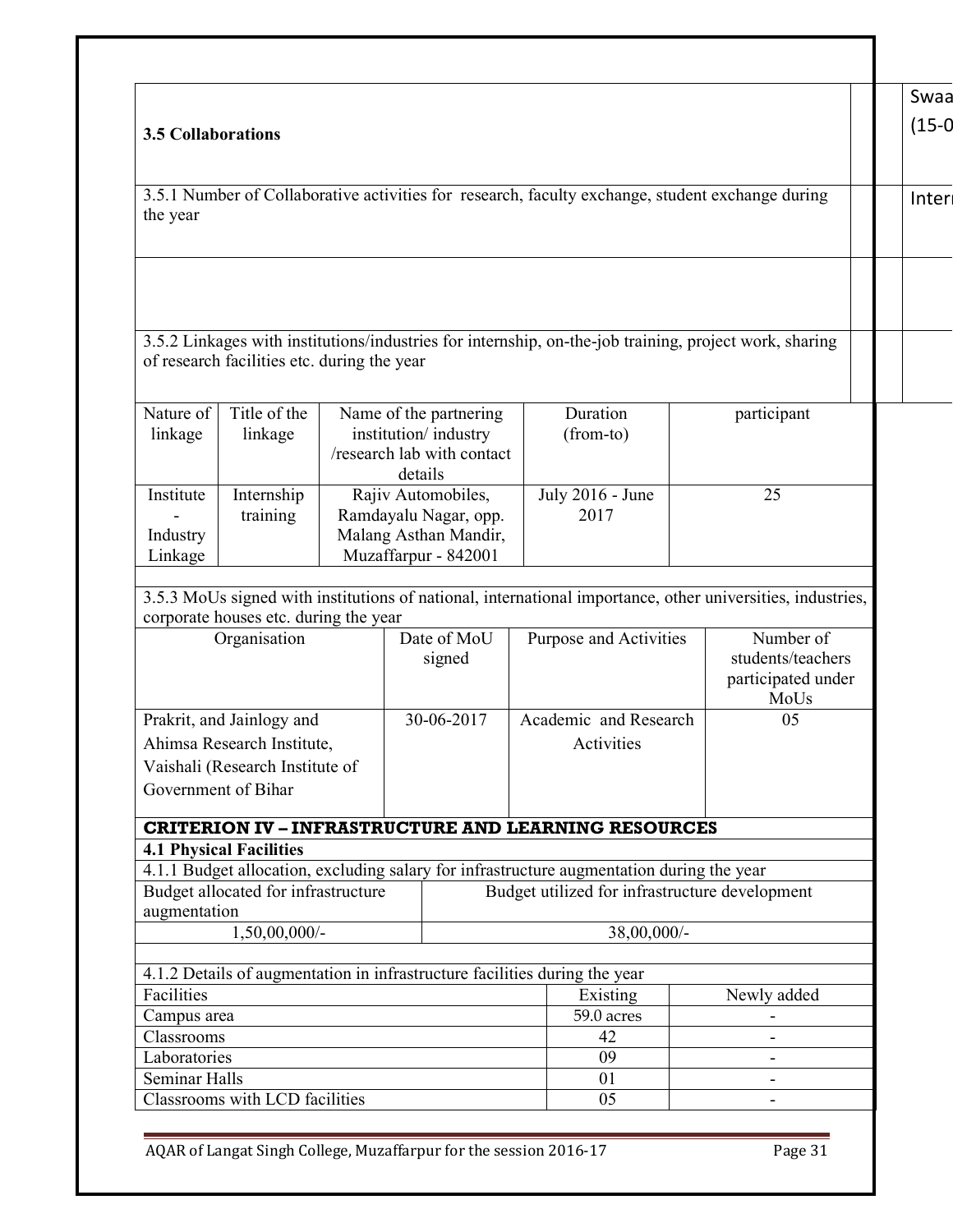| <b>Examination Hall</b>                                                 |                  |                          |                             |                          |       | 01                                         |      |                    |                                   |        |
|-------------------------------------------------------------------------|------------------|--------------------------|-----------------------------|--------------------------|-------|--------------------------------------------|------|--------------------|-----------------------------------|--------|
| Auditorium                                                              |                  |                          |                             |                          |       | 01                                         |      |                    |                                   |        |
| Classrooms with Wi-Fi/LAN                                               |                  |                          |                             |                          |       | 42                                         |      |                    | $\blacksquare$                    |        |
| Seminar halls with ICT facilities                                       |                  |                          |                             |                          |       | 01                                         |      |                    |                                   |        |
| Video Centre<br>No. of important equipments purchased $( \ge 1-0$ lakh) |                  |                          |                             |                          |       | $\overline{\phantom{a}}$<br>$\blacksquare$ |      |                    | 15                                |        |
| during the current year.                                                |                  |                          |                             |                          |       |                                            |      |                    |                                   |        |
| Value of the equipment purchased during the year (Rs.                   |                  |                          |                             |                          |       |                                            |      |                    | 25,00,000/-                       |        |
| in lakh)                                                                |                  |                          |                             |                          |       |                                            |      |                    |                                   |        |
| Others                                                                  |                  |                          |                             |                          |       |                                            |      |                    |                                   |        |
|                                                                         |                  |                          |                             |                          |       |                                            |      |                    |                                   |        |
| 4.2 Library as a Learning Resource                                      |                  |                          |                             |                          |       |                                            |      |                    |                                   |        |
| 4.2.1 Library is automated {Integrated Library Management System -ILMS} |                  |                          |                             |                          |       |                                            |      |                    |                                   |        |
|                                                                         |                  |                          |                             |                          |       |                                            |      |                    |                                   |        |
| Name of the ILMS                                                        |                  |                          | Nature of automation (fully |                          | Versi |                                            |      | Year of automation |                                   |        |
| software                                                                |                  | or partially)            |                             |                          | on    |                                            |      |                    |                                   |        |
| E-Granthalya                                                            |                  | Partially                |                             |                          | 4.0   |                                            | 2014 |                    |                                   |        |
| 4.2.1 Library Services:                                                 |                  | Existing                 |                             | Newly added              |       |                                            |      |                    | Total                             |        |
|                                                                         |                  | No.                      | Value                       | No.                      |       | Value                                      |      | No.                |                                   |        |
| <b>Text Books</b>                                                       |                  | 104140                   | ------                      | 2113                     |       | 1122632                                    |      | 106253             |                                   |        |
|                                                                         |                  |                          |                             |                          |       |                                            |      |                    |                                   |        |
| Reference Books                                                         |                  | 09                       | 2500                        | 51                       |       | 15300                                      |      | 60                 |                                   |        |
| E-Books                                                                 |                  | ------                   | $--- - -$                   | -----                    |       | -----                                      |      | -----              |                                   |        |
| Journals                                                                |                  | 663                      | 270060                      | 75                       |       | 27919                                      |      | 738                |                                   |        |
| E-Journals                                                              |                  | 04                       | 80500                       | $---$                    |       | ----                                       |      | 04                 |                                   |        |
|                                                                         |                  |                          |                             |                          |       |                                            |      |                    |                                   |        |
| Digital Database                                                        |                  | ----                     | ----                        | ----                     |       | ----                                       |      | $---$              |                                   |        |
| CD & Video                                                              |                  | 35                       | Free                        | 07                       |       | Free                                       |      | 42                 |                                   |        |
| Library automation                                                      |                  | 01                       |                             |                          |       |                                            |      |                    |                                   |        |
|                                                                         |                  |                          |                             |                          |       |                                            |      |                    |                                   |        |
| Weeding (Hard &<br>Soft Copies)                                         |                  | $\overline{\phantom{0}}$ | $\overline{\phantom{a}}$    | $\overline{\phantom{a}}$ |       | $\blacksquare$                             |      | $\blacksquare$     |                                   |        |
| Others (specify)                                                        |                  |                          |                             |                          |       |                                            |      |                    |                                   |        |
|                                                                         |                  |                          |                             |                          |       |                                            |      |                    |                                   |        |
|                                                                         |                  |                          |                             |                          |       |                                            |      |                    |                                   |        |
|                                                                         |                  |                          |                             |                          |       |                                            |      |                    |                                   |        |
| 4.3 IT Infrastructure                                                   |                  |                          |                             |                          |       |                                            |      |                    |                                   |        |
| 4.3.1 Technology Upgradation (overall)                                  |                  |                          |                             |                          |       |                                            |      |                    |                                   |        |
| Total<br>Computers                                                      | Computer<br>Labs | Internet                 | <b>Browsing</b><br>Centres  | Computer<br>Centres      |       | Office                                     |      | Depts.             | Available<br>Bandwidth<br>(MGBPS) | Others |
| 190                                                                     | 05               | 05                       | 05                          |                          | 03    | 15                                         |      | 18                 | 10 MBPS                           |        |
| 06                                                                      |                  |                          |                             |                          |       | 06                                         |      |                    |                                   |        |
| 196                                                                     | 05               | 05                       | 05                          | 03                       |       | 21                                         |      | $\overline{18}$    | 10 MBPS                           |        |

ī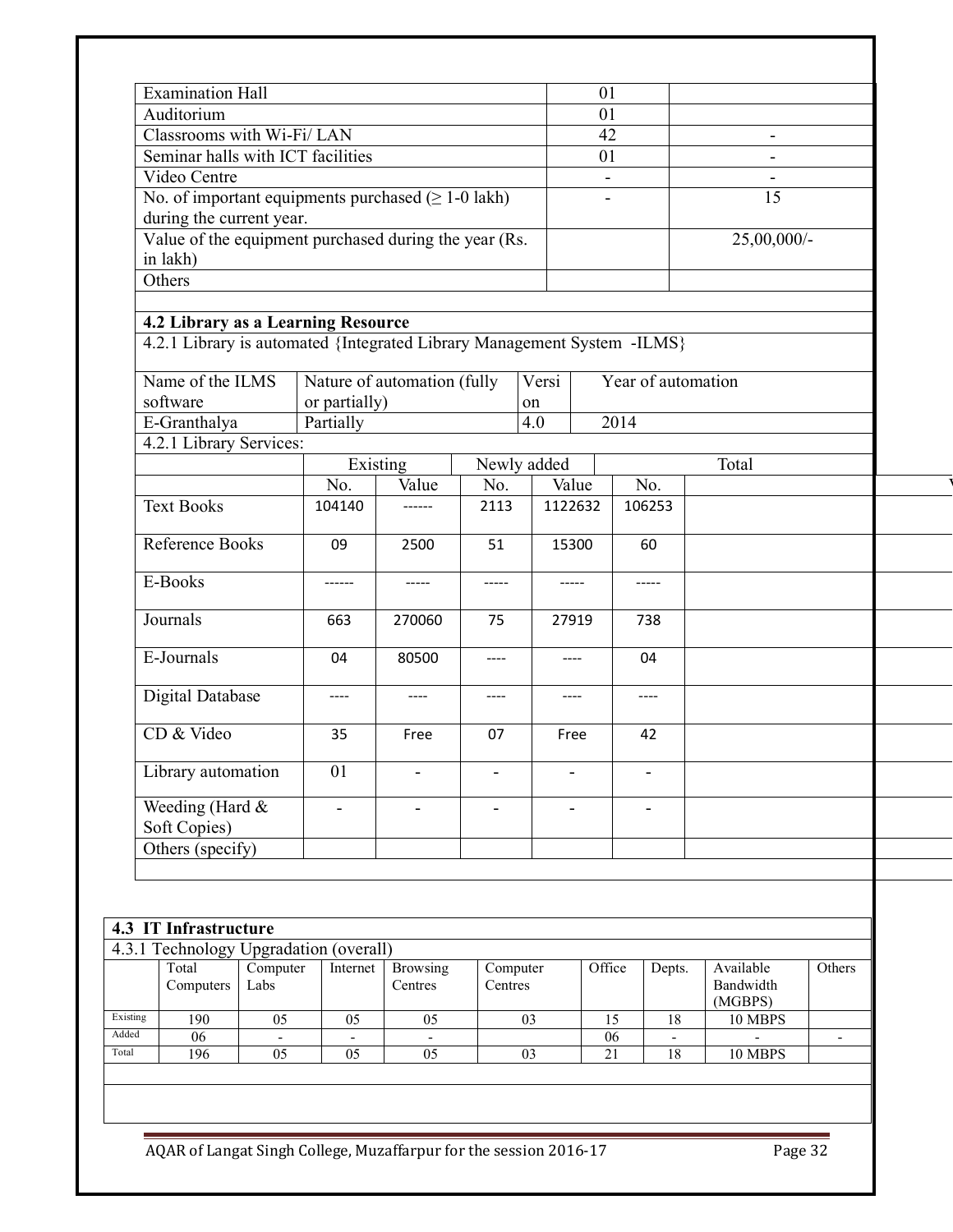## 4.3.2 Bandwidth available of Internet connection in the Institution (Leased line)

#### 10 MBPS (provided by Government of Bihar)

| 4.3.3 Facility for E-content               |                                                     |
|--------------------------------------------|-----------------------------------------------------|
| Name of the e-content development facility | Provide the link of the videos and media centre and |
|                                            | recording facility                                  |
| Computer Lab                               | www.lscollege.ac.in/computer lab                    |

4.3.4 E-content developed by teachers, such as E-PG Pathshala, CEC (under E-PG Pathshala CEC (Under Graduate) SWAYAM other MOOCs platform NPTEL/NMEICT/any other Government initiatives & institutional (Learning Management System (LMS) etc

| Name of the                | Name of the module |                   | Platform on which   | Date of launching $e$ – content |
|----------------------------|--------------------|-------------------|---------------------|---------------------------------|
| teacher                    |                    |                   | module is developed |                                 |
| Dr. Tarun Kumar Dey        |                    | Thermodynamics    | YouTube             | 2016                            |
| Dr. Shailendra Kumar Sinha |                    | Organic Chemistry | YouTube             | 2017                            |

| <b>4.4 Maintenance of Campus Infrastructure</b>                                                         |                                             |                     |                                                                                                        |  |  |  |  |  |  |  |
|---------------------------------------------------------------------------------------------------------|---------------------------------------------|---------------------|--------------------------------------------------------------------------------------------------------|--|--|--|--|--|--|--|
| 4.4.1 Expenditure incurred on maintenance of physical facilities and academic support facilities,       |                                             |                     |                                                                                                        |  |  |  |  |  |  |  |
|                                                                                                         | excluding salary component, during the year |                     |                                                                                                        |  |  |  |  |  |  |  |
| Assigned budget on                                                                                      | Expenditure incurred                        | Assigned budget on  | Expenditure incurred on                                                                                |  |  |  |  |  |  |  |
| academic facilities                                                                                     | on maintenance of                           | physical facilities | maintenance of physical facilities                                                                     |  |  |  |  |  |  |  |
|                                                                                                         | academic facilities                         |                     |                                                                                                        |  |  |  |  |  |  |  |
|                                                                                                         | $3,35,137/-$                                |                     | $2,56,326/-$                                                                                           |  |  |  |  |  |  |  |
| 4.4.2 Procedures and policies for maintaining and utilizing physical, academic and support facilities – |                                             |                     |                                                                                                        |  |  |  |  |  |  |  |
|                                                                                                         |                                             |                     | laboratory, library, sports complex, computers, classrooms etc. (maximum 500 words) (information to be |  |  |  |  |  |  |  |

available in institutional Website, provide link)

The college has adopted elaborate procedures and policies for maintaining and utilizing physical, academic and support facilities like laboratory, library, sports complex, computers, classrooms. So far as class rooms are concerned, there is regular cleaning and dusting of desks and benches. In computer labs, computer sets are regularly checked and maintained. In laboratory, equipment and apparatus are cleaned and updated. In the library, books are sorted subject wise and cataloguing is done accordingly. Requisitions form different departments, library, laboratory, sports, etc are obtained from time to time to update them. Resolutions taken by different committees are placed before purchase committees. Sometimes whenever there is necessity , E-Tendering process is also adopted.

Web Link : www.lscollege.ac.in

| <b>CRITERION V - STUDENT SUPPORT AND PROGRESSION</b> |                    |           |                  |  |  |  |  |  |  |  |
|------------------------------------------------------|--------------------|-----------|------------------|--|--|--|--|--|--|--|
| <b>5.1 Student Support</b>                           |                    |           |                  |  |  |  |  |  |  |  |
| 5.1.1 Scholarships and Financial Support             |                    |           |                  |  |  |  |  |  |  |  |
|                                                      | Name /Title of the | Number of | Amount in Rupees |  |  |  |  |  |  |  |
|                                                      | scheme             | students  |                  |  |  |  |  |  |  |  |
| Financial support                                    | Nil                | Nil       | Nil              |  |  |  |  |  |  |  |
|                                                      |                    |           |                  |  |  |  |  |  |  |  |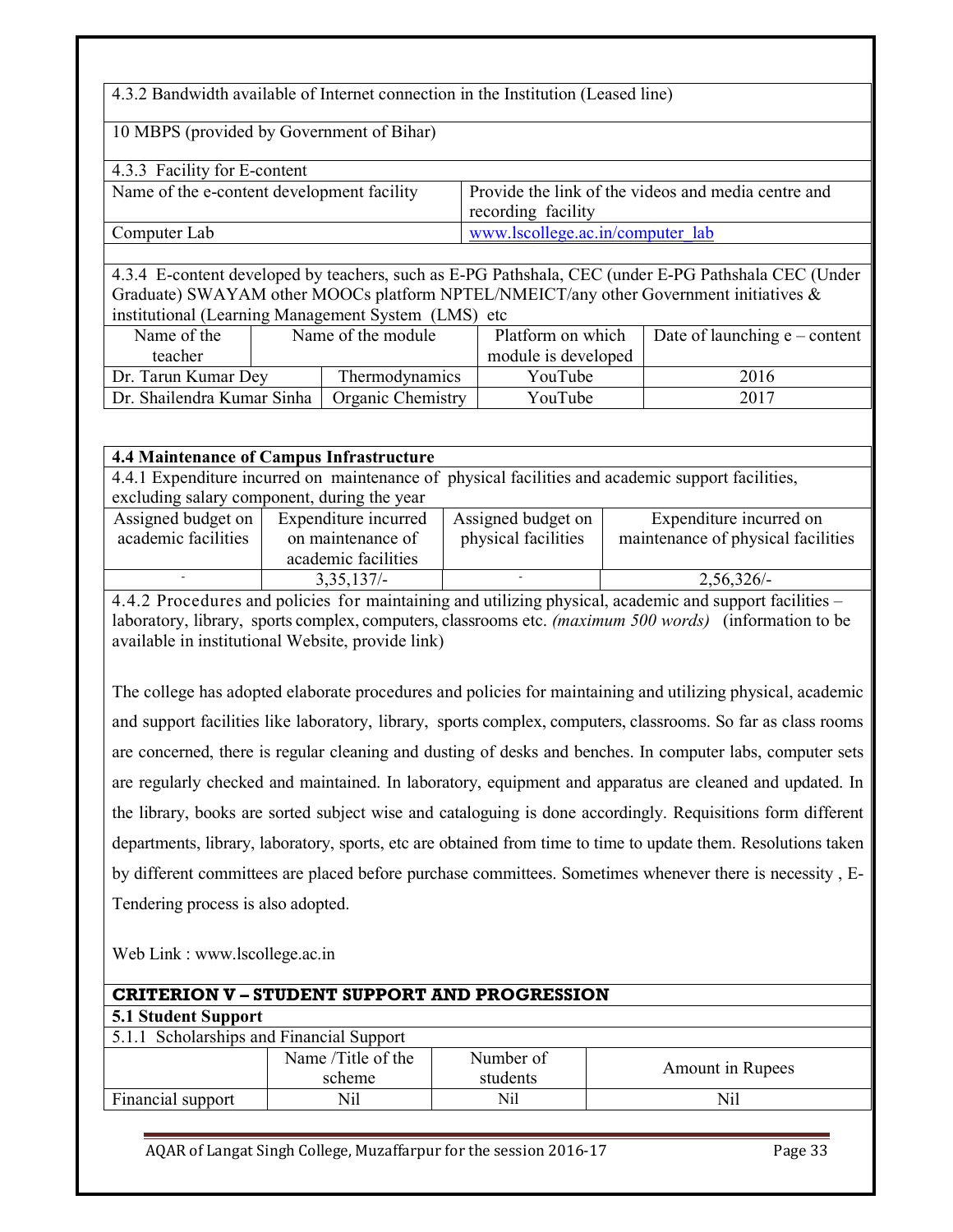| from institution                     |                        |       |                       |             |                                                                             |           |                           |                |          |                                                                                                       |               |                                                                                                         |
|--------------------------------------|------------------------|-------|-----------------------|-------------|-----------------------------------------------------------------------------|-----------|---------------------------|----------------|----------|-------------------------------------------------------------------------------------------------------|---------------|---------------------------------------------------------------------------------------------------------|
| Financial support from other sources |                        |       |                       |             |                                                                             |           |                           |                |          |                                                                                                       |               |                                                                                                         |
| a) National                          |                        |       | Govt. of Bihar        |             |                                                                             |           | 60                        |                |          |                                                                                                       | 1,62,50,000/- |                                                                                                         |
| b) International                     |                        |       |                       | Nil         |                                                                             |           | Nil                       |                |          |                                                                                                       | Nil           |                                                                                                         |
|                                      |                        |       |                       |             |                                                                             |           |                           |                |          |                                                                                                       |               |                                                                                                         |
|                                      |                        |       |                       |             |                                                                             |           |                           |                |          | 5.1.2 Number of capability enhancement and development schemes such as Soft skill development,        |               |                                                                                                         |
|                                      |                        |       |                       |             |                                                                             |           |                           |                |          | Remedial coaching, Language lab, Bridge courses, Yoga, Meditation, Personal Counselling and           |               |                                                                                                         |
| Mentoring etc.                       |                        |       |                       |             |                                                                             |           |                           |                |          |                                                                                                       |               |                                                                                                         |
|                                      | Name of the capability |       |                       |             | Date of                                                                     |           | Number of students        |                |          |                                                                                                       |               | Agencies involved                                                                                       |
|                                      | enhancement scheme     |       |                       |             | implementation                                                              |           |                           | enrolled       |          |                                                                                                       |               |                                                                                                         |
| Language Lab                         |                        |       |                       |             | 01.07.2016                                                                  |           |                           | 98             |          |                                                                                                       | College Level |                                                                                                         |
| <b>Career Counselling</b>            |                        |       |                       |             | 01.07.2016                                                                  |           |                           | 126            |          |                                                                                                       | College Level |                                                                                                         |
|                                      |                        |       |                       |             |                                                                             |           |                           |                |          |                                                                                                       |               |                                                                                                         |
|                                      |                        |       |                       |             |                                                                             |           |                           |                |          |                                                                                                       |               | 5.1.3 Students benefited by guidance for competitive examinations and career counselling offered by the |
| institution during the year          |                        |       |                       |             |                                                                             |           |                           |                |          |                                                                                                       |               |                                                                                                         |
| Year                                 | Name of the            |       |                       |             | Number of benefited                                                         |           | Number of benefited       |                |          | Number of students                                                                                    |               | Number of                                                                                               |
|                                      | scheme                 |       |                       |             | students by Guidance                                                        |           | students by Career        |                |          | who have passed in the                                                                                |               | students                                                                                                |
|                                      |                        |       |                       |             | for Competitive                                                             |           | Counselling activities    |                |          | competitive exam                                                                                      |               | placed                                                                                                  |
|                                      |                        |       |                       | examination |                                                                             |           |                           |                |          |                                                                                                       |               |                                                                                                         |
|                                      |                        |       |                       |             |                                                                             |           |                           |                |          |                                                                                                       |               |                                                                                                         |
| 2016-17                              | Job Fair               |       |                       | 255         |                                                                             |           | 148                       |                | 68       |                                                                                                       |               | 24                                                                                                      |
|                                      |                        |       |                       |             |                                                                             |           |                           |                |          |                                                                                                       |               |                                                                                                         |
|                                      |                        |       |                       |             |                                                                             |           |                           |                |          |                                                                                                       |               |                                                                                                         |
|                                      |                        |       |                       |             | sexual harassment and ragging cases during the year                         |           |                           |                |          | 5.1.4 Institutional mechanism for transparency, timely redressal of student grievances, Prevention of |               |                                                                                                         |
|                                      |                        |       |                       |             | No. of grievances redressed                                                 |           |                           |                |          | Average number of days for grievance                                                                  |               |                                                                                                         |
| Total grievances received            |                        |       |                       |             |                                                                             | redressal |                           |                |          |                                                                                                       |               |                                                                                                         |
|                                      | 04                     |       |                       |             |                                                                             | 04        |                           |                | 07 days  |                                                                                                       |               |                                                                                                         |
|                                      |                        |       |                       |             |                                                                             |           |                           |                |          |                                                                                                       |               |                                                                                                         |
| 5.2 Student Progression              |                        |       |                       |             |                                                                             |           |                           |                |          |                                                                                                       |               |                                                                                                         |
|                                      |                        |       |                       |             | 5.2.1 Details of campus placement during the year                           |           |                           |                |          |                                                                                                       |               |                                                                                                         |
|                                      |                        |       | <b>On Campus</b>      |             |                                                                             |           |                           |                |          | <b>Off Campus</b>                                                                                     |               |                                                                                                         |
| Name of                              |                        |       |                       |             | Number of Number of                                                         |           | Name of                   |                |          | Number of                                                                                             |               | Number of                                                                                               |
| Organizations                        |                        |       | <b>Students</b>       |             | <b>Students</b>                                                             |           | Organizations             |                | Students |                                                                                                       |               | <b>Students Placed</b>                                                                                  |
| Visited                              |                        |       | Participated          |             | Placed                                                                      |           | Visited                   |                |          | Participated                                                                                          |               |                                                                                                         |
| 02                                   |                        |       | 120                   |             | 25                                                                          |           | Job Fair                  |                |          | 215                                                                                                   |               | 50                                                                                                      |
|                                      |                        |       |                       |             |                                                                             |           |                           |                |          |                                                                                                       |               |                                                                                                         |
|                                      |                        |       |                       |             | 5.2.2 Student progression to higher education in percentage during the year |           |                           |                |          |                                                                                                       |               |                                                                                                         |
| Year                                 |                        |       | Number of students    |             | Programme                                                                   |           |                           | Department     |          | Name of institution                                                                                   |               | Name of                                                                                                 |
|                                      |                        |       | enrolling into higher |             | graduated from                                                              |           |                           | graduated from |          | joined                                                                                                |               | Programme                                                                                               |
|                                      |                        |       | education             |             |                                                                             |           |                           |                |          |                                                                                                       |               | admitted to                                                                                             |
|                                      |                        |       |                       |             |                                                                             |           |                           |                |          |                                                                                                       |               |                                                                                                         |
| 2016-17                              |                        |       | 498                   |             | <b>UG</b>                                                                   |           |                           | <b>UG</b>      |          | L.S. College                                                                                          |               | PG                                                                                                      |
|                                      |                        |       |                       |             |                                                                             |           |                           |                |          |                                                                                                       |               |                                                                                                         |
|                                      |                        |       |                       |             |                                                                             |           |                           |                |          | 5.2.3Students qualifying in state/national/international level examinations during the year (eg:      |               |                                                                                                         |
|                                      |                        |       |                       |             |                                                                             |           |                           |                |          | NET/SET/SLET/GATE/GMAT/CAT/GRE/TOFEL/Civil Services/State Government Services)                        |               |                                                                                                         |
|                                      |                        | Items |                       |             |                                                                             |           | No. of Students selected/ |                |          |                                                                                                       |               | Registration number/roll                                                                                |
|                                      |                        |       |                       |             |                                                                             |           | qualifying                |                |          |                                                                                                       |               | number for the exam                                                                                     |
| <b>NET</b>                           |                        |       |                       |             |                                                                             |           | 02                        |                |          |                                                                                                       | 114540 (2016) |                                                                                                         |
|                                      |                        |       |                       |             |                                                                             |           |                           |                |          |                                                                                                       | 339095 (2017) |                                                                                                         |
|                                      |                        |       |                       |             |                                                                             |           |                           |                |          |                                                                                                       |               |                                                                                                         |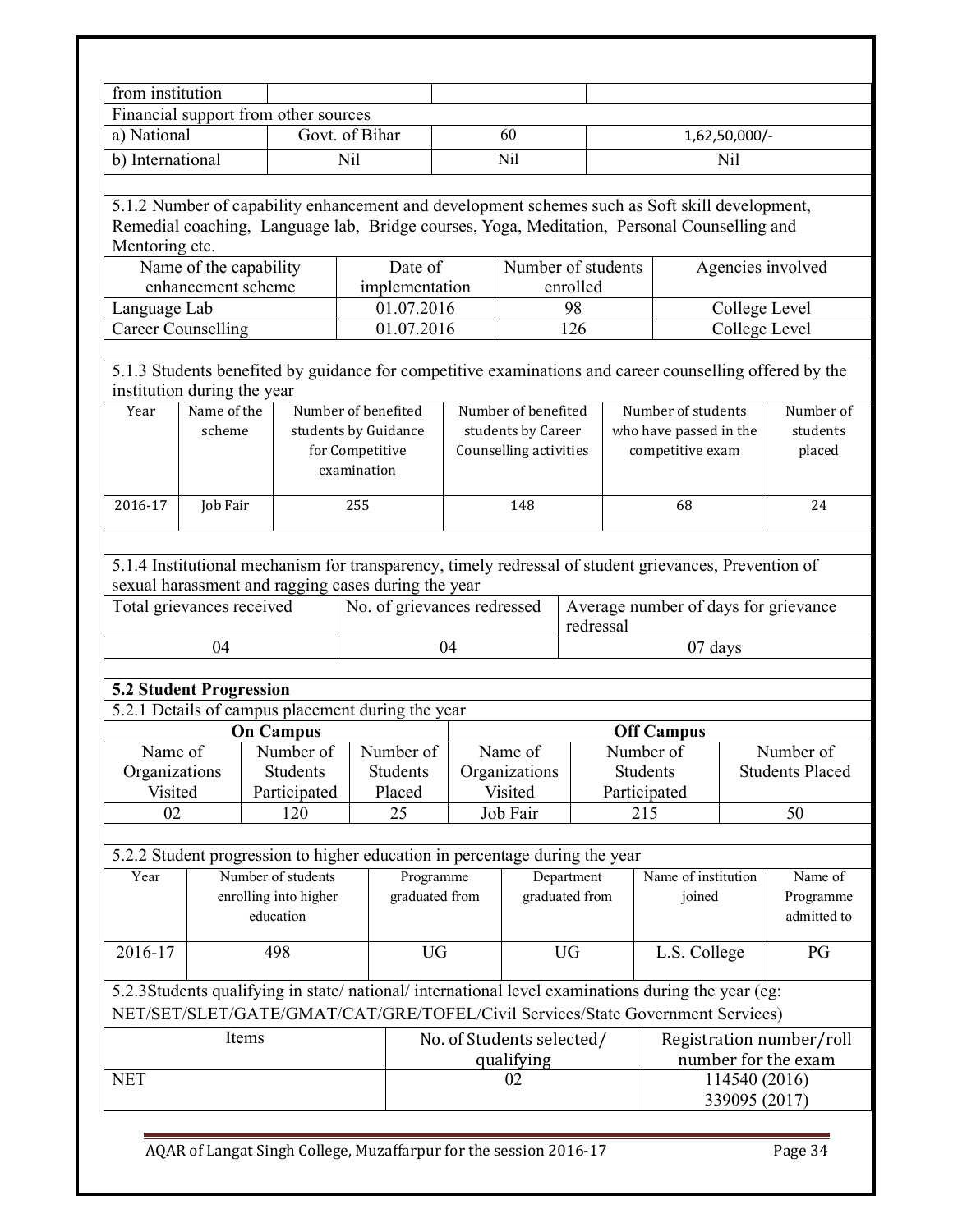| <b>SET</b>                       | $\overline{\phantom{0}}$ |
|----------------------------------|--------------------------|
| <b>SLET</b>                      |                          |
| <b>GATE</b>                      |                          |
| <b>GMAT</b>                      |                          |
| <b>CAT</b>                       | $\overline{\phantom{0}}$ |
| <b>GRE</b>                       |                          |
| <b>TOFEL</b>                     | -                        |
| Civil Services                   |                          |
| <b>State Government Services</b> |                          |
| Any Other                        |                          |

| 5.2.4 Sports and cultural activities / competitions organised at the institution level during the year |                        |              |  |  |  |  |  |
|--------------------------------------------------------------------------------------------------------|------------------------|--------------|--|--|--|--|--|
| Activity                                                                                               | Level                  | Participants |  |  |  |  |  |
| Lawn Tennis (M)/(W) Tournament                                                                         | Inter College          | 32           |  |  |  |  |  |
| Inter College Hockey Tournament (M)                                                                    | Inter College          | 24           |  |  |  |  |  |
| Inter College Athletic Meet                                                                            | Inter College          | 207          |  |  |  |  |  |
| B.R.A.B.U. Eklavya Coaching Camp, Kho-Kho                                                              | University Level       | 24           |  |  |  |  |  |
| B.R.A.B.U. Eklavya Coaching Camp, Kabbaddi                                                             | University Level       | 26           |  |  |  |  |  |
| B.R.A.B.U. Eklavya Coaching Camp, Athletics                                                            | University Level       | 32           |  |  |  |  |  |
| <b>Tarang Competition</b>                                                                              | Inter-University Level | 06           |  |  |  |  |  |
|                                                                                                        |                        |              |  |  |  |  |  |

## **5.3 Student Participation and Activities**

5.3.1 Number of awards/medals for outstanding performance in sports/cultural activities at national/international level (award for a team event should be counted as one)

| Year    | Name of the award/                                                                | National/     | <b>Sports</b> | Cultural | Student ID | Name of the |
|---------|-----------------------------------------------------------------------------------|---------------|---------------|----------|------------|-------------|
|         | medal                                                                             | International |               |          | number     | student     |
|         |                                                                                   |               |               |          |            |             |
|         |                                                                                   |               |               |          |            |             |
| 2016-17 |                                                                                   |               |               |          |            |             |
| 2016-17 |                                                                                   |               |               |          |            |             |
| 2016-17 |                                                                                   |               |               |          |            |             |
|         | 522 Agtivity of Student Council & representation of students on eggs and fractive |               |               |          |            |             |

5.3.2 Activity of Student Council & representation of students on academic & administrative bodies/committees of the institution (maximum 500 words)

The College has an active association of students. The members of the association are elected through democratic process of election in which students cast their votes to the candidates of their choice. The association consists of President, Vice President, Secretary, Joint Secretary, members of the council. The association is monitored by senior faculty members who are responsible for the smooth conduct of the association meetings and events. The association plays a dominant role in many activities related to fine arts, sports and other co-curricular activities of the department and the students. Various co-curricular activities organized by the association include Special Lectures by experts, Seminars, Workshops, Symposium, National Level Conference and Intercollegiate meet to develop the personality and skills of the student's ability. Eminent speakers and industrialists deliver speeches on topics relevant to current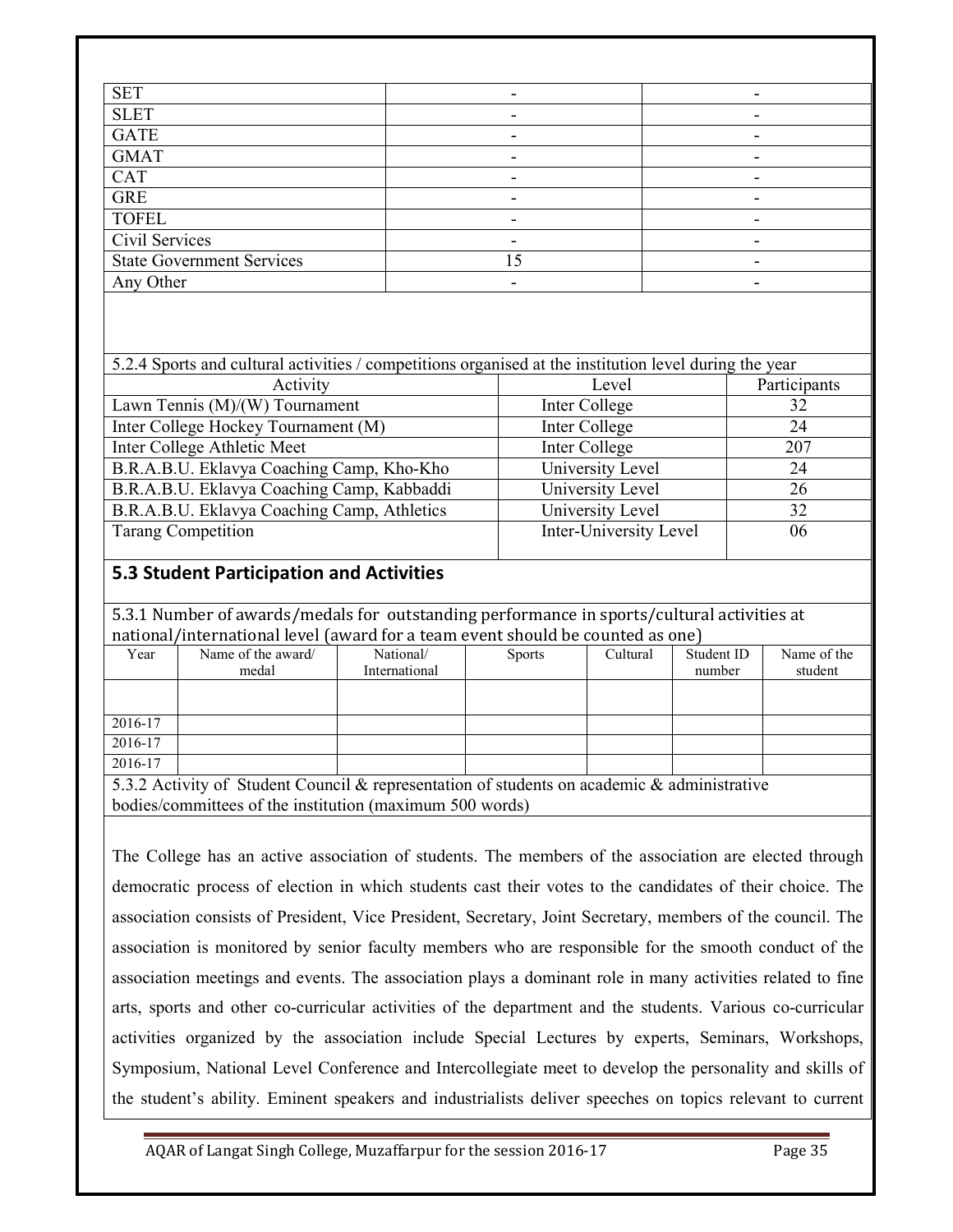educational scenario. The members of the association also observe important days like National Festivals, Birth/Death Anniversaries of important leaders, International Women's Day, International Yoga Day, Sports Day, Non-violence Day, Teachers Day, Fresher's Day, Farewell Party, World Literacy Day, World AIDS Day, World Kidney Day etc. They also organize cultural festivals like Inter-collegiate Meet and College Foundation Day. Student representatives actively participate in various activities. They help in coordinating all the events related to academia, other co-curricular activities, as per the directives of teaching faculty. They do a lot of academic administrative work by taking the help of other students.

#### **5.3 Alumni Engagement**

5.3.1 Whether the institution has registered Alumni Association? Yes/No, if yes give details (maximum 500 words):

"Langat Singh College Alumni Association" was registered under Society Registration Act 21, 1860, vide letter no. 830, dated 02/03/2015. Since then, it has been meeting regularly and discussing different issues for the all-round development of the institution. Its focus is on the improvement of teaching, enhancement of teachers' quality and development of ICT facility on campus. The Alumni Association is a common platform for the college alumni to exchange ideas and disseminate knowledge in professional areas. The Alumni Association of the college participates in various activities. It not only encourages the teaching and research activities on campus but also organises extra-curricular activities. It organises health camps, cleanliness drive and collects fund for the victims of natural calamities like drought and flood. In such critical cases, the Alumni Association of our college shoulders great social responsibilities. It not only organizes social events but also raises funds for the needy and the downtrodden. Initially, alumni and their alma mater were regarded as two separate entities. But now the fact is different. Both the alumni and the alma mater are the two sides of the same coin. They are closely related to each other. The alumni, even after they leave their institution, think and work for its growth and development.

5.3.2 No. of registered enrolled Alumni:

255

5.3.3 Alumni contribution during the year (in Rupees) **:** 

**Nil**

5.3.4 Meetings/activities organized by Alumni Association **:** 

02

**CRITERION VI –GOVERNANCE, LEADERSHIP AND MANAGEMENT**

**6.1 Institutional Vision and Leadership** 

6.1.1 Mention two practices of decentralization and participative management during the last year (maximum 500 words)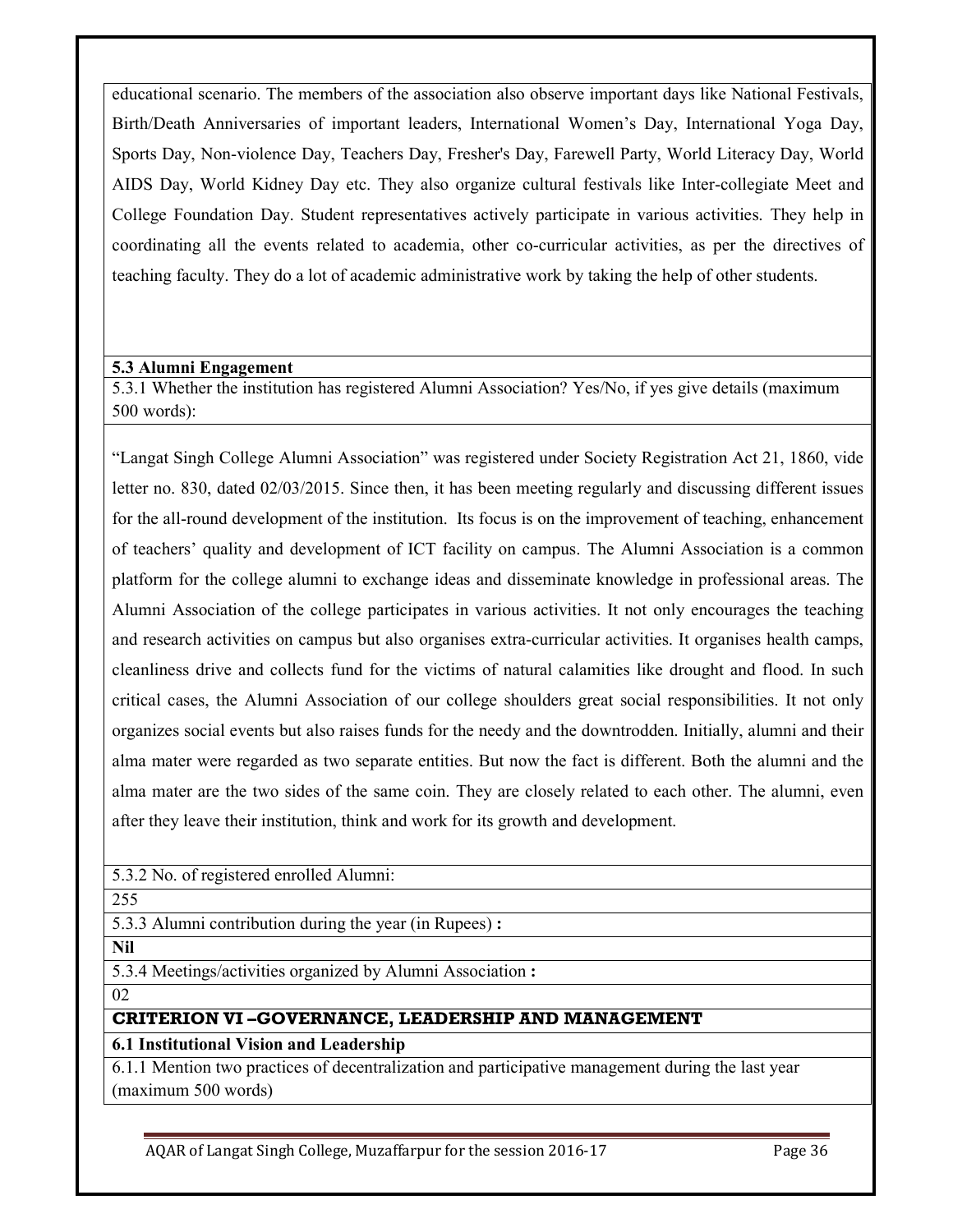The college has taken recourse to the process of decentralization for efficient administration. So far as the admission of students is concerned, all the Heads of the Departments have been given freedom to select and admit students. Before seeking admission, students have to take entrance test and come out successful. Though the entrance test is given by college administration, their scripts are checked by departments and merit lists are later announced. After the admission classes are held. After a few months, when the time of terminal exams arrive, departments hold such exams and announce results. Besides these exams, different departments also hold tests before final Board/University exams. Different departments organise group discussions, debates and quizzes for the all round development of their students. At times, seminars are also given by teachers and doubts and discussion are invited from students. Staff Council Meeting is convened periodically and the grievances of the teaching and non teaching staff are heard. Besides all this, there is the participation of teachers in college management. The Examination Department consisting of teachers, clerks and peons is headed by the Controller.

6.1.2 Does the institution have a Management Information System (MIS)?

Yes/No/Partial:

Partial

## **6.2 Strategy Development and Deployment**

6.2.1 Quality improvement strategies adopted by the institution for each of the following (with in 100 words each**):** 

# **Curriculum Development**

We follow curriculum prepared by BRA Bihar University of which the college is a constituent unit. However, our faculty members are on syllabus boards for enrichment of the curriculum.

# **Teaching and Learning**

 Creation and enhancement of the infrastructure of the institution is need based. It is assessed by IQAC in consultation with the college development committee for effective teaching and learning process, keeping in mind the optimum utilization of resources.

# **Examination and Evaluation**

At the closing of each session, students are requested to select one topic each from different modules to present a seminar paper. We also try to ensure that it does not remain departmentcentric but make it interdisciplinary in nature. Credit points given to the students/participants of the seminar form the basis of the internal assessment component of the semester examination.

# **Research and Development**

The college has a Research Committee to monitor and address the issues of research. It is composed of faculty members of different departments of the college. It has been instrumental in promoting research work in disciplines of Social Sciences, Humanities and Science. In the year 2013 the Committee has recommended and forwarded 18 Minor Research Projects to UGC for financial support. It is also planning to formulate a work plan for interdisciplinary research.

# **Library, ICT and Physical Infrastructure / Instrumentation**

The Library Advisory Committee consists of Principal as Chairman, Librarian, four faculty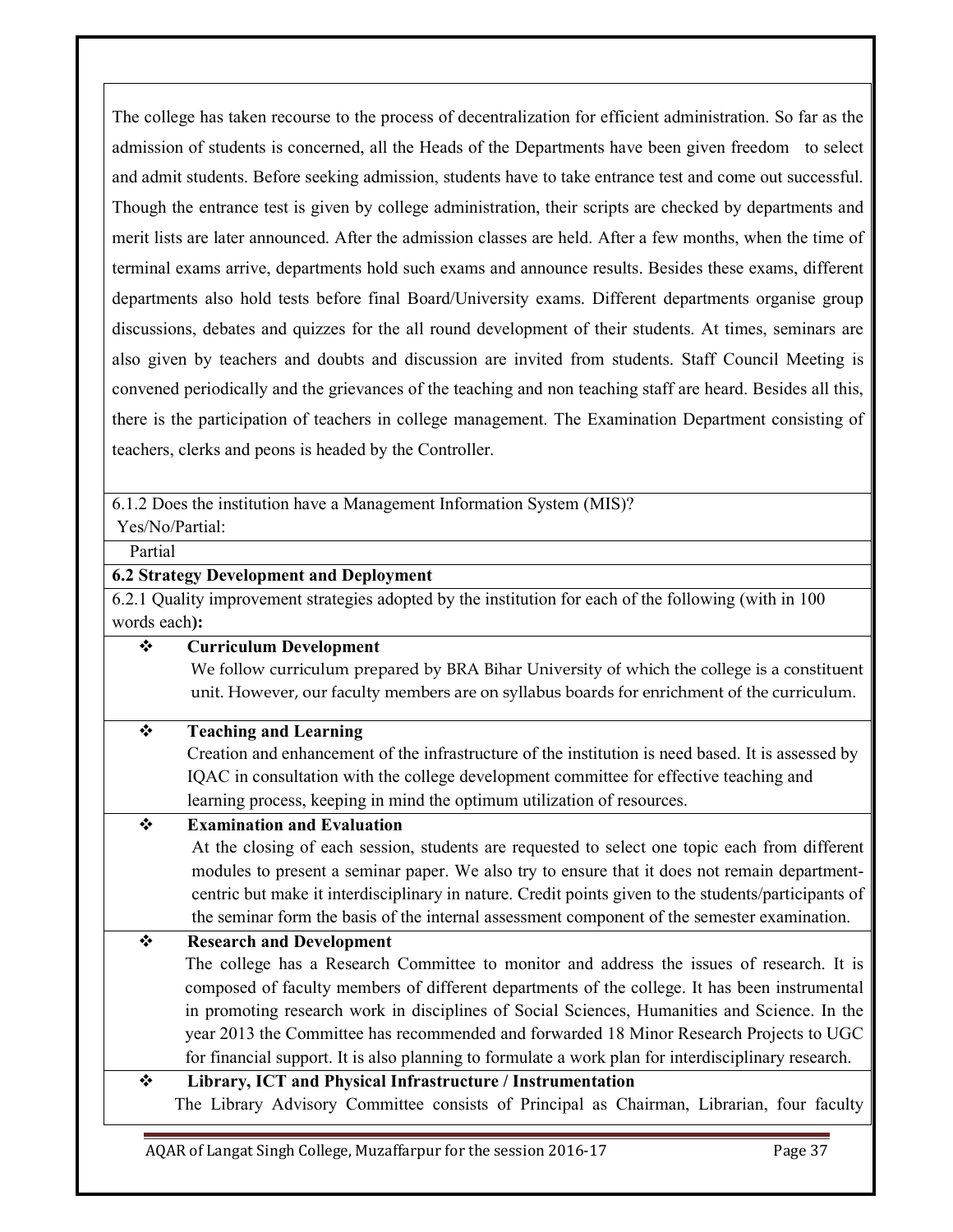members from social science, three faculty members from science & one student representative. It caters to the growing need of the present and future requirement of the library. The committee in its various meetings have recommended valuable positive suggestions to make the library student and user friendly, for example separate spaces for teachers and students have been created, subscription of online journals, Internet connection  $\&$  browsing facility etc. have been provided. Besides, the library has created a space for physically challenged students on the ground floor.

#### **Human Resource Management**

In order to improve the quality of human resource management. We organise workshops to educate the faculty and the staff in matters of governance and routine work.

#### **Industry Interaction / Collaboration**

 We have signed MOUs with our industrial partners like Prasad Hospital, Muzaffarpur, Maa Janki Hospital, Muzaffarpur, Shashank Automobile Pvt. Ltd., Muzaffarpur, in the current academic year for the community courses.

## **Admission of Students**

Centralized admission process conducted by Government of Bihar through OFSS.

6.2.2 : Implementation of e-governance in areas of operations:

#### **Planning and Development**

 As the recruitment policy of teachers lie in the domain of chancellor's office, the college has no free hand in selection of its faculty members. However, they are encouraged to join orientation/refresher courses periodically to meet the changing requirements of the curriculum. The college plans to recruit and retain the best quality teachers in vocational courses.

#### **Administration**

The Principal, HODs and the faculty members of the different departments along with members of the various bodies of the institution are directly and indirectly involved in policy statements and action plans for fulfilment of the stated mission.

The is ensured by

- Formulation of action plans for all operations and incorporation of the same into the institutional strategic plan.
- Interacting with stakeholders.
- Proper support for policy and planning through need based analysis, research inputs and consultations with stakeholders.
- Reinforcing the culture of excellence and having flexibility for desired organizational changes.

# **Finance and Accounts**

 The faculty members are included in the administrative and financial committees of the college, thus, leading to an ambience of participative management. The students are also involved into various committees/ cells of the college. Their views are also taken into consideration before arriving at any final decision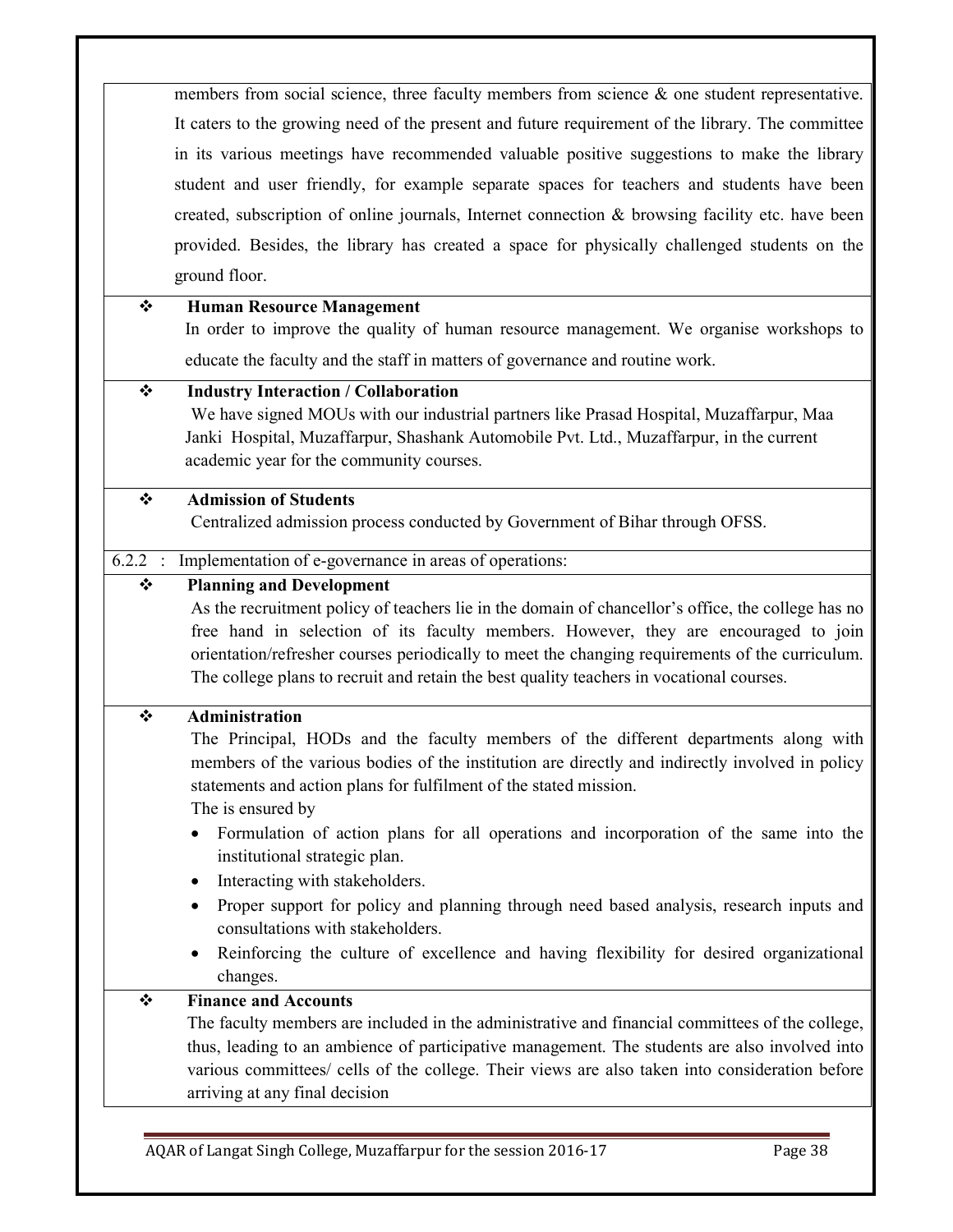#### **Student Admission and Support**

 Coming to the domain of student support and progression, the college, in order to facilitate the process of admission as well as teaching learning process, publishes updated prospectus annually to ensure its commitment and accountability to its declared vision, mission and objectives of holistic development of students' moral, personality and economic prosperity. The college strictly follows the reservation policy of central and state government. Besides, it is highly friendly to differently abled students, slow learners and extraordinarily brilliant ones. We publish year wise college magazine '*Pushkarni*'. To cater to their job needs, the college has taken recourse to a good number of vocational courses added by a community college where marginalized sections of the society are particularly cared for. Student progression from UG to PG is appreciably high and from PG to Ph.D. significantly remarkable. The progression figure ranges between 50 and 60 percent.

#### **Examination**

 The college collects and analyses data with help of the office of the examination controller. A graphic representation is constructed for judging and analyzing the data outcome.

# **6.3 Faculty Empowerment Strategies**

6.3.1 Teachers provided with financial support to attend conferences / workshops and towards membership fee of professional bodies during the year

| Year    | Name of teacher |                | Name of conference/                                                                            |  |             | Name of the professional body |             |  |  |
|---------|-----------------|----------------|------------------------------------------------------------------------------------------------|--|-------------|-------------------------------|-------------|--|--|
|         |                 |                | workshop attended for                                                                          |  |             | for which membership fee is   | of          |  |  |
|         |                 |                | which financial support                                                                        |  | provided    |                               | support     |  |  |
|         |                 |                | provided                                                                                       |  |             |                               |             |  |  |
|         |                 |                |                                                                                                |  |             |                               |             |  |  |
|         |                 |                | 6.3.2 Number of professional development / administrative training programmes organized by the |  |             |                               |             |  |  |
|         |                 |                | College for teaching and non teaching staff during the year                                    |  |             |                               |             |  |  |
| Year    |                 | Title of the   | Title of the                                                                                   |  | Dates       | No. of participants           | No. of      |  |  |
|         |                 | professional   | administrative training                                                                        |  | $(from-to)$ | (Teaching staff)              | participant |  |  |
|         |                 | development    | programme organised for                                                                        |  |             |                               | s (Non-     |  |  |
|         |                 | programme      | non-teaching staff                                                                             |  |             |                               | teaching    |  |  |
|         |                 | organised for  |                                                                                                |  |             |                               | staff)      |  |  |
|         |                 | teaching staff |                                                                                                |  |             |                               |             |  |  |
| 2016-17 |                 | Computer       | Computer Literacy                                                                              |  | 16.07.2016  | 60                            | 50          |  |  |
|         |                 | Literacy       | Programme                                                                                      |  |             |                               |             |  |  |
|         |                 | Programme      |                                                                                                |  |             |                               |             |  |  |
|         |                 | Admission      | <b>Admission Automation</b>                                                                    |  | 19.07.2016  | 10                            | 40          |  |  |
|         |                 | Automation     | Software Training                                                                              |  |             |                               |             |  |  |
|         |                 | Software       |                                                                                                |  |             |                               |             |  |  |
|         |                 | Training       |                                                                                                |  |             |                               |             |  |  |
|         |                 |                |                                                                                                |  |             |                               |             |  |  |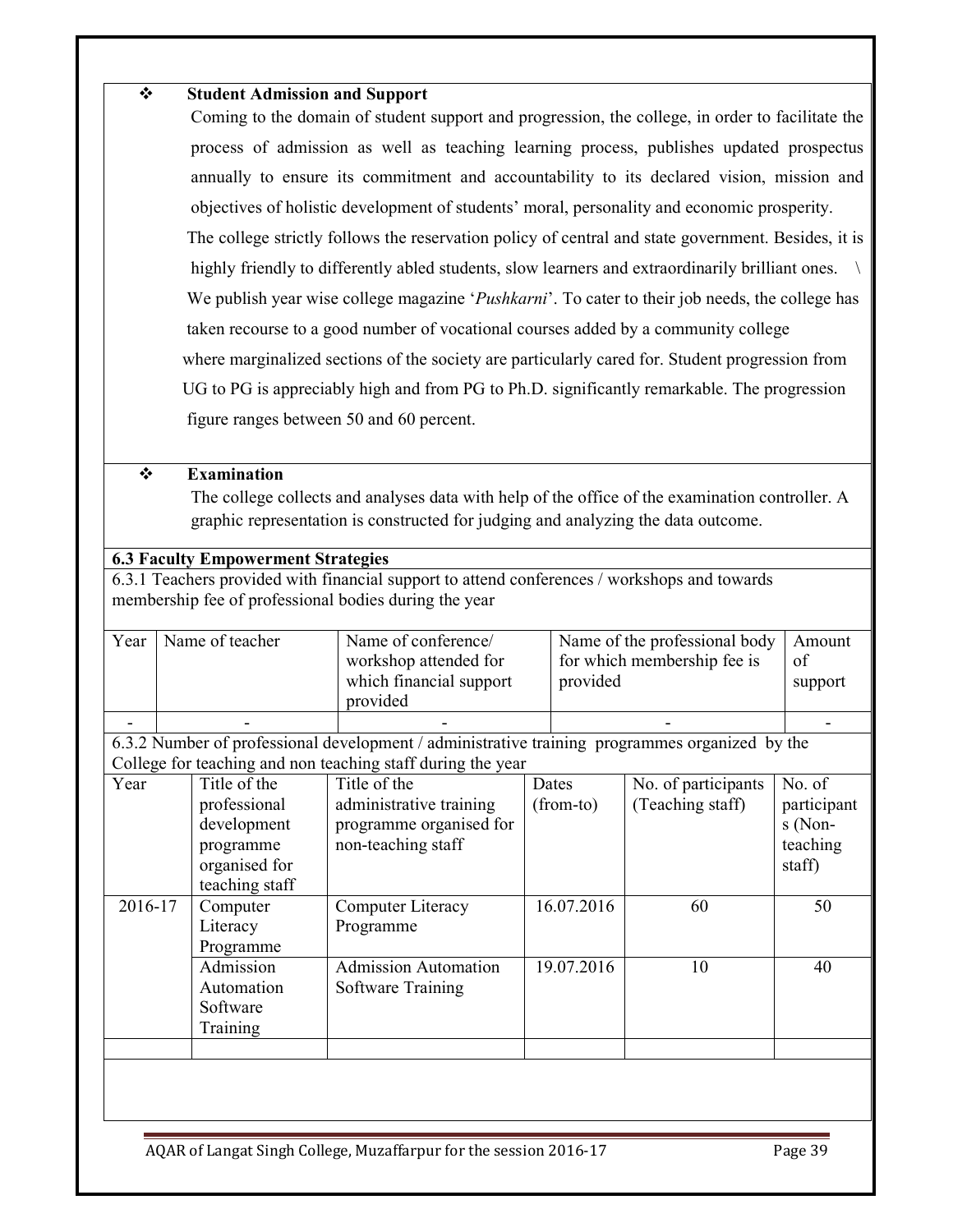6.3.3 No. of teachers attending professional development programmes, viz., Orientation Programme, Refresher Course, Short Term Course, Faculty Development Programmes during the year. Title of the professional development programme Number of teachers who attended  $\Box$  Date and Duration  $(from - to)$ UGC - HRDC Orientation Programme 10 10 three weeks Computer Literacy Programme 25 and 45 one week 6.3.4 Faculty and Staff recruitment (no. for permanent/fulltime recruitment): Teaching Non-teaching Permanent Full-time Permanent Full-time/temporary - - - - 6.3.5 Welfare schemes for Teaching **Yes** Non-teaching **Yes** Students No **6.4 Financial Management and Resource Mobilization**  6.4.1 Institution conducts internal and external financial audits regularly (with in 100 words each**)**  The college gets its income and expenditure audited by a reputed chartered accountant annually on a routine basis. It is also done within a year whenever required. Last audit was done in the month of January 2014 by a team of experts. There were few objections but those objections were later removed by giving satisfactory details. There is a purchase committee in the college which examines all the purchases made by the college. 6.4.2 Funds / Grants received from management, non-government bodies, individuals, philanthropies during the year(not covered in Criterion III) Name of the non government funding agencies/ individuals Funds/ Grants received in Rs. Purpose - - - 6.4.2 Total corpus fund generated : **6.5 Internal Quality Assurance System**  6.5.1 Whether Academic and Administrative Audit (AAA) has been done? Audit Type Richard External External Internal Yes/No  $\big|$  Agency  $\big|$  Yes/No Authority Academic No No No No

6.5.2 Activities and support from the Parent – Teacher Association (at least three)

• Parents' Meet is regularly held in which suggestions are invited. Feasible suggestions are complied with. Parents are important stakeholders of our institution. They are invited to the college on important days, such as the Foundation Day, Independence Day, Republic Day, etc.

Administrative No No No No No No No No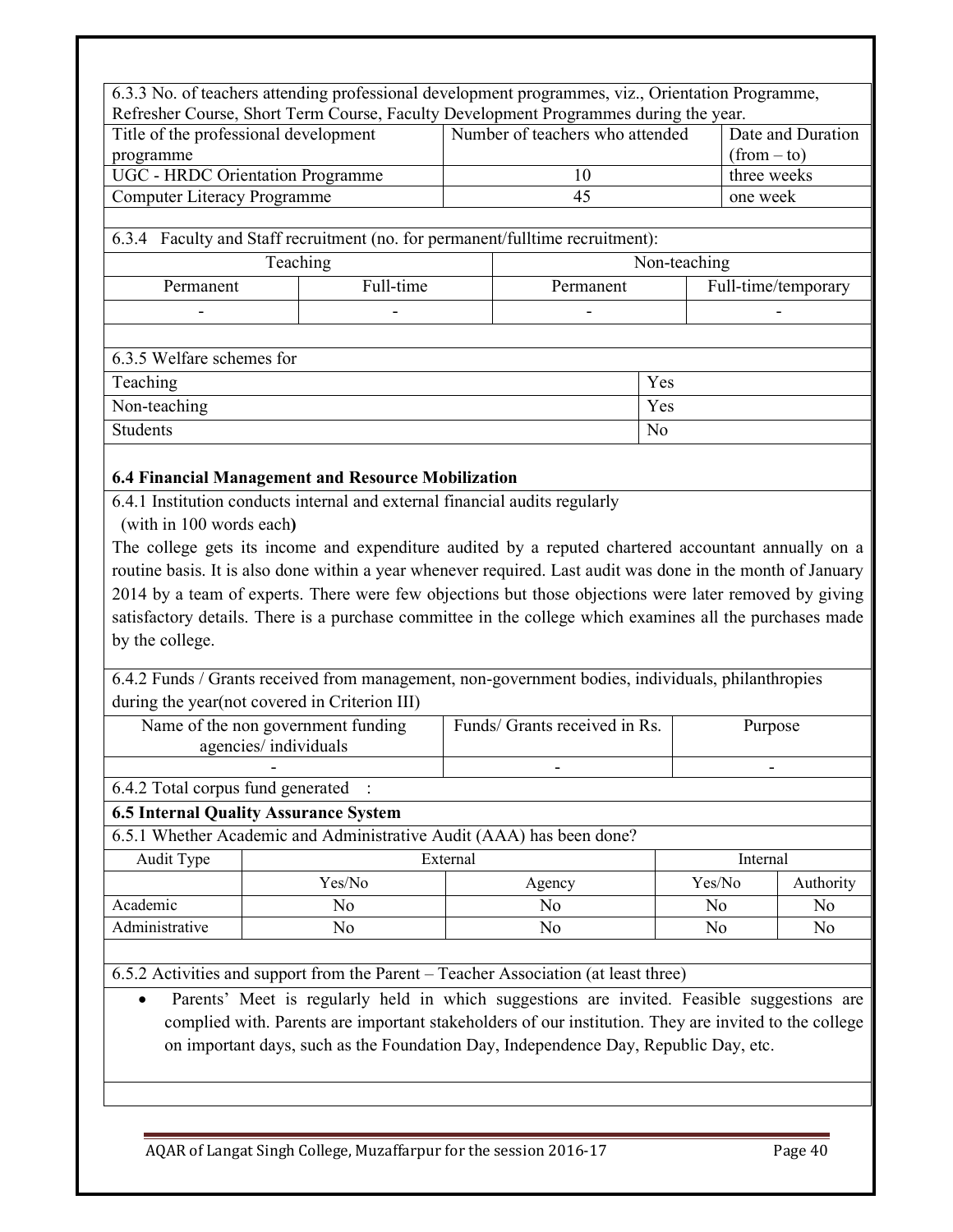|           | 6.5.3 Development programmes for support staff (at least three) |                    |                         |              |  |  |  |
|-----------|-----------------------------------------------------------------|--------------------|-------------------------|--------------|--|--|--|
| $\bullet$ | Computer Training Programme                                     |                    |                         |              |  |  |  |
|           | Admission Software Handling Programme                           |                    |                         |              |  |  |  |
|           | <b>Website Handling Training</b>                                |                    |                         |              |  |  |  |
|           | 6.5.4 Post Accreditation initiative(s) (mention at least three) |                    |                         |              |  |  |  |
| $\bullet$ | Feedback from students                                          |                    |                         |              |  |  |  |
|           | Feedback from parents                                           |                    |                         |              |  |  |  |
|           | Analysis of students' & parents' feedback                       |                    |                         |              |  |  |  |
|           | Financial Audit (Internal & External).                          |                    |                         |              |  |  |  |
| 6.5.5     |                                                                 |                    |                         |              |  |  |  |
|           | a. Submission of Data for AISHE portal                          | Yes                |                         |              |  |  |  |
|           | b. Participation in NIRF                                        | N <sub>0</sub>     |                         |              |  |  |  |
|           | c. ISO Certification<br>No                                      |                    |                         |              |  |  |  |
|           | d. NBA or any other quality audit                               | No                 |                         |              |  |  |  |
|           | 6.5.6 Number of Quality Initiatives undertaken during the year  |                    |                         |              |  |  |  |
|           | Name of quality initiative                                      | Date of conducting | Duration (from-----to-- | Number of    |  |  |  |
| Year      | by IQAC                                                         | activity           | $---)$                  | participants |  |  |  |
| 2016-17   | Filling up the vacant<br>$\bullet$                              | 12.08.2016         |                         | 16           |  |  |  |
|           | posts of teaching and                                           |                    |                         |              |  |  |  |
|           | non-teaching staff.<br>A road map for all                       |                    |                         |              |  |  |  |
|           | round development                                               | 05.02.2017         |                         | 18           |  |  |  |
|           | of the college                                                  |                    |                         |              |  |  |  |
|           | prepared.                                                       |                    |                         |              |  |  |  |
|           | Automation of                                                   |                    |                         |              |  |  |  |
|           | library and                                                     | 05.02.2017         |                         | 15           |  |  |  |
|           | modernization of                                                |                    |                         |              |  |  |  |
|           | laboratories.                                                   |                    |                         |              |  |  |  |

#### **CRITERIONVII – INSTITUTIONAL VALUES AND BEST PRACTICES**

#### **7.1 - Institutional Values and Social Responsibilities**

7.1.1 Gender Equity (Number of gender equity promotion programmes organized by the institution during the year)

| Title of the programme | Period (from-to) | Participants |      |  |
|------------------------|------------------|--------------|------|--|
|                        |                  | Female       | Male |  |
|                        |                  |              |      |  |
|                        |                  |              |      |  |

7.1.2 Environmental Consciousness and Sustainability/Alternate Energy initiatives such as: Percentage of power requirement of the College met by the renewable energy sources

Eco Club of the college consisting of a team of teachers, local environmental activists and students act as a nodal agency for taking initiatives for green audit. Besides, forestation undertaken by this agency and Department of Forest, Government of Bihar, the Department of Botany of this college is undertaking efforts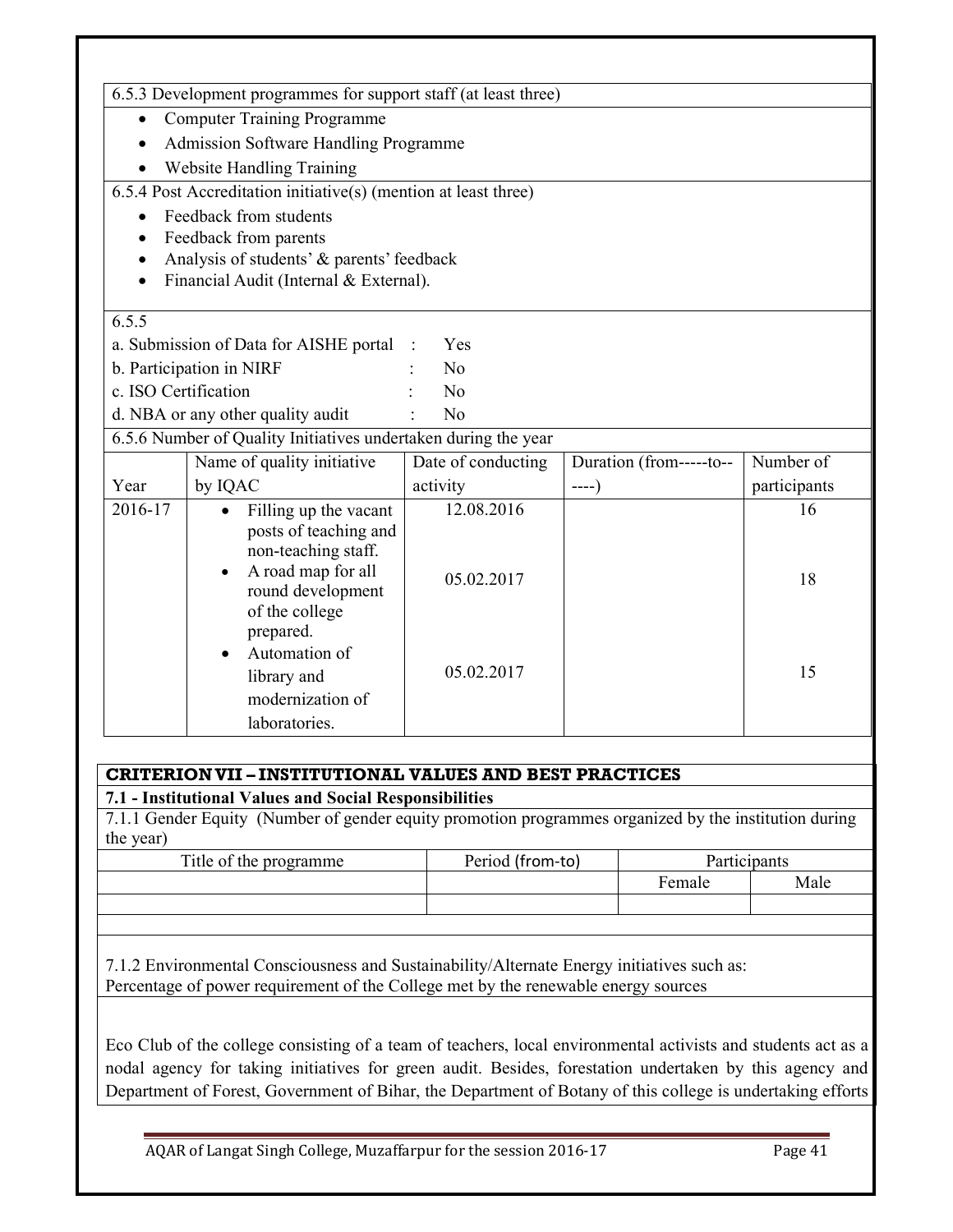for mapping and conserving the bio-diversity of the L.S.College Campus. It shall be pertinent here to add that the sprawling campus of college has a rich variety of flora: some of which are more than a century old.

|                                    | 7.1.3 Differently abled (Divyangjan) friendliness                                                          |                                                                                             |                                           |  |                |                           |                                       |                            |                                                     |
|------------------------------------|------------------------------------------------------------------------------------------------------------|---------------------------------------------------------------------------------------------|-------------------------------------------|--|----------------|---------------------------|---------------------------------------|----------------------------|-----------------------------------------------------|
| <b>Items Facilities</b>            |                                                                                                            |                                                                                             |                                           |  | Yes/No         |                           |                                       |                            | No. of Beneficiaries                                |
| Physical facilities                |                                                                                                            |                                                                                             |                                           |  | Yes            |                           |                                       | 32                         |                                                     |
| Provision for lift                 |                                                                                                            |                                                                                             |                                           |  | N <sub>o</sub> |                           |                                       |                            |                                                     |
| Ramp/Rails                         |                                                                                                            |                                                                                             |                                           |  | Yes            |                           |                                       |                            | 05                                                  |
| <b>Braille Software/facilities</b> |                                                                                                            |                                                                                             |                                           |  | Yes            |                           |                                       |                            | 05                                                  |
| <b>Rest Rooms</b>                  |                                                                                                            |                                                                                             |                                           |  | Yes            |                           |                                       |                            | 02                                                  |
| Scribes for examination            |                                                                                                            |                                                                                             |                                           |  | Yes            |                           |                                       |                            | 01                                                  |
|                                    | Special skill development for differently abled students                                                   |                                                                                             |                                           |  | Yes            |                           |                                       |                            | 01                                                  |
| Any other similar facility         |                                                                                                            |                                                                                             |                                           |  | Yes            |                           |                                       |                            |                                                     |
|                                    |                                                                                                            |                                                                                             |                                           |  |                |                           |                                       |                            |                                                     |
|                                    | 7.1.4 Inclusion and Situatedness                                                                           |                                                                                             |                                           |  |                |                           |                                       |                            |                                                     |
|                                    | Enlist most important initiatives taken to address locational advantages and disadvantages during the year |                                                                                             |                                           |  |                |                           |                                       |                            |                                                     |
| Year                               | Number of<br>initiatives to<br>address<br>locational<br>advantages and<br>disadvantages                    | Number of<br>initiatives taken<br>to engage with<br>and contribute<br>to local<br>community | Date and<br>duration of the<br>initiative |  |                | Name of the<br>initiative |                                       | <b>Issues</b><br>addressed | Number of<br>participating<br>students and<br>staff |
|                                    |                                                                                                            |                                                                                             |                                           |  |                |                           |                                       |                            |                                                     |
|                                    | 7.1.5 Human Values and Professional Ethics                                                                 |                                                                                             |                                           |  |                |                           |                                       |                            |                                                     |
|                                    | Code of conduct (handbooks) for various stakeholders                                                       |                                                                                             |                                           |  |                |                           |                                       |                            |                                                     |
| Title                              |                                                                                                            |                                                                                             | Date of Publication                       |  |                |                           | Follow up (maximum 100 words<br>each) |                            |                                                     |
|                                    |                                                                                                            |                                                                                             |                                           |  |                |                           |                                       |                            |                                                     |
|                                    |                                                                                                            |                                                                                             |                                           |  |                |                           |                                       |                            |                                                     |
|                                    | 7.1.6 Activities conducted for promotion of universal Values and Ethics                                    |                                                                                             |                                           |  |                |                           |                                       |                            |                                                     |
|                                    | Activity                                                                                                   |                                                                                             | Duration (from-------to-------)           |  |                |                           |                                       |                            | Number of participants                              |
|                                    |                                                                                                            |                                                                                             |                                           |  |                |                           |                                       |                            |                                                     |
|                                    | 7.1.7 Initiatives taken by the institution to make the campus eco-friendly (at least five)                 |                                                                                             |                                           |  |                |                           |                                       |                            |                                                     |
|                                    |                                                                                                            |                                                                                             |                                           |  |                |                           |                                       |                            |                                                     |

The College building has adopted electronic chokes and CFL bulbs for reducing the electricity consumption. On account of the college building being airy and having high ceiling the use of air conditioning is extremely limited. Computers, Printers, Copiers etc. which are not in use are shut down. It is ensured that fans & light are switched off in unoccupied class rooms and laboratories. Students & staff have been sensitized to the need of energy conservation. Energy conservation project has been carried out by our students.

Eco Club of the college consisting of a team of teachers, local environmental activists and students act as a nodal agency for taking initiatives for green audit. Besides, forestation undertaken by this agency and Department of Forest, Government of Bihar, the Department of Botany of this college is undertaking efforts for mapping and conserving the bio-diversity of the L.S.College Campus. It shall be pertinent here to add that the sprawling campus of college has a rich variety of flora: some of which are more than a century old.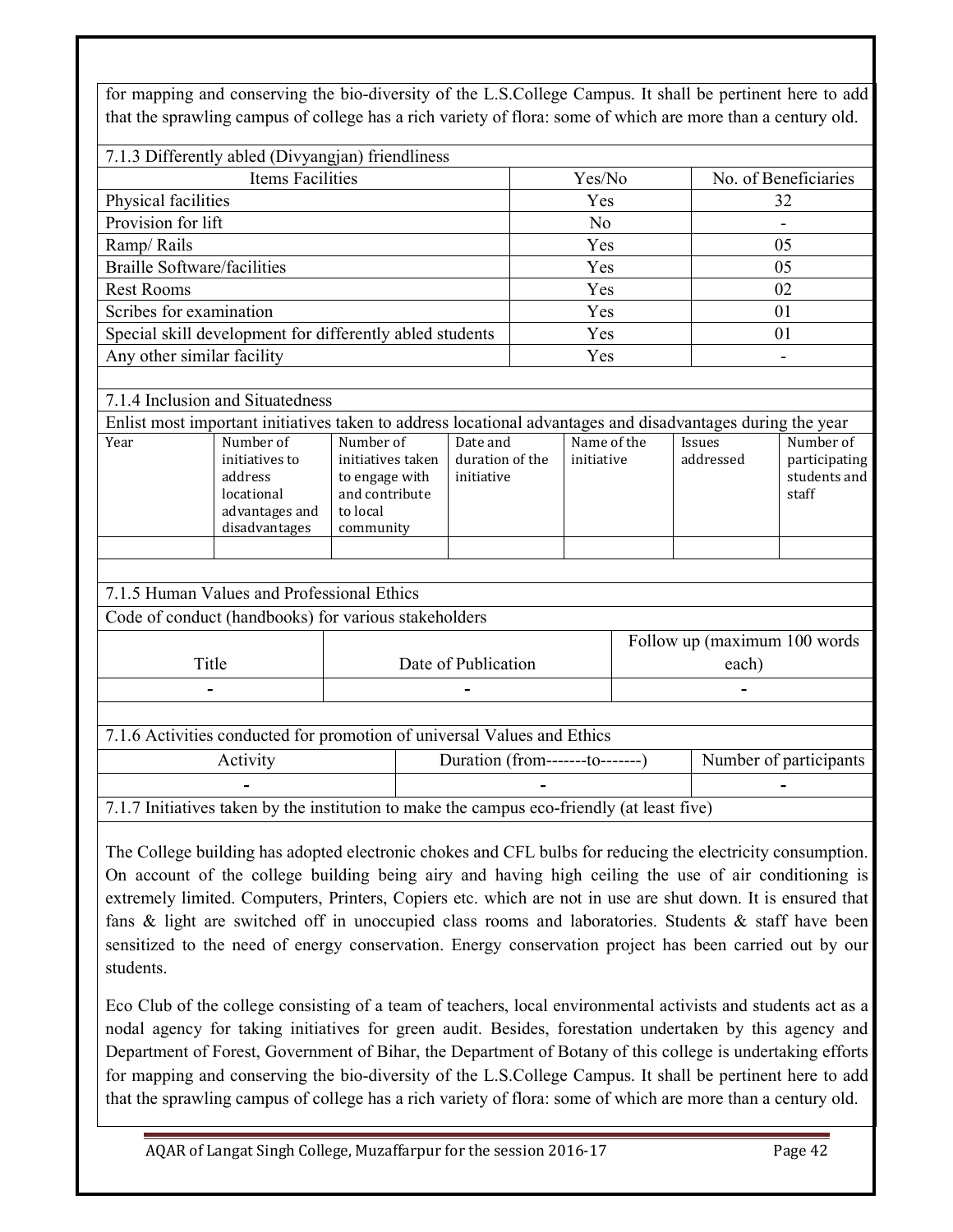# **7.2 Best Practices**

Describe at least two institutional best practices Upload details of two best practices successfully implemented by the institution as per NAAC format on your institution website, provide the link

# **Best Practices**

# **1.Title: Value oriented Socio-Scientific Education.**

# **(a) Goal**:

L. S. College was founded in 1899 in the backdrop of emerging nationalism. As such it contributed a lot to the cause of freedom struggle as the best practice of the institution. The nation building programmes were further incorporated as best practices when we got freedom from British imperialism. Since 1947 the college has been alive to the growing challenges of our time which demand incorporation of scientific and technological education. But the college is also very particular about the fact that lopsided scientific and technological education bereft of value oriented conventional education will not do for building that Bharat which our great forefathers dreamt of. Hence, the college tries to establish a balance between the technological and vocational education and conventional one. The goal has been to produce students possessed with holistic personality dedicated to the collective service to the society and the nation.

# **(b) Context:**

The faculty members of different departments, the IQAC members, and the top administration have realized over the years that the higher education bereft of the value oriented teaching and learning has resulted in producing students as robots who, though men and women of genius in their particular fields of instruction, are not proving themselves to be good citizens. They are becoming more and more money-centric. This has led to the growth of a very deadly syndrome of caring for the narrow self-interest at the cost of the exploitation of others. Keeping in view the glorious past of this college which grew to serve the collective interest of the society and the emerging nation of India, we have decided to preserve its laudable tradition and see that if we retain the contents of the value of oriental education along with technical and vocational instruction, we may be able to produce students who would be helpful in creating a society free from corruption, poverty and exploitation our society, our nation is terribly beset with these days.

# **(c) Practice**:

In actual practice, we enlist some of the noted values of Indian culture and socio-scientific pattern of instructions and discuss them periodically. For example, they are nationalism and patriotism, cultural pluralities and their respect, socioeconomic understanding of the rural and urban societies and our service to them, joint family as a social unit and its values, tolerance towards different religious faiths and values attached to them for a peaceful and prosperous life, inter-personal relationships and human respect for womankind, a concern for the marginalized and the depressed sections of the society, values embedded in health and hygiene, particularly in the context of growing allurement towards drug addiction among youths in and around the campus.

Every department of the college organizes debates, talks, discussions, cultural activities, paintings, essay writings, project works, etc. on the issues involved. The college administration too, from time to time, organizes such debates and discussions and holds cultural activities on important dates like Independence Day, Republic Day, the Foundation Day of the college and others which nourish and enrich the avowed values of nationalism patriotism, social service and brotherhood. Our NSS and NCC units are very keen to see that socio-economic services to the community are well attended. For this purpose these units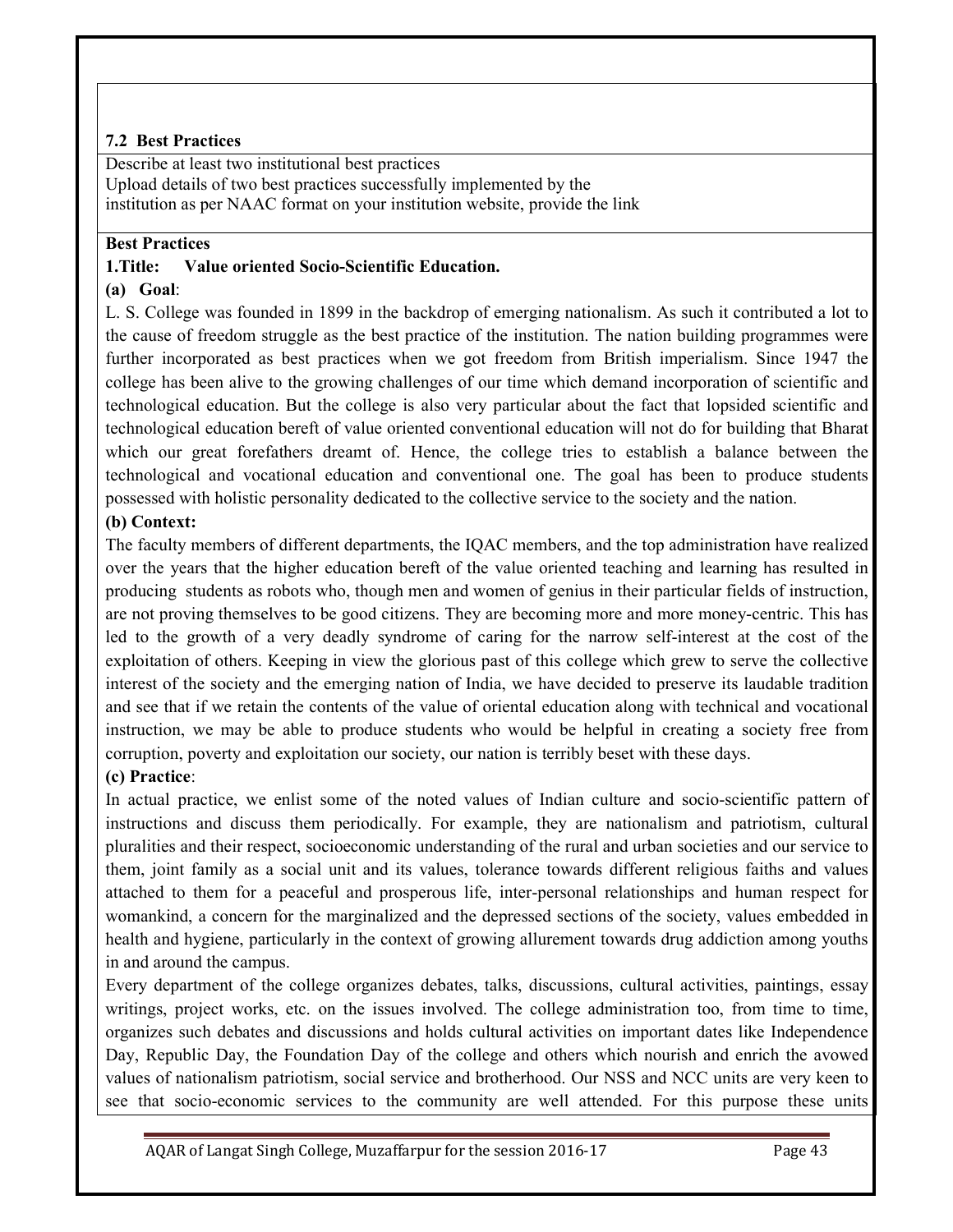periodically organize philanthropic activities. We also organize parents, teachers-cum-students meet to discuss the above-mentioned issues. From time to time, the college organizes sports activities to enrich not only the values embedded in health and hygiene but also to promote values of cooperative life and national pride. The faculty members of different departments meet together, particularly in the Department of History, to discuss the necessity of value-oriented education along with the growing need of promoting and adopting the Info tech instruction.

# **(d) Evidence of Success**:

The evidence of success in the field of value-oriented socio-scientific education can be gleaned from the following points:

- The state government identified this college as a centre of excellence on 05.12.2012.
- Students from all over North Bihar first prefer to seek admission to this college.
- The cut-off marks for admission to this college in comparison with others have always been very high.
- The ranking position of the students of this college in the university has been very high.
- The pass percentage of students of this college has been high in comparison with other institutions of the university.
- We have a long list of value-oriented and scientific research publications. Besides, we have a grate number of research scholars.
- In order to promote national and secular values, the college has organized a series of lectures inviting Scholars not lesser than Ashgar Ali Engineer, Badrinarayan, Mammen Mathew, Md. Sajjad, Harisbansh and others.
- Our students have taken to field studies to promote nationalism, patriotism and collective service to the nation.
- To cater to the job requirement needs of the marginalized and disadvantaged group of students, we have set up a Community College.

# **(e) Problems encountered and Resources required**:

Problems encountered and resources required are as follows:

- A systematic attack on the values of conventional Indian culture of sacrifice and service to others.
- It is well evident that we are faced with the onset of globalization allured by the western concept of consumerism. They are easily swayed away by the slogan of 'earn and burn'. In this way, they are neglecting our age-old values of sacrifice and service to others. It is a pity that central and state governments are also upholding the global consumerism. Hence their educational policies are to promote prominently such type of education which generates employment. Employment is a necessity but not the only necessity of a person. A person devoid of noble virtues would be just like animals. That is what we are becoming these days. But the problems is that the consumerism wind is blowing too hard for the noble virtues of Indian ethos to stand. L.S.College is trying hard to preserve and promote the noble virtues of Indian culture along with meeting the employment challenges of the time.

# **(f) Resources required**:

• We need financial help from Government, Government aided institutions, NGOs, support and community

support.

• We are in dire need of human resources upholding the ideals of value oriented socio-scientific education.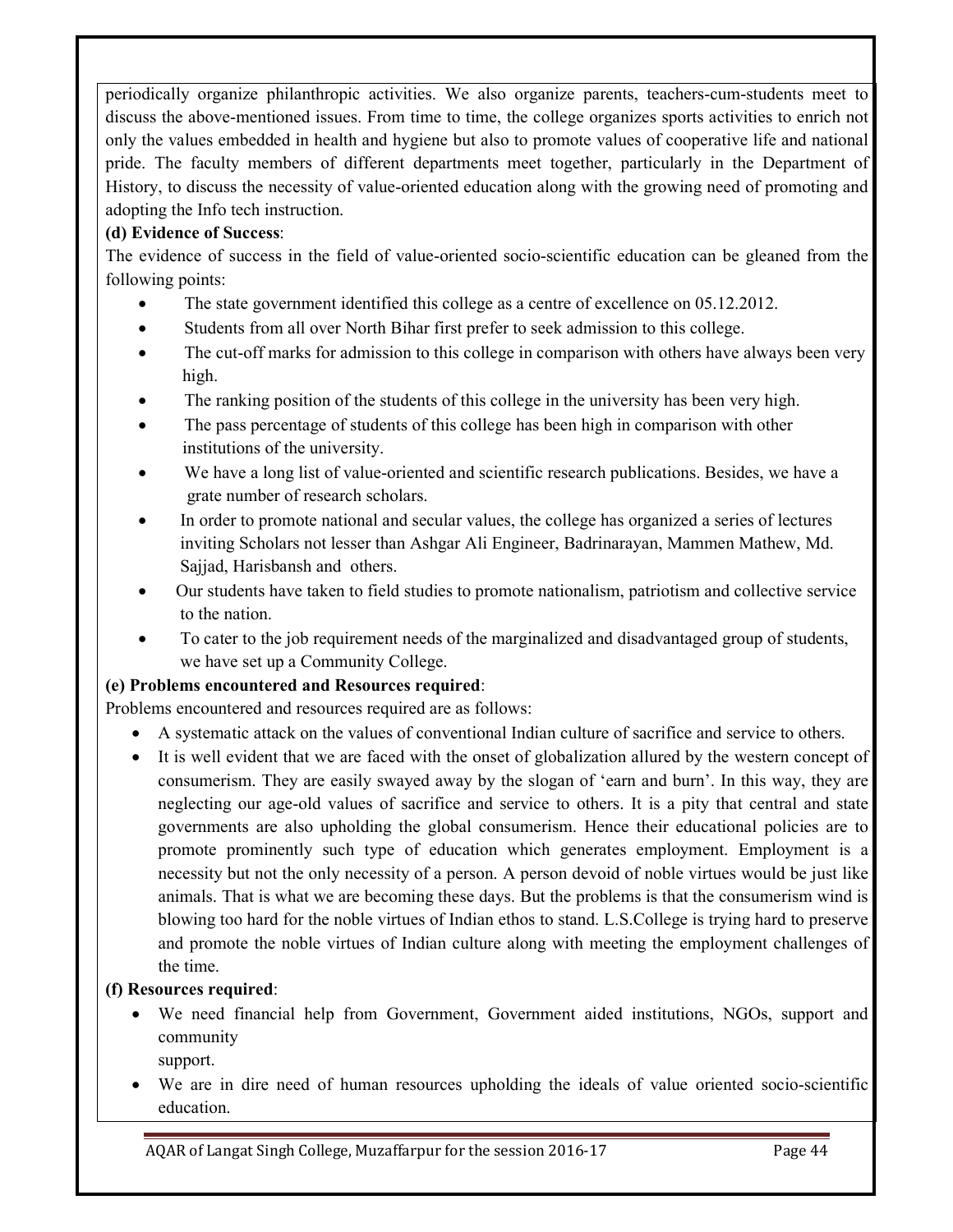**(g)** If the college achieves autonomous status, we will be in a better position to carry out our best practices to our maximum satisfaction.

# **2. Title: Inclusive Education for the Differently abled & Socio- economically Disadvantaged.**

**(a) Goal**:

- It aims at creating an environment of belongingness and mutual respect and help for each human being on campus.
- It endeavours to promote an atmosphere of socio-economic justice on campus.
- It is an attempt to meet the global requirement of human rights obligations committed by our welfare state and the nation.

Having set up these goals and trying to achieve them optimally, the college aspires to be one of the most positive looking educational institutions of the state and the country.

# **(b) Context:**

IQAC members of the college feel deeply concerned about the census result in 2011 that 2.1 percent people in India are differently abled and out of which 1.9 million are only in Bihar. It is one of the highest percentages of the total differently abled persons. It has been found that in Muzaffarpur they are not only differently abled but most of them hail from soci-economically disadvantaged groups. Hence, they are often faced with awesome disadvantageous position in comparison with the general students. Sometimes, they are exposed to isolation and humiliation. This they feel much when they come having received their schooling from special schools made for them. They find that general colleges are not very much friendly to them. Having been faced with such challenging issues, we have decided to take up the cause of inclusive education policies and programme to lessen the difficulties of such students and to instil in them a sense of dignity, selfrespect and socio-economic security.

# **(c) Practice:**

(a) The college, with the aid of our differently abled Professor, Sangeeta Agarwal of the Department of Sanskrit, is establishing an Enabling Unit for visually impaired and low vision students. We propose to name it as project LSC-SIGHT. This project has been designed keeping in view the special needs and challenges of the visually challenged in particular and of low vision in general. Towards this end, the project LSC-SIGHT would involve the practices such as:

- It would print books in audio-formats.
- Audio format CDs would be provided to visually challenged students.
- They provided equipment for hearing, such as head phones.
- The unit would provide comfortable sitting arrangements.
- The unit would try to convert important texts of the library into Braille Script.
- The unit would also work as counselling cell not only for its own students but also for all such students who come to the cell.
- A certificate programme for the visually challenged for a varied tasks as scanning, editing, reading, teaching and others as the need may arise.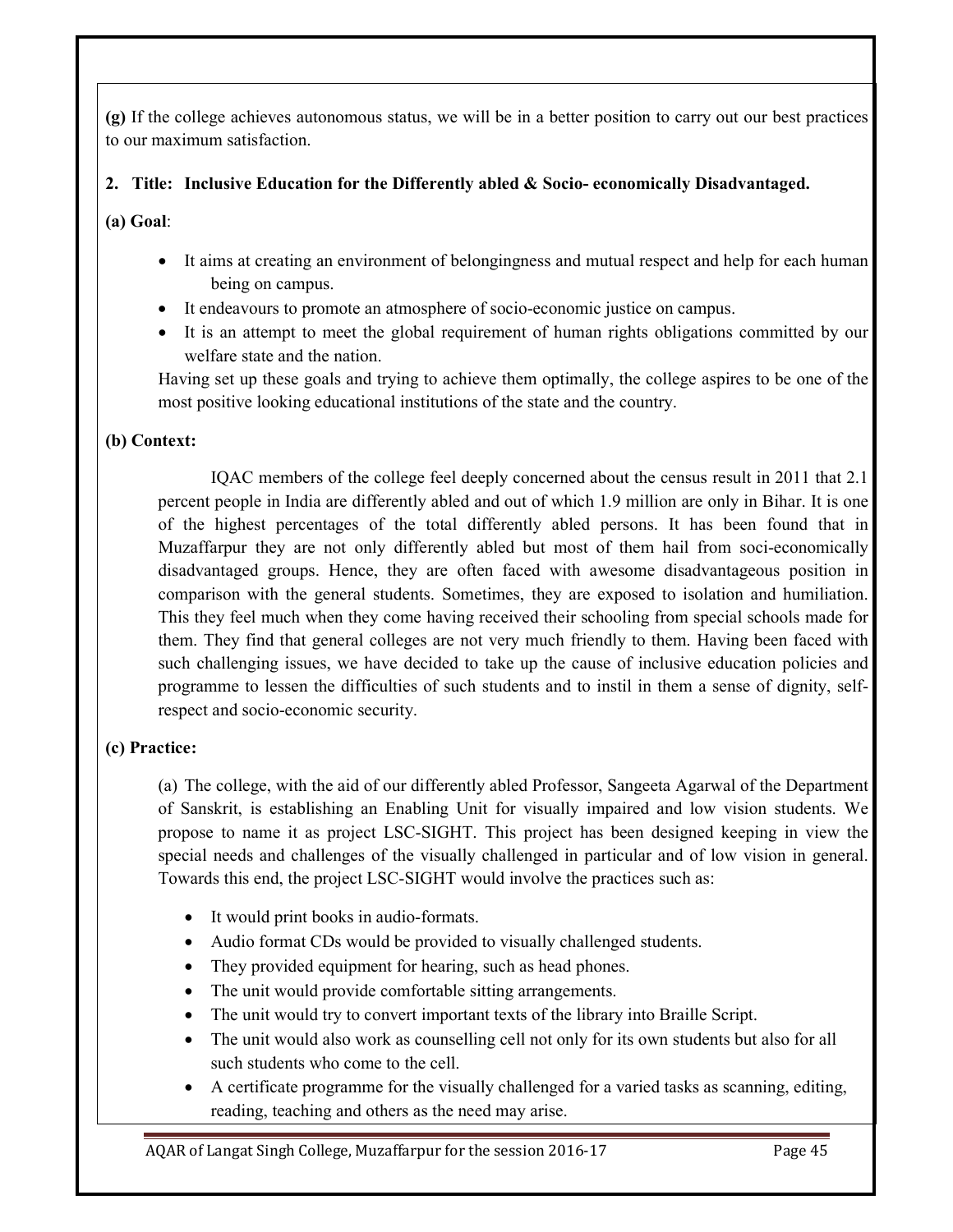- It is geared to provide personal and family guidance for helping the visually impaired.
- It also intends to support visually impaired and slow vision students to take part in cocurricular activities and make them feel an essential part of the society.
- It has been found that many visually impaired ones are deprived of available opportunities owing to the lack of finances and awareness. This LSC-SIGHT intends to provide them with these services.

As for helping the socio-economically disadvantaged group of students, the college has adopted the practice of generously granting all the financial facilities provided by the state and central governments like free studentship, half free studentship, poor boys' fund scheme, hostel accommodation on college campus, remedial coaching, competitive examination coaching, English enhancing classes through language labs, opening up of Community College with courses like Automobile Engineering and Financial Management (Retail), Human Rights certificate course, by organizing awareness programmes of promoting socio-economic justice such as debates, seminars, talk and cultural activities, competitions and others. In all these the NSS and NCC units of the college play very vital roles. In these activities we are not confined simply to our campus, but we venture to take up such activities even beyond the campus, such as the slum areas and socioeconomically depressed areas of habitations.

## **(d) Evidence of Success:**

Our esteemed teacher Sangita Agrawal has been generously helping such students in her own capacity on campus and outside campus. She has submitted her proposal for establishing the LSC-SIGHT very recently and we hope to establish it as soon as possible and would be able to provide concrete evidences of success to the peer team whenever it visits the college.

- As far as other facilities provided to them are concerned, we have the evidences of making the college campus wheel chair friendly.
- We have a good number of students enrolled in various disciplines who are socio-economically disadvantaged, such as

| Year    |      | C/CT      |      | ЭΒС       |
|---------|------|-----------|------|-----------|
|         | Male | Female    | Male | Female    |
| 2016-17 | 396  | າ ດ<br>90 | 1072 | ີ<br>ے رے |

#### **(e) Problems encountered and Resources required:**

We are faced with unawareness of policies and programmes regarding differently abled persons, though the constitution of India has signed and ratified the United Nations Convention on the Rights of Persons with Disabilities(UNCRPD) as early as in 2008. Another problem encountered is lack of needed financial support and paucity of committed resource persons. Still we hope to overcome them with our strong will and dedication to the cause and would keep up the reputation of the college.

Web Link : www.lscollege.ac.in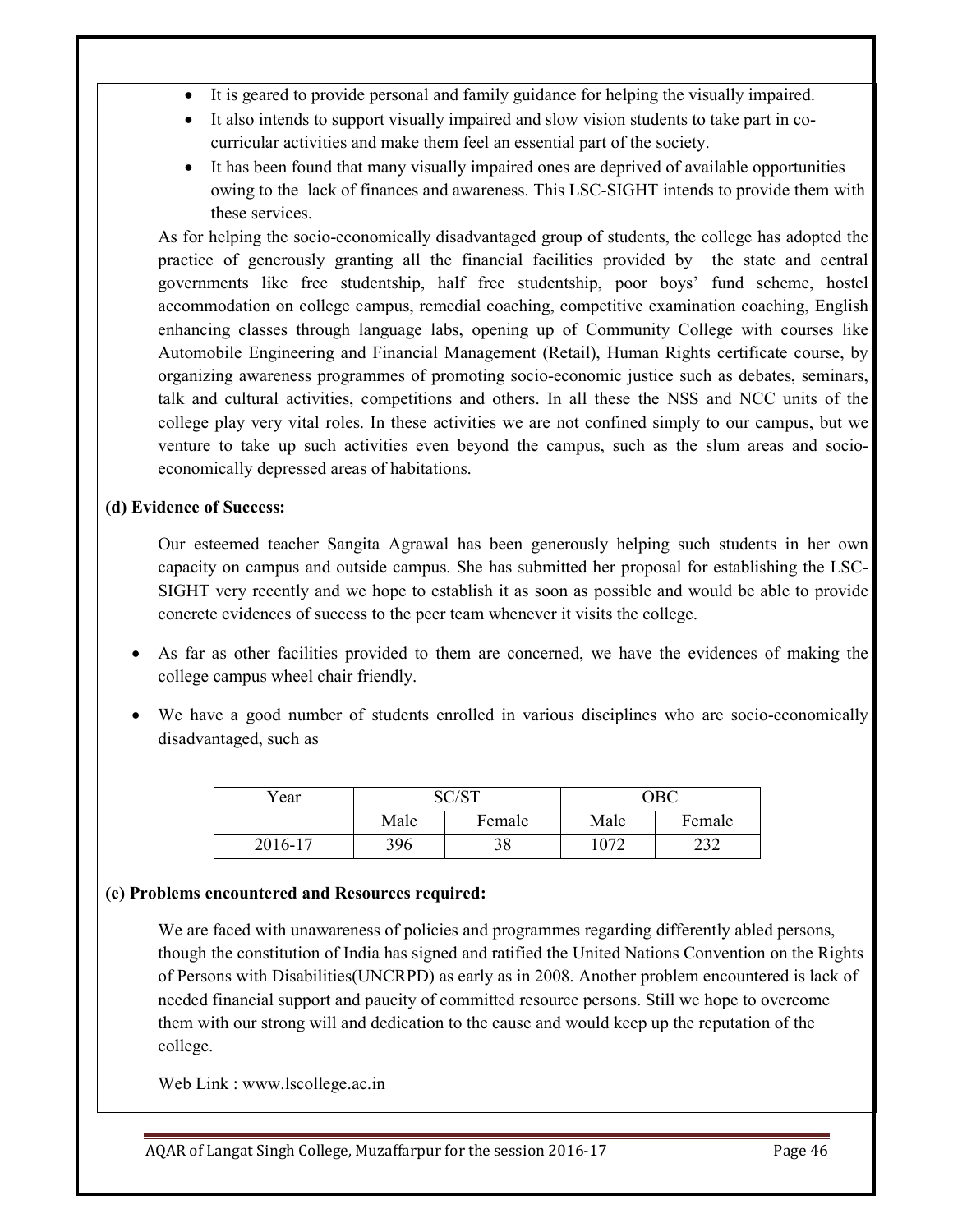## **7.3 Institutional Distinctiveness**

Provide the details of the performance of the institution in one area distinctive to its vision, priority and thrust

Provide the weblink of the institution in not more than 500 words

In the backdrop of emerging Indian nationalism in the last quarter of the 19th century with its quest for an educational system incorporating the ethos of Indian value system and nationalism, Langat Singh College was founded in 1899 with broad based community support. In the course of time, it has evolved into the most prestigious institution of learning in North Bihar. Its claim of being a parent institution of present B. R. A. Bihar University is justifiable on account of the fact that all the postgraduate departments of the university have branched out from this institution. The overarching aim of the institution is to shape the students into a sensitized, self reliant citizens of the country imbued with the ideals of secularism and scientific temper.

Like any other pristine institution, the vision, mission and objectives of the college have some core essentials which are timeless in nature and characteristics but the flexibility is also reflected in the above categories with the incorporation of the needs of the changing time and the demands of the society.

Web Link : www.lscollege.ac.in